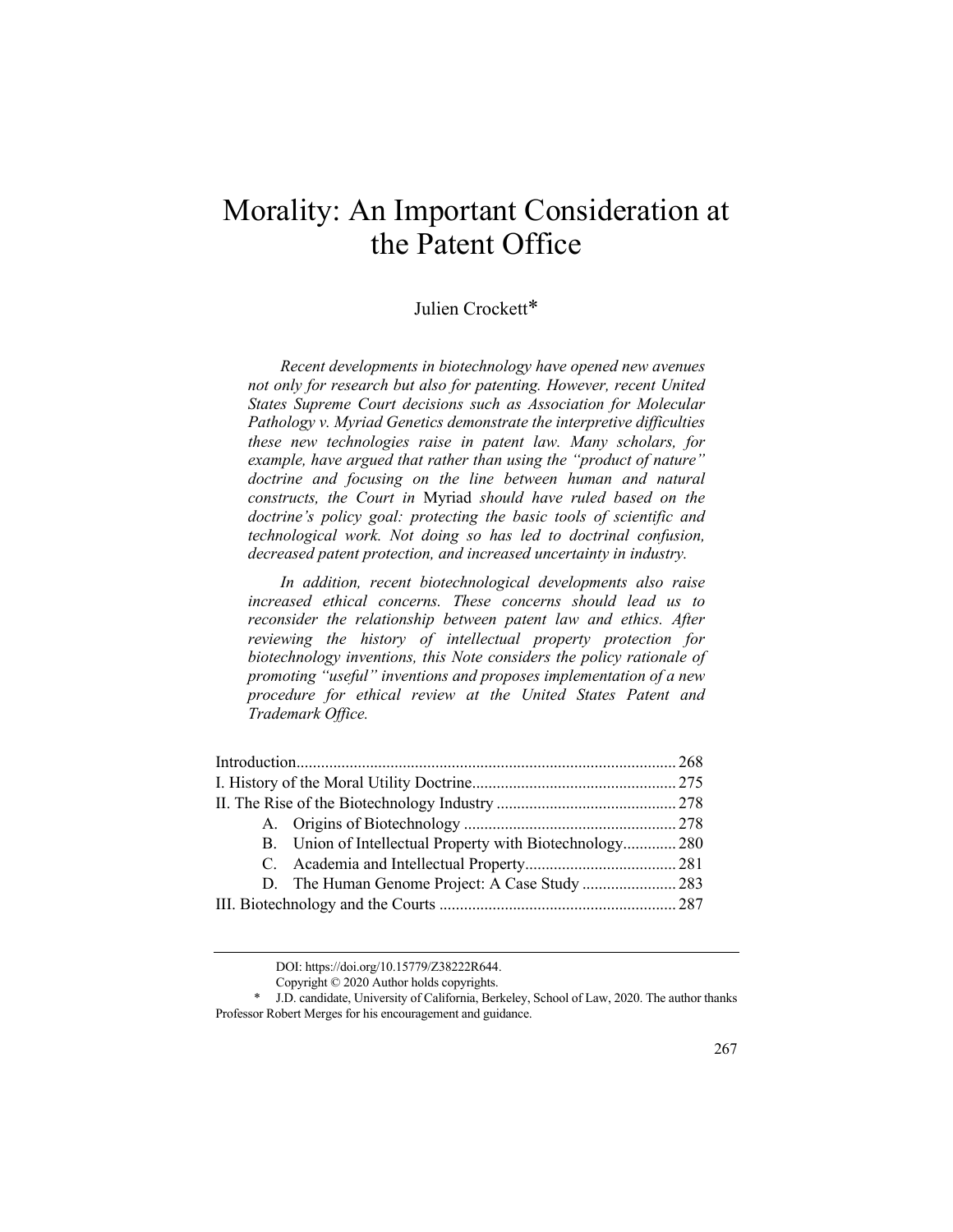268 *CALIFORNIA LAW REVIEW* [Vol. 108:267

#### **INTRODUCTION**

In June 2018, an international assembly of researchers published a study examining patents on marine genetic resources.<sup>1</sup> Their paper came to the astounding conclusion that one corporation, German chemicals giant Baden Aniline and Soda Factory (BASF), had registered almost half of all existing patents associated with genes from marine species.<sup>2</sup>

BASF's interest in marine life is not surprising. Many of these animals have unique characteristics that make them commercially valuable. A *New York Times* exposé on the animals behind these patents highlighted that many are "extremophiles," or organisms capable of surviving in harsh environments. One such animal, for instance, is the *Alvinella pompejana*, a type of deep sea worm that can thrive at extreme temperatures.<sup>3</sup> Robert Blasiak, lead researcher on the study, also noted the potentially lucrative area of designer health foods.<sup>4</sup> And, more importantly, by emphasizing the dramatic asymmetry in patent registration, the study raised the question of whether we should be able to patent these genetic sequences at all.<sup>5</sup>

<sup>1.</sup> Robert Blasiak et al., *Corporate Control and Global Governance of Marine Genetic Resources*, 4 SCI. ADVANCES 1 (2018).

<sup>2</sup>*. Id.* at 2.

<sup>3</sup>*.* Heather Murphy, *What 13,000 Patents Involving the DNA of Sea Life Tell Us About the Future*, N.Y. TIMES (Sept. 17, 2018), https://www.nytimes.com/2018/09/17/science/patents-marinedna.html [https://perma.cc/6JB9-8U99].

<sup>4</sup>*. See* Ryan P. Smith, *Nearly Half the Patents on Marine Genes Belong to Just One Company*, SMITHSONIAN.COM (June 13, 2018), https://www.smithsonianmag.com/science-nature/nearly-half-allpatents-marine-genes-belong-just-one-company-180969325 [https://perma.cc/P22V-ZTMQ] ("And it seems the company is using these marine patents in order to open up avenues of research—potentially lucrative ones. For example, Blasiak notes that BASF has been harnessing the genes of some tiny aquatic lifeforms in an effort to produce designer health foods: 'They've been splicing genes from different microorganisms into grapeseed and canola, then taking the seeds and seeing if they can produce oils that contain omega-3 fatty acids,' he says.").

<sup>5.</sup> While naturally-occurring genetic sequences are patent-eligible in the European Union, following *Ass'n for Molecular Pathology v. Myriad Genetics, Inc.*, 569 U.S. 576 (2013), which is discussed below, they are not patent eligible in the United States. While this may appear to simplify eligibility concerns in the US, it has, in fact, sown judicial uncertainty. *See* Paul Cole, *Patentability of Genes: A European Union Perspective*, COLD SPRING HARBOR PERSP. MED. 2–5 (2015).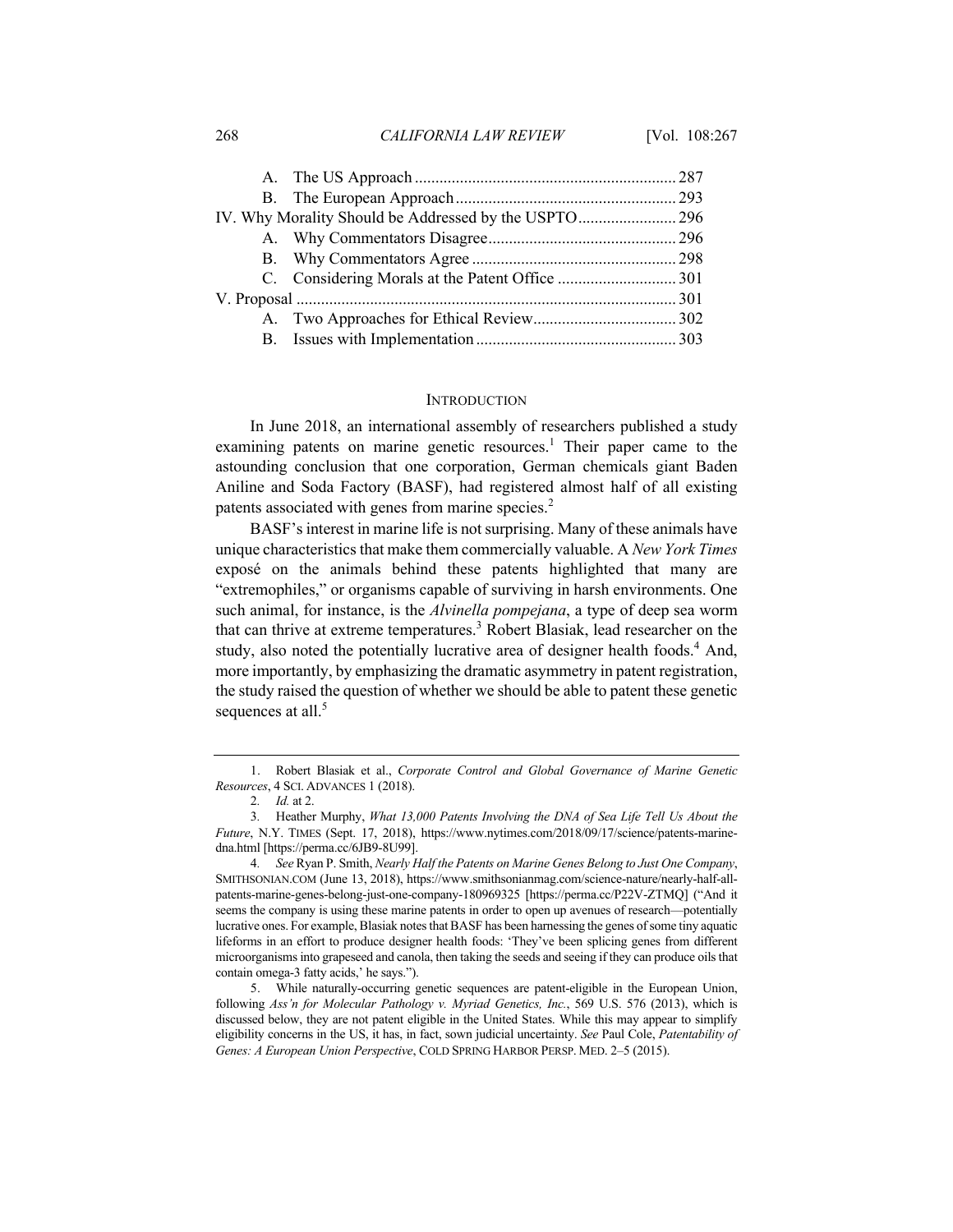#### 2020] *MORALITY* 269

Blasiak's publication demonstrates a recent example of the tension between public and private for-profit ideals in patenting. It resurrects concerns flagged at the turn of the century around the completion of the Human Genome Project concerns that have a pre-history in discussions around the commodification of the animal bodies more generally.<sup>6</sup> The international community has discussed three principal approaches for curtailing gene patents, in addition to a patent system's patent requirements:<sup>7</sup> (1) an equitable "common heritage of mankind principle" that calls for benefit sharing from the exploitation of genetic resources, (2) general exclusion of genetic sequences as patentable subject matter, and (3) "ethical review" within the patent office. The United Nations (UN) is currently considering the first approach. A few months after Blasiak's publication, delegates from members of the UN began treaty negotiations to discuss marine "biological diversity of areas beyond national jurisdiction."<sup>8</sup> By concentrating on international waters, which comprise 46 percent of the Earth's surface, this treaty will address a major gap in current treaty coverage.<sup>9</sup> It also seeks to ensure more equitable ocean stewardship with regard to biodiversity.<sup>10</sup> Several nations have insisted that, like mineral resources in these waters, marine genetic resources should fall under the "common heritage of mankind principle," and be subject to benefit sharing.<sup>11</sup>

The second approach was adopted by the US in 2013 with *Association for Molecular Pathology v. Myriad Genetics* (*Myriad*).<sup>12</sup> In *Myriad*, the Supreme Court held that "a naturally occurring DNA segment is a product of nature and not patent eligible . . . ." <sup>13</sup> However, as discussed below, this 'common-law bar' has proven difficult to apply and counterproductive for biotechnology

<sup>6</sup>*. See* Timothy Caulfield et al., *Patenting Human Genetic Material: Refocusing the Debate*, NAT. REV. GENET. 227–31 (2000) (identifying both moral concerns such as gene patents infringing human dignity or leading to the commoditization of the human experience, and practical concerns such as patents deterring innovation).

<sup>7.</sup> For example, US patent requirements—namely regarding subject matter, utility, novelty, non-obviousness, and disclosure—see 35 U.S.C. §§ 101, 102, 103, 112 (2012).

<sup>8.</sup> G.A. Res. 72/429 (Jan. 19, 2018) (deciding to convene the first intergovernmental conference to write an international legally binding instrument on the conservation and sustainable use of marine biological diversity of areas beyond national jurisdiction in September 2018).

<sup>9.</sup> The Nagoya Protocol already protects countries from exploitative bioprospecting. *See About the Nagoya Protocol*, CONVENTION ON BIOLOGICAL DIVERSITY, https://www.cbd.int/abs/about [https://perma.cc/6DJF-3K9S]; *see also*, Eli Kintisch, *U.N. Talks to Tackle Tough Question: Who Should Benefit from DNA Collected from the High Seas?*, SCIENCE (Sept. 3, 2018) ("Under another U.N. pact, the 2010 Nagoya Protocol, 105 countries have agreed to rules to prevent so-called biopiracy: the removal of biological resources—such as plant or animal DNA—from a nation's habitats without proper permission or compensation. Those rules don't apply in international waters, which begin 200 nautical miles from shore and are attracting growing interest from researchers and companies searching for valuable genes.").

<sup>10</sup>*. About the Nagoya Protocol*, *supra* note 9.

<sup>11.</sup> Kintisch, *supra* 9.

<sup>12.</sup> 569 U.S. 576 (2013).

<sup>13</sup>*. Id.* at 580.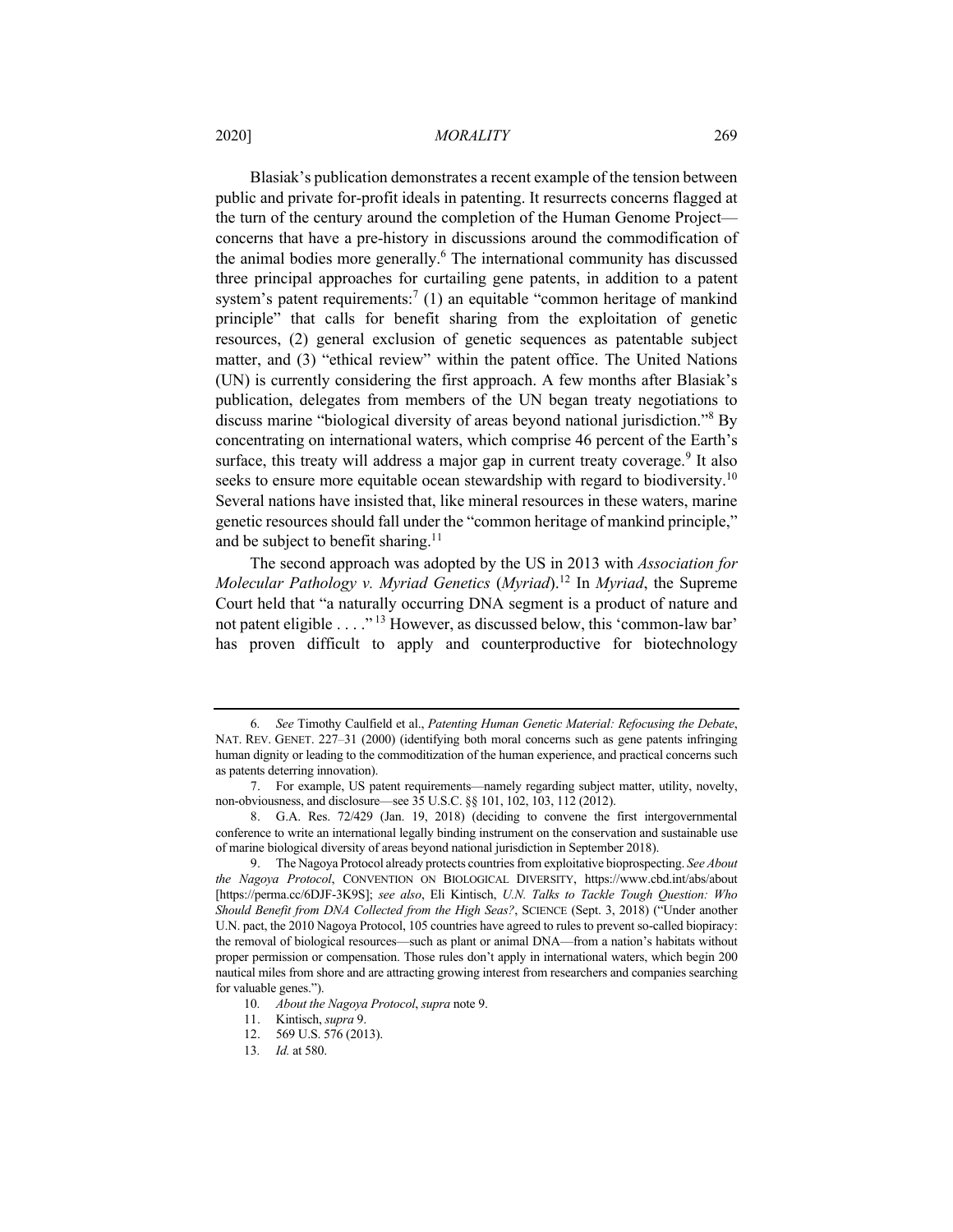("biotech") innovation<sup>14</sup>—so much so, that there is bipartisan interest in Congress to amend the patent statute and overrule *Myriad*. 15

A third approach—and the topic of this Note—is for the patent office to consider the morality of inventions. Several patent systems, including the European system, already evaluate the morality of patent applications, and allow examiners or judges to reject patents on this basis.  $^{16}$ 

Whether considering the morality of inventions at the United States Patent and Trademark Office (USPTO) makes sense depends on how one conceptualizes the purpose of the patent system. As the US Constitution states, the US patent system was created to "promote the Progress of Science and useful Arts."<sup>17</sup> To further this goal, 35 U.S.C.  $\S 154(a)(1)$  grants the patent owner the right to exclude others from "making, using, offering for sale . . . or importing" the patented invention, generally for up to twenty years.<sup>18</sup> But do patents really achieve this aim? And what, exactly, is covered by the umbrella of the constitutional language?

Patents fit into a larger intellectual property regime whose existence is often questioned. As one commentator writes, "Scholarly justification for the

15*. See* Press Release, Sen. Thom Tillis, Sens. Tillis and Coons and Reps. Collins, Johnson, and Stivers Release Draft Bill Text to Reform Section 101 of the Patent Act (May 22, 2019), https://www.tillis.senate.gov/2019/5/sens-tillis-and-coons-and-reps-collins-johnson-and-stiversrelease-draft-bill-text-to-reform-section-101-of-the-patent-act [https://perma.cc/KG55-PVWH].

<sup>14</sup>*. See* GLOB.INNOVATION POLICY CTR.,CREATE: U.S.CHAMBER INTERNATIONAL IP INDEX 35 (6th ed. 2018), http://www.theglobalipcenter.com/wpcontent/uploads/2018/02/GIPC\_IP\_Index\_2018.pdf [https://perma.cc/F4F3-FEQT] ("[T]he patentability of basic biotech inventions was compromised by the Supreme Court decisions in the 2013 *Molecular Pathology v. Myriad Genetics* and 2012 *Prometheus Laboratories, Inc v. Mayo Collaborative Services* cases. . . . In 2017, interpretation of the recent Supreme Court decisions in *Myriad*, *Mayo*, and *Alice Corp vs. CLS Bank International* by lower courts and guidance from the USPTO remained inconsistent and difficult to apply."); *see also* Gregory D. Graff et al., *Not Quite a Myriad of Gene Patents*, NATURE BIOTECHNOLOGY 31, 404-10 (2013) (arguing that gene patents were declining before the decision); Michele Wales & Eddie Cartier, *The Impact of* Myriad *on the Future Development and Commercialization of DNA-Based Therapies and Diagnostics*, COLD SPRING HARBOR PERSP. MED. (2015) (arguing that given the Human Genome Project's publishing the human genome and the 20-year patent term, "it was not necessary to make dramatic and sweeping changes in rights" to solve a problem that was close to being a "nonissue").

<sup>16.</sup> Unlike in the US, the patent laws of the European Union and many European countries contain specific provisions that exclude immoral inventions from patentability. *See* Enrico Bonadio, *Patents and Morality in Europe*, *in* DIVERSITY IN INTELLECTUAL PROPERTY 149 (Irene Calboli & Srividhya Ragavan, eds., 2015). Further, Article 27.2 of the Trade-Related Aspects of Intellectual Property Rights (TRIPS) agreement permits member states to exclude inventions from patentability in the name of "morality." Agreement on Trade-Related Aspects of Intellectual Property Rights, pt. II, art. 27, Jan 1, 1995 [hereinafter TRIPS Agreement] *in* Marrakesh Agreement Establishing the World Trade Organization, Annex 1C, Apr. 15, 1994, 1867 U.N.T.S. 154. As will be discussed, European patent law allows for the patenting of genetic sequences with important caveats. *See* Jessica C. Lai, *Myriad Genetics and the BRCA Patents in Europe: The Implications of the U.S. Supreme Court Decision*, 5 UC IRVINE L. REV. 1041, 1044–57 (2015) (explaining the restrictions on the patentability of genetic sequences laid out in the Biotech Directive and the European Patent Convention).

<sup>17.</sup> U.S. CONST. art. 1 § 8, cl. 8.

<sup>18.</sup> 35 U.S.C. § 154 (a)(1) (2012).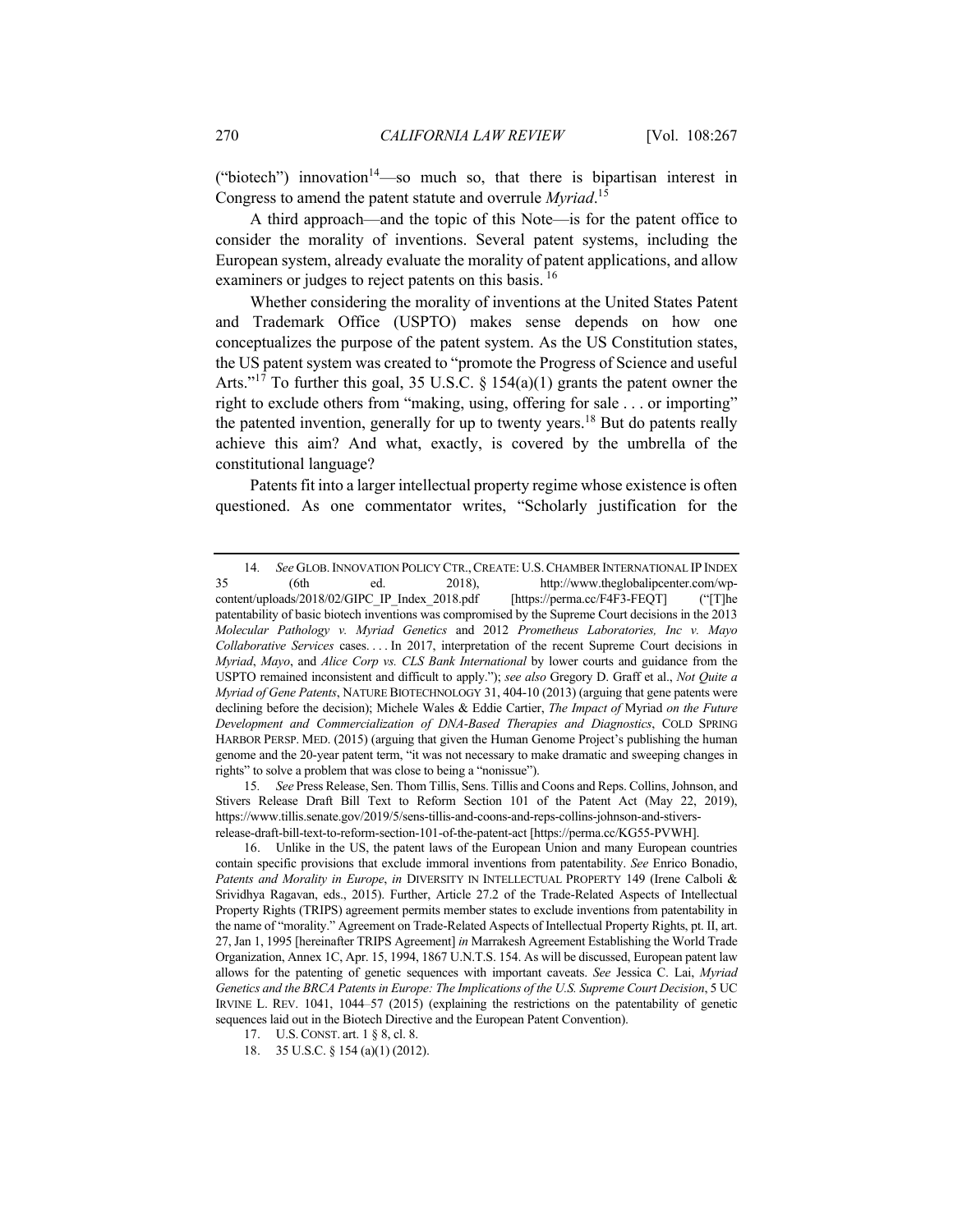## 2020] *MORALITY* 271

propertization of ideas has tended to resemble martyrdom—an act of faith."19 Notwithstanding these critiques, patents and intellectual property in general, have taken increased economic and social importance since their Venetian origin in the 15th century.<sup>20</sup> Patents also demonstrate corporate cache. BASF, for example, highlights in its annual reports that it has consistently occupied the top position on the Patent Asset Index since the index was launched in  $2009<sup>21</sup>$ . The emphasis on patents as a measure of success may help explain why the flow of patents issued more than doubled from 2008 to  $2017<sup>22</sup>$ 

Most theoretical writing justifying intellectual property falls into one of four approaches: the utilitarian approach, the Lockean approach, personality theory, and social planning theory. The utilitarian approach is the dominant approach in the US. $^{23}$  It focuses property rights on the maximization of net social welfare, balancing exclusive rights that incentivize invention against public enjoyment and use of those inventions.<sup>24</sup>

Some utilitarian scholars argue that patents indeed "promote the progress of science and useful arts" by providing the foundation of the "market for inventions."<sup>25</sup> The patent system does this by converting inventions into transferable intangible assets, promoting disclosure of inventions, and providing standardization in intellectual property.<sup>26</sup> This, in turn, increases transaction efficiencies and competition, reduces costs of searching and bargaining in the market for inventions, and reduces the costs of contracting in the market for inventions.27

<sup>19.</sup> Ikechi MgBeoji, *Book Review: Justifying Intellectual Property, by Robert P. Merges*, 50 OSGOODE HALL L.J. 291, 292 (2012) (book review).

<sup>20</sup>*. See generally*, Giulio Mandich, *Venetian Patents (1450*–*1550)*, 30 J. PAT. OFF. SOC'Y 166 (1948) (examining protections accorded to inventors under Venetian law). Patents have been increasingly relevant, from helping launch life science and software companies in the late 20th century to being at the center of the current US-China trade war. *See e.g.*, NAT'L BUREAU OF ASIAN RESEARCH, UPDATE TO THE IP COMMISSION REPORT: THE THEFT OF AMERICAN INTELLECTUAL PROPERTY (2017); Charlene L. Fu & Curtis S. Chin, *China is Stealing American Intellectual Property. Trump's Tariffs are a Chance to Stop It*, L.A.TIMES (Sept. 17, 2018), https://www.latimes.com/opinion/op-ed/laoe-fu-chin-the-upside-of-trumps-china-trade-war-20180917-story.html [perma.cc/933Y-L4TR].

<sup>21.</sup> Blasiak, *supra* note 1, at 3.

<sup>22.</sup> U.S. PAT. & TRADEMARK OFF., U.S. PATENT STATISTICS CHART CALENDAR YEARS 1963-2015 (2016), https://www.uspto.gov/web/offices/ac/ido/oeip/taf/us\_stat.htm [perma.cc/25DX-8K3N] (demonstrating that the number of patents issued doubled from 157,772 in 2008 to 320,003 in 2017); *2017 Patent Trends and Insights,* IFICLAIMS PAT. SERVS., https://www.ificlaims.com/rankings-trends-2017.htm [perma.cc/EUE4-DF5X].

<sup>23.</sup> William Fisher, *Theories of Intellectual Property*, *in* NEW ESSAYS IN THE LEGAL AND POLITIC THEORY OF PROPERTY 168, 173–74 (Stephen Munzer ed., 2001).

<sup>24</sup>*. See id.* at 176–83.

<sup>25.</sup> Daniel F. Spulber, *How Patents Provide the Foundation of the Market for Inventions*, 11 J. COMPETITION L. & ECON. 271, 272 (2015).

<sup>26</sup>*. Id.*

<sup>27</sup>*. Id.*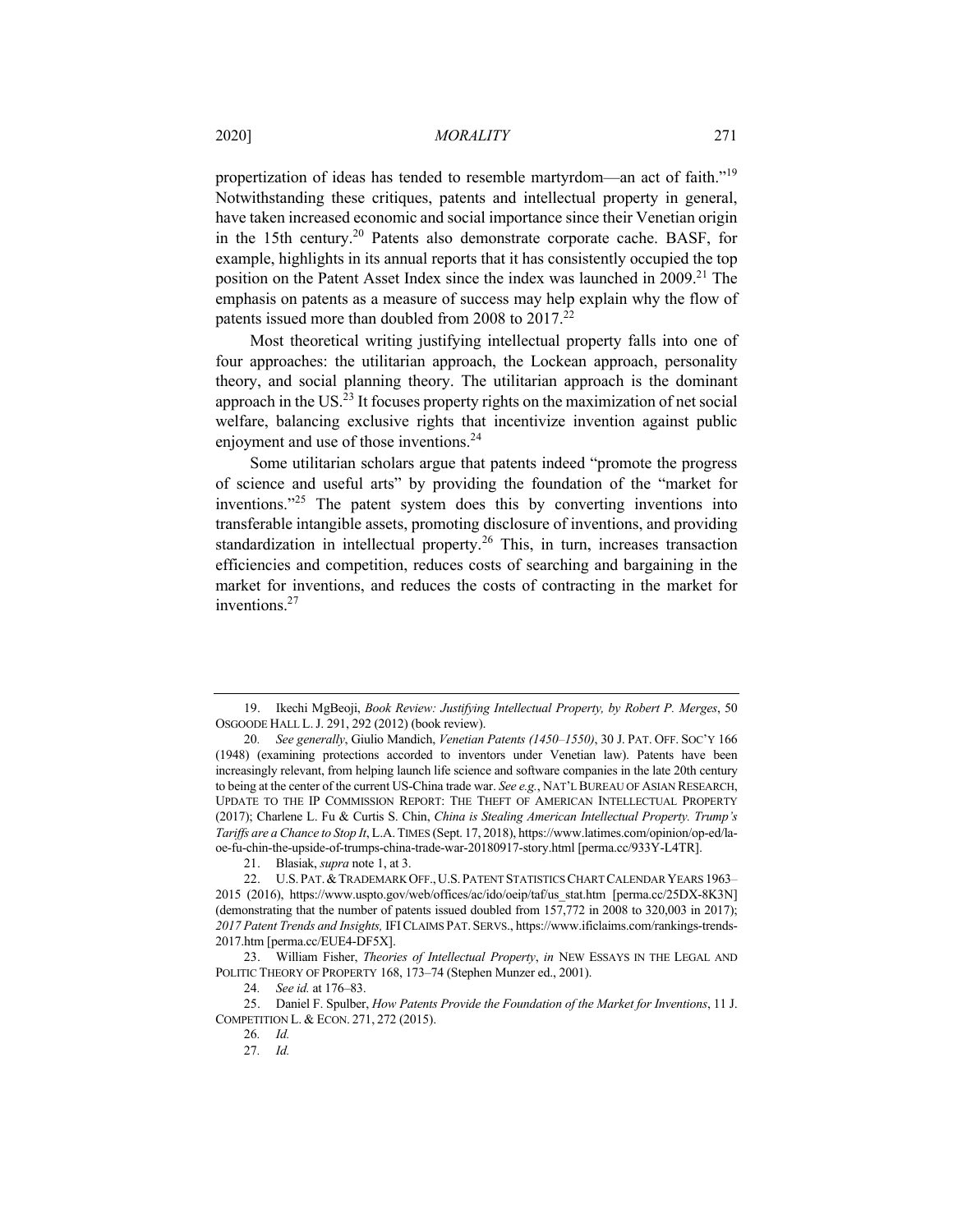Others argue, however, that the US patent system does not promote innovation and productivity.<sup>28</sup> To begin, "law lag"—the belief that the law is always falling behind other industries, particularly science and technology—is significant in popular discourse.<sup>29</sup> In addition, there is no evidence that the recent surge in patent issuance has brought about a corresponding surge in useful innovation and productivity.<sup>30</sup> Others note that when trying to correct for patent over-granting and aggressive nonpracticing entities, the Leahy-Smith America Invents Act  $(AIA)^{31}$ —the first comprehensive patent bill to be enacted since the Patent Act of 1952 (Patent Act)<sup>32</sup>—made matters worse.<sup>33</sup> For example, the AIA created new post-grant proceedings, such as inter-partes review, which have increased the difficulty of asserting patent rights by lowering the requirements for invalidating patents.<sup>34</sup>

Regardless of which side of the debate ultimately proves correct, the utilitarian aim of the patent system remains to encourage progress in the field in which a patent is granted. With the promise of patent protection, BASF, for example, invests billions of dollars into uncertain commercialization endeavors yearly. <sup>35</sup> But the U.S.'s patent system encourages progress imperfectly. <sup>36</sup> And,

30. Boldrin & Levine, *supra* note 2828, at 4.

31. Pub. L. No. 112-29, 125 Stat. 284 (2011) (codified as amended at 35 U.S.C. §§ 1–375 (2012)).

32*. See* 157 CONG. REC. S1361, S1380 (daily ed. Mar. 8, 2011) (statement of Sen. Leahy).

33*. See* Russell Slifer, *Five Years After the AIA Created the PTAB*, IPWATCHDOG, http://www.ipwatchdog.com/2017/09/16/five-years-after-the-aia-created-the-ptab/id=87994

[https://perma.cc/RW55-6QZD] (arguing that post-grant proceedings have substituted defendant abuse in district court litigation with patent owner abuse in the Patent Trial and Appeal Board)*; see also*  Restoring America's Leadership in Innovation Act of 2018, H.R. 6264, 115th Cong. (2018) (proposing to abolish the PTAB and eliminate both IPRs and PGRs because they "have harmed the progress of science and the useful arts by subjecting inventors to serial challenges to patents").

34. Slifer, *supra* note 33.

35. Blasiak, *supra* note 1, at 3 ("Its annual corporate and financial reports underscore a strategic focus on patents and innovation, which suggests continuity and long-term planning, with 2006 research and development investments already being tied to expectations of two- to fourfold returns in annual sales starting in 2015. Since 2004, BASF has continuously expanded its investments in research and development, reaching a new record of  $\epsilon$  1.9 billion in 2017.").

36. In the United States Chamber of Commerce's International IP Index for 2018, the US patent system, which was the top-rated country as recently as 2016 for patent protection, ranked behind eleven other national systems. GLOBAL INNOVATION POLICY CTR.,*supra* note 14, at 35. The Index attributed the ratings decline to the ease of challenging patents through post-grant proceedings at the Patent Trial and Appeal Board (PTAB), Supreme Court decisions on patent eligibility, and interpretations of those cases and guidance from the United States Patent and Trademark Office (USPTO). *Id.* at 157. The

<sup>28</sup>*. See, e.g.*, Michele Boldrin & David K. Levine, *The Case Against Patents*, 27 J. ECON. PERSP. 3, 18 (2013) (arguing that there is no empirical evidence that patents serve to increase innovation and productivity); Jeffrey Funk, *Beyond Patents*, 34 ISSUES SCI. & TECH. 48 (2018) (arguing that patent analysis is a smoke screen that prevents us from measuring innovation).

<sup>29</sup>*. See, e.g.*, Berger v. New York, 388 U.S. 41, 49 (1967) ("The law, though jealous of individual privacy, has not kept pace with these advances in scientific knowledge."); Rosen v. Ciba-Geigy Corp., 78 F.3d 316, 319 (7th Cir. 1996) ("[T]he courtroom is not the place for scientific guesswork, even of the inspired sort. Law lags science; it does not lead it."); J. BENJAMIN HURLBUT, EXPERIMENTS IN DEMOCRACY: HUMAN EMBRYO RESEARCH AND THE POLITICS OF BIOETHICS 141– 46 (2017) ("The law lag narrative is common in American discourse about science and technology.").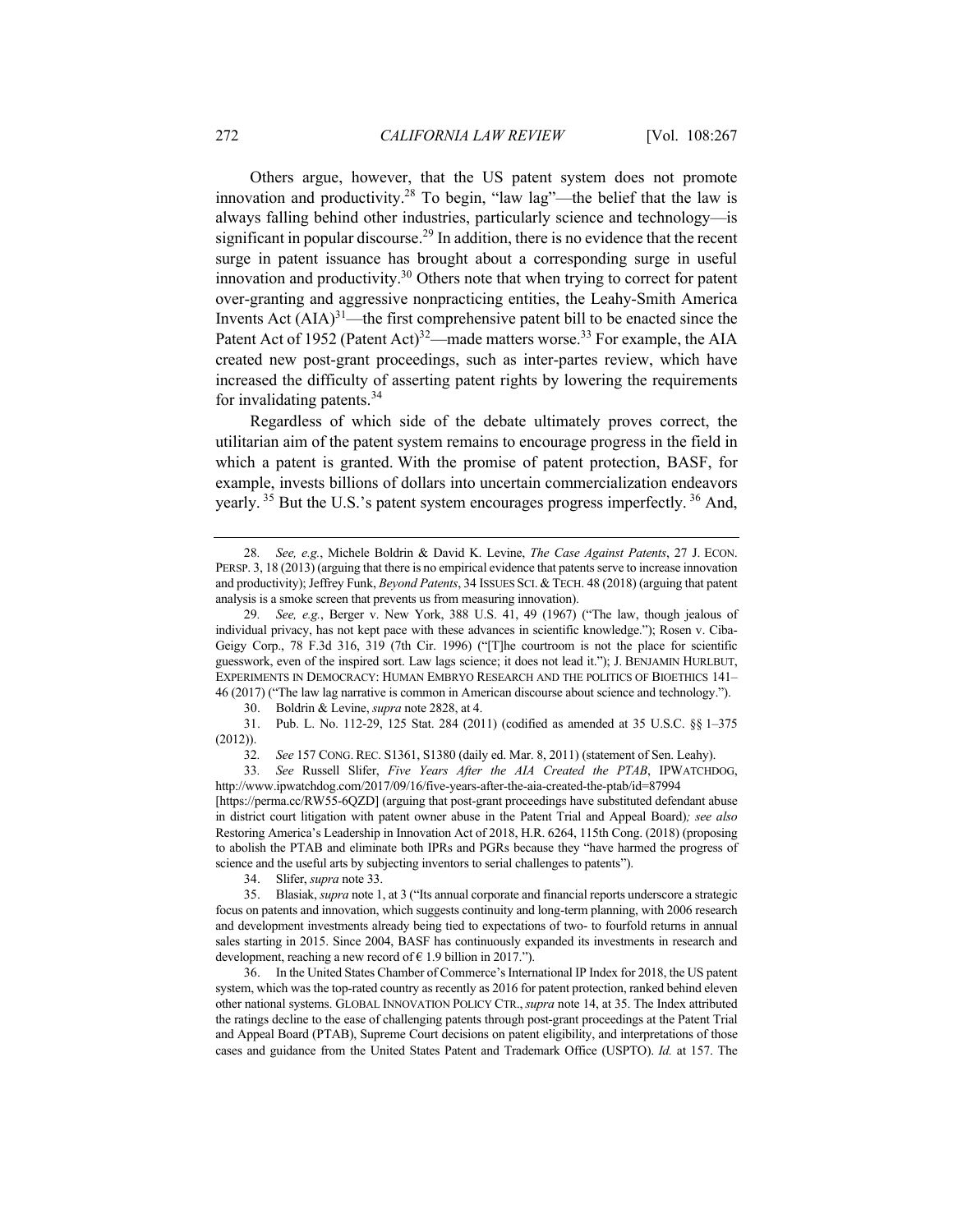as highlighted by the United States Chamber of Commerce's International IP Index for 2018, perhaps nowhere more so than with "basic biotech inventions."37

Our patent system was "[d]esigned more than 100 years ago to meet the simpler needs of an industrial era, [and uses] an undifferentiated, one-size-fitsall approach."<sup>38</sup> However, the patent system has developed to be applied differently in different industries.<sup>39</sup> One such variance in patent standards is attributable to the "moral utility doctrine."

The judicially created "moral utility doctrine" served as a gatekeeper of patent subject matter eligibility, allowing the USPTO and the courts to deny patents on morally controversial subject matter under the premise that such inventions were not "useful."40 This doctrine "rose and fell in the United States within the span of two centuries,"<sup>41</sup> leading one Justice to pronounce that "anything under the Sun that is made by man" is patentable  $42$  and a judge to subsequently pronounce that the doctrine is dead.<sup>43</sup>

However, the tension that gave rise to the moral utility doctrine—that a system that rewards individuals can harm communities—is not dead. It was apparent in the first recorded reference to patents in Aristotle's *Politics*<sup>44</sup> and continues into the AIA. The AIA expressly excludes patents on specific subject matter categories, namely tax strategies and human organisms.<sup>45</sup> In addition, on

38. Dan L. Burk & Mark A. Lemley, *Is Patent Law Technology-Specific?*, 17 BERKELEY TECH. L.J. 1155, 1156 (2002).

USPTO released revised guidance for subject matter eligibility in January 2019, which has been favorably received by commentators. *See* Gene Quinn, *Revised Patent Eligibility Guidance Effectively Defines What is an Abstract Idea*, IPWATCHDOG, (Jan. 4, 2019), https://www.ipwatchdog.com/2019/01/04/patent-eligibility-guidance-abstract-idea/id=104754

<sup>[</sup>perma.cc/BV8G-Q5L8]; Press Release, U.S. Pat. & Trademark Off., U.S. Patent and Trademark Office Announces Revised Guidance for Determining Subject Matter Eligibility (Jan. 4, 2019), https://www.uspto.gov/about-us/news-updates/us-patent-and-trademark-office-announces-revisedguidance-determining-subject [perma.cc/8SZJ-LSPD].

<sup>37.</sup> GLOBAL INNOVATION POLICY CTR., *supra* note 14, at 8.

<sup>39.</sup> Sivaramjani Thambisetty, *The Learning Needs of the Patent System: Implications from Institutionalism for Emerging Technologies Like Synthetic Biology* 4 (London Sch. Econ. Law, Working Paper No. 18, 2018) ("Dominant critiques based on normative or foundational views of how patent protection does or does not serve public interest are unable to conclusively justify or determine patentability standards going forward."). Another such variance in patent standards is attributable to the use of a legal construct known as the "person having ordinary skill in the art," to determine obviousness and enablement. Burk & Lemley, *supra* note 38, at 1156.

<sup>40.</sup> Margo A. Bagley, *Patent First, Ask Questions Later: Morality and Biotechnology in Patent Law*, 45 WM. & MARY L. REV. 469, 476 (2003).

<sup>41</sup>*. See, e.g.*, Laura A. Keay, *Morality's Move Within U.S. Patent Law: From Moral Utility to Subject Matter*, 40 AIPLA Q.J. 409, 410 (2012).

<sup>42.</sup> Diamond v. Chakrabarty, 447 U.S. 303, 309 (1980).

<sup>43.</sup> Juicy Whip, Inc. v. Orange Bang, Inc., 185 F.3d 1364, 1366–67 (Fed. Cir. 1999), *aff'd*, 292 F.3d 728 (Fed. Cir. 2002).

<sup>44.</sup> ROBERT PATRICK MERGES & JOHN FITZGERALD DUFFY, PATENT LAW AND POLICY: CASES AND MATERIALS 3–4 (7th ed. 2017) (describing Aristotle's concerns with Hippodamus's proposal for a system that rewards those who discover things useful to the state).

<sup>45</sup>*. See* Leahy-Smith America Invents Act, Pub. L. 112-29 §§ 14, 33, 125 Stat. 284 (2011) (codified as amended at 35 U.S.C. §§ 101–02 (2012)). Congress has also withdrawn patent protection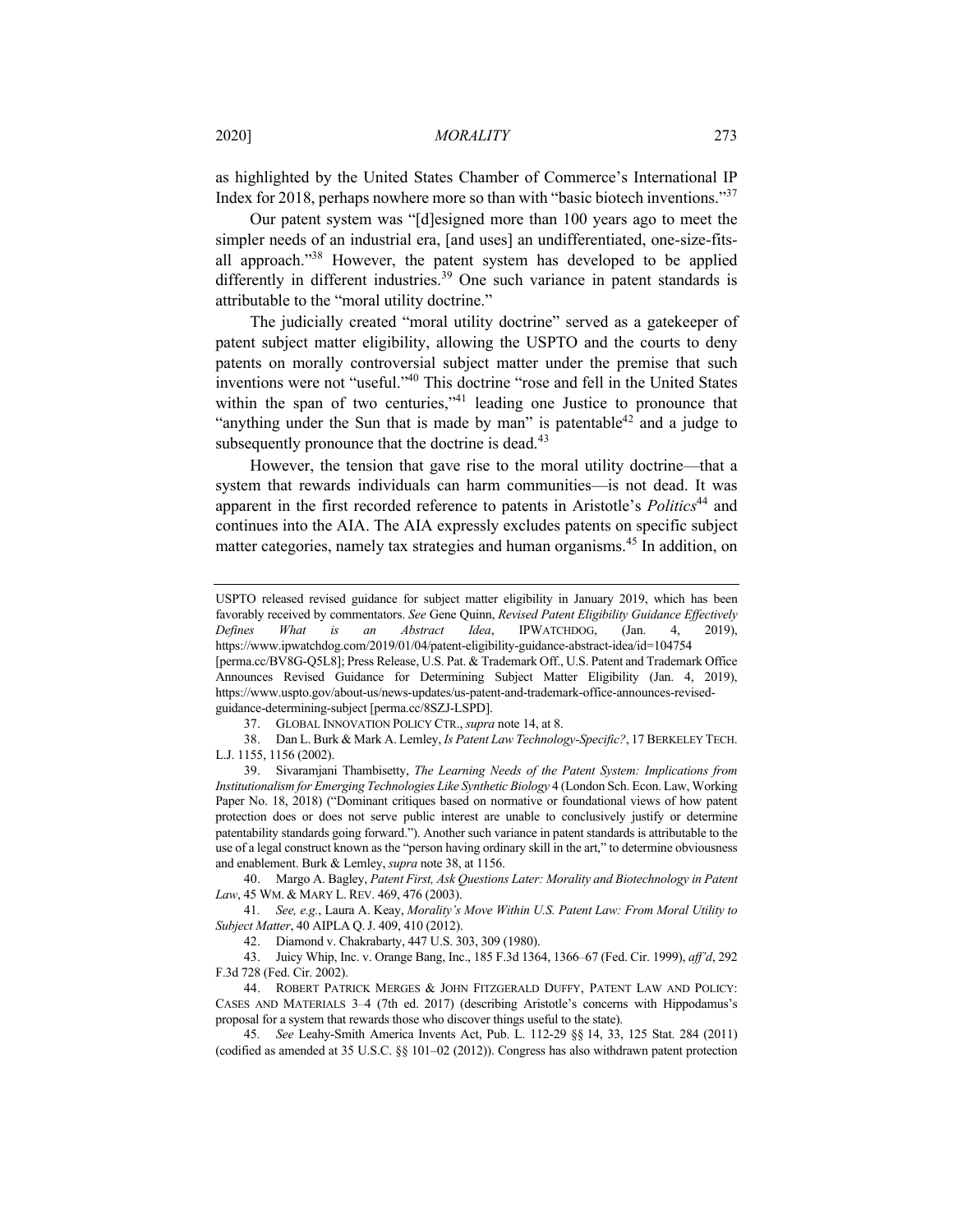its website under "What cannot be patented," the USPTO includes inventions that are "[offensive] to public morality."<sup>46</sup> Some have argued that these developments, along with recent USPTO and court decisions, show that considerations of morality are again rising in US patent law through the restriction of patent eligible subject matter.<sup>47</sup> But Section 101 of the Patent Act does not expressly include such restrictions, stating only that "[w]hoever invents or discovers any new and useful process, machine, manufacture, or composition of matter, or any new and useful improvement thereof, may obtain a patent therefor . . . . "48

This Note explores the debate around when exclusion from patentability is the best social mechanism for addressing "morally offensive" technologies, including defining "morally offensive" technology to begin with. It will argue that, as with European and international patent law, the legislature should restrict subject matter eligibility by explicitly promulgating a process for challenging patents on moral grounds. This would avoid repeating the lower courts' misuse of the moral utility doctrine by which judges base their decisions on subjective moral harms. After all, what constitutes an invention in the US is not clearly delineated, in large part due to the sparseness of legislative guidance on the matter.<sup>49</sup> Thus, legislative clarification regarding the role of morals in the patent process would help rectify this uncertain jurisprudence, particularly when applied to the controversial field of biotechnology. Legislative clarification would also help spark a global conversation around patents and biodiversity. As Blasiak and his co-authors warn regarding marine biodiversity, "[t]he scale of patenting to date suggests the need for a greater sense of urgency to ensure a successful conclusion to the negotiation of a new legal regime."<sup>50</sup> The dramatic asymmetries in patent registration that Blasiak and his co-authors have revealed are much more alarming than similar trends in resource use and industry dominance given their focus on genetic material.

This Note begins with a history of the moral utility doctrine. It then explores the rise of the biotechnology industry, its union with intellectual property, and the role of academia in that union. It continues with an analysis of how courts have approached biotechnology patenting in the US and Europe. It ends by

from inventions relating to atomic weapons. *See* 42 U.S.C. § 2181(a) (2012) ("No patent shall hereafter be granted for any invention or discovery which is useful solely in the utilization of special nuclear material or atomic energy in an atomic weapon.").

<sup>46</sup>*. Patent FAQs*, U.S. PAT. & TRADEMARK OFF., https://www.uspto.gov/help/patenthelp#1902 [perma.cc/HT2D-RYYK].

<sup>47</sup>*. See* Keay, *supra* note 41, at 411.

<sup>48.</sup> Utility is only one of many requirements for obtaining a patent, and thus only one of many avenues for challenging a patent. There are other substantive requirements—subject matter eligibility, novelty, and non-obviousness—and procedural requirements.

<sup>49.</sup> Jessica C. Lai, *Myriad Genetics and the BRCA Patents in Europe: The Implications of the U.S. Supreme Court Decision*, 5 UC IRVINE L. REV. 1041, 1074 (2015).

<sup>50.</sup> Blasiak, *supra* note 1, at 5.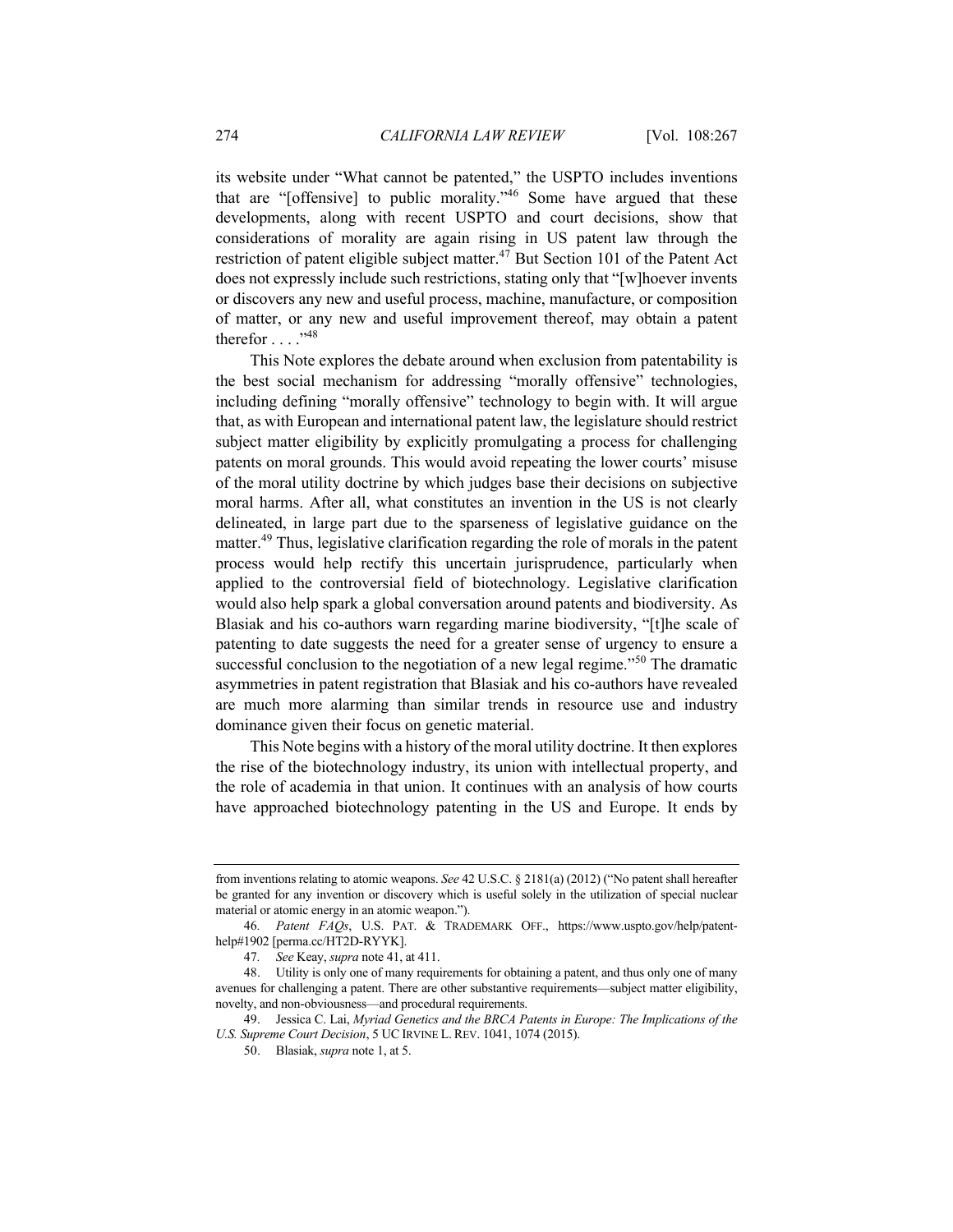considering why the morality of inventions should be addressed by the USPTO and with several proposals for implementing ethical review at the USPTO.

## HISTORY OF THE MORAL UTILITY DOCTRINE

"There is a common presumption that, until its encounter with biotechnology, patent law was hermetically sealed from external considerations."51 However, by addressing the early history of patent law and the rise and fall of the moral utility doctrine, this section demonstrates another truth.

The first English patent law, the 1623 Statute of Monopolies, arguably includes moral standards. It expressed prohibitions on patents that were "contrary to law," "mischievous to the state," and "generally inconvenient." Scholars have interpreted the last of these policy phrases in particular to have served as a "broad public benefit test."<sup>52</sup> Later, in the 19th to mid-20th centuries, courts read the US Constitution as taking this moral consideration a step further with the Patent Clause, which authorized Congress to "promote the Progress of . . . useful Arts, by securing for limited Times to . . . Inventors the exclusive Right to their . . . Discoveries."<sup>53</sup> The Supreme Court affirmed that "the clause is both a grant of power and a limitation."<sup>54</sup> The clause limited Congress's patent power "to the promotion of advances in the 'useful arts[]'" to protect against the creation of "patent monopol[ies] without regard to the innovation, advancement or social benefit gained thereby."<sup>55</sup>

Justice Joseph Story is generally credited with introducing the moral utility doctrine in *Lowell v. Lewis*. He asserted: "all that the law requires is, that the invention should not be frivolous or injurious to the well-being, good policy, or sound morals of society."<sup>56</sup> Therefore, the word "useful" is "incorporated into the act in contradistinction to mischievous or immoral."<sup>57</sup> Justice Story further explained his interpretation of the utility requirement in *Bedford v. Hunt* by defining a "useful invention" as "one as may be applied to some beneficial use in society, in contradistinction to an invention, which is injurious to morals, the health, or the good order of society." He continued: "The law, however, does not look to the degree of utility; it simply requires, that it shall be capable of use, and that the use is such as sound morals and policy do not discountenance or

<sup>51.</sup> Sivaramjani Thambisetty, *Understanding Morality as a Ground for Exclusion from Patentability under European Law*, 12 EUBIOS J. ASIAN & INT'L BIOETHICS 48, 48 (2002).

<sup>52</sup>*. See* Chris Dent, *"Generally Inconvenient": The 1624* Statute of Monopolies *as Political Compromise*, 33 MELB. U. L. REV. 415, 444-45 (2009); Peter Drahos, *Biotechnology Patents, Markets and Morality*, 21 EUR. INTELL. PROP. REV. 441, 441 (1999).

<sup>53.</sup> U.S. CONST. art. I, § 8, cl. 8.

<sup>54.</sup> Graham v. John Deere Co., 383 U.S. 1, 5-6 (1966).

<sup>55</sup>*. Id.* at 5-6.

<sup>56.</sup> Lowell v. Lewis, 15 F. Cas. 1018, 1019 (C.C.D. Mass. 1817) (No. 8,568) (Story, J.)*; see*  PETER MENELL ET AL*.,*INTELLECTUAL PROPERTY IN THE NEW TECHNOLOGICAL AGE: 2018: VOLUME 1: PERSPECTIVES, TRADE SECRETS AND PATENTS 243-44 (2018).

<sup>57</sup>*. Lowell*, 15 F. Cas. at 1019.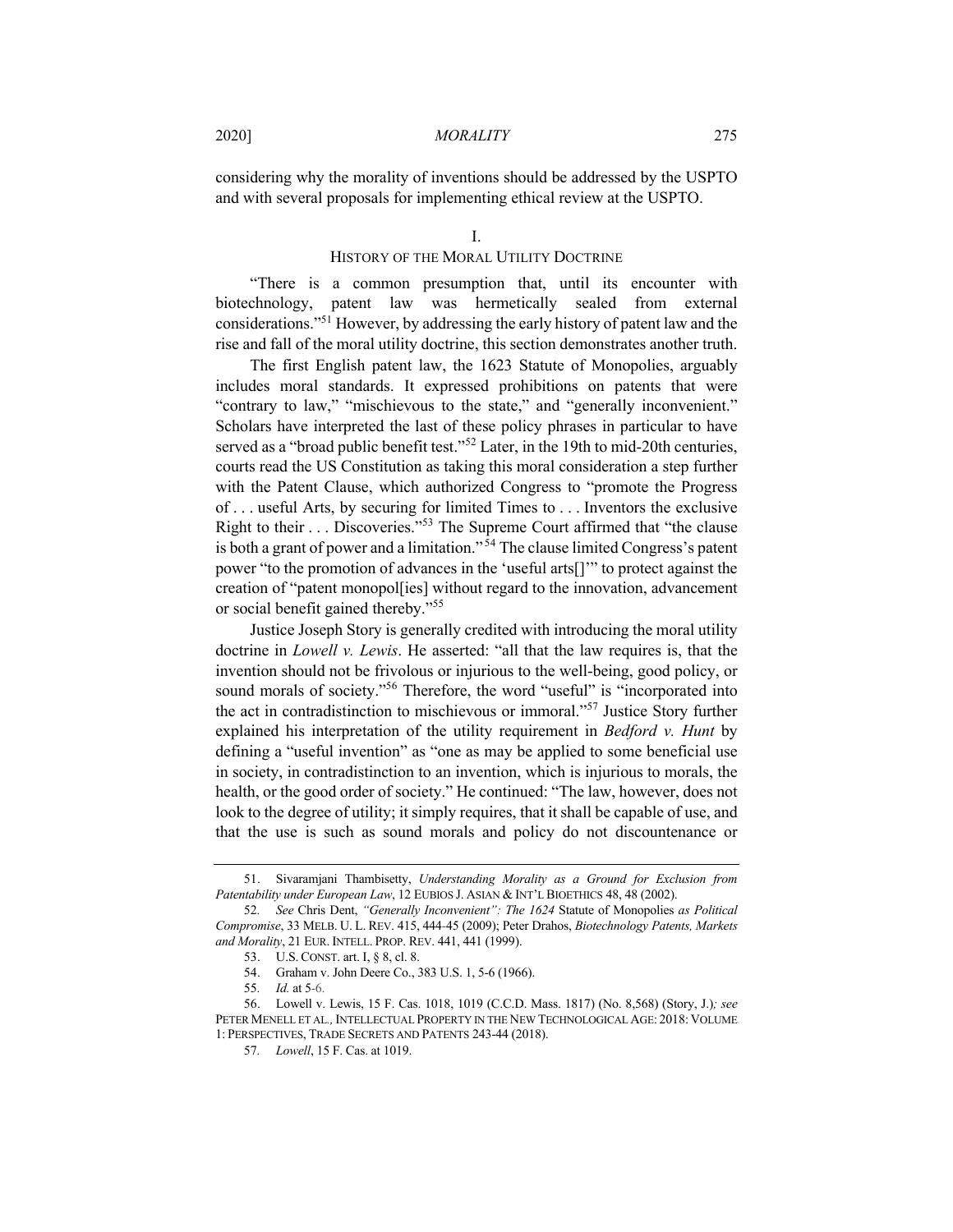prohibit."<sup>58</sup> Therefore, while the economy would dictate how much "use" an invention would get, the law's role was to screen out inventions that could be used immorally.

Justice Story's formulation was later used by lower courts to invalidate two main types of patents:<sup>59</sup> gambling devices "injurious to the morals of society" and inventions with a "mischievous tendency" to deceive the public.<sup>60</sup> The first instance of invalidating a patent for gambling devices under the moral utility doctrine likely occurred in 1889 in *National Automatic Device Corp. v. Lloyd*. 61 There, the district court reasoned that because the invention was for a "Toy Automatic Race-Course" used exclusively in gambling establishments, it was "not a useful device, within the meaning of the patent law." $62$  Soon after, courts followed suit by applying the moral utility doctrine to patents for a card playing slot machine, $63$  a coin return device for slot machines, $64$  and a lottery vending machine. $65,66$ 

In the second line of cases, courts applied the moral utility doctrine to deceptive devices. For example, in 1901 the Eight Circuit invalidated a patent for a medical device called the "Oxydonor" because the patent claim was "at best an imaginary hypothesis" put forth merely to obtain a patent.<sup>67</sup> According to the patentee, diseases were caused by electrical equilibrium disturbances in the body and thus, his electric device could cure all diseases. <sup>68</sup> The court found this claim to be "mere pretense" and an attempt to gain a patent on a simple electric device lacking novelty.<sup>69</sup>

Eventually, the Federal Circuit dealt a fatal blow to the moral utility doctrine in *Juicy Whip, Inc. v. Orange Bang, Inc.*<sup>70</sup> The invention at issue was a post-mix beverage dispenser that was designed to look like a pre-mix dispenser.71 By displaying a transparent bowl that contained the dispensed

61. Nat'l Automatic Device Co. v. Lloyd, 40 F. 89, 90 (C.C.N.D. Ill. 1889).

62*. Id.*

65. Brewer v. Lichtenstein, 278 F. 512, 514 (7th Cir. 1922).

66. This is not to say that all inventions used at gambling establishments were held unpatentable. For example, in *Chicago Patent Corp. v. Genco*, the defendant argued that a pinball machine was inherently a "gambling machine without utility and, therefore, beyond protection by the patent laws." 124 F.2d 725, 727 (7th Cir. 1941). But by measuring the ratio of skill to luck, the Seventh Circuit upheld a patent for the pinball machine because the skill in "operating the device [was] not wholly absent." *Id.* at 728.

67. Mahler v. Animarium Co., 111 F. 530, 536-37 (8th Cir. 1901).

<sup>58.</sup> Bedford v. Hunt, 3 F. Cas. 37, 37 (C.C.D. Mass. 1817) (No. 1,216) (Story, J.).

<sup>59.</sup> Other types of patents excluded based on morality included artificially spotted tobacco leaves, *Rickard v. Du Bon*, 103 F. 868 (2d Cir. 1900), and faux-seamed women's hosiery, Scott & Williams, Inc. v. Aristo Hosiery Co., 7 F.2d 1003 (2d Cir. 1925).

<sup>60.</sup> Keay, *supra* note 41, at 412 (internal citations omitted).

<sup>63.</sup> Reliance Novelty Co. v. Dworzek, 80 F. 902, 904 (C.C.N.D. Cal. 1897).

Schultze v. Holtz, 82 F. 448, 449 (C.C.N.D. Cal. 1897).

<sup>68</sup>*. Id.* at 534.

<sup>69</sup>*. Id.* at 535–36.

<sup>70.</sup> 185 F.3d 1364 (Fed. Cir. 1999).

<sup>71</sup>*. Id.* at 1365.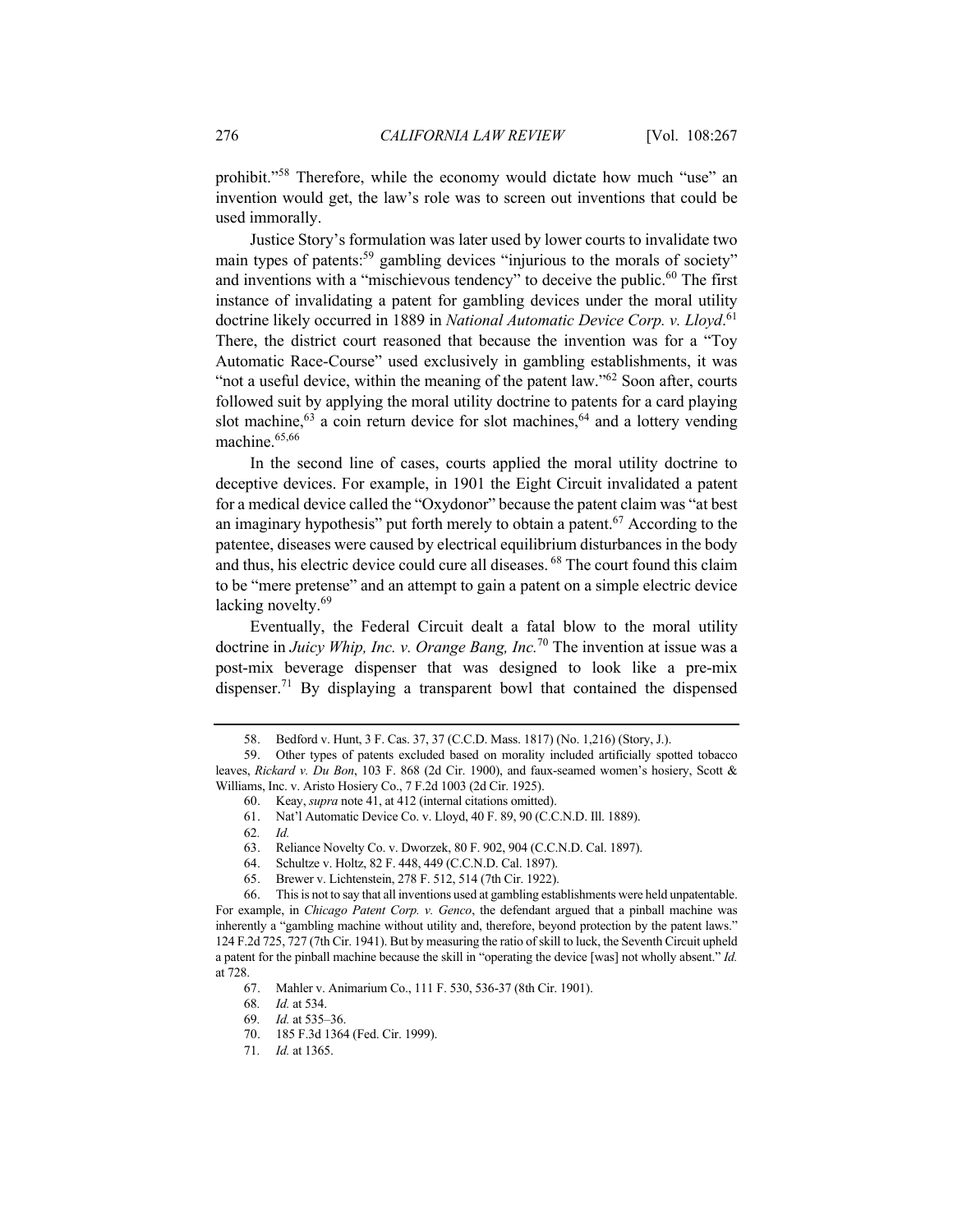beverage (fresh juice), it created the visual impression of being the principal source of the dispensed beverage, whereas the beverage was actually mixed immediately before it was dispensed.<sup>72</sup> The district court found that the invention lacked utility because its purpose was to increase sales by deception.<sup>73</sup> The Federal Circuit, however, reversed.<sup>74</sup> It was not the responsibility of "the Patent" and Trademark Office or the courts," the court declared, "to serve as arbiters of deceptive trade practices."<sup>75</sup> Consumer protection in food sales falls into the hands of the Federal Trade Commission and the Food and Drug Administration.<sup>76</sup>

*Juicy Whip* is emblematic of the transition in US patent jurisprudence to a purely utilitarian approach. A more recent example is the Federal Circuit's decision in *In re Fisher*. <sup>77</sup> There, petitioner adopted Justice Story's formulation of utility, requiring that the claimed invention "not be frivolous, or injurious to the well-being, good policy, or good morals of society," to argue that its claimed invention, five "expressed sequence tags"<sup>78</sup> that encode proteins in maize plants, passed the utility requirement.<sup>79</sup> In rejecting petitioner's claim, the Federal Circuit both narrowed and enlarged the utility inquiry. The court cited *Brenner v. Manson*<sup>80</sup> as rejecting Justice Story's formulation of utility and confirming *Juicy Whips*'s rejection of moral objection standing. At the same time, the court confirmed *Brenner*'s more rigorous utility test, which requires that a patent application disclose "substantial" and "practical" utility for the invention.<sup>81</sup>

Some commentators have blamed the moral utility doctrine's demise on judicial misinterpretation of Justice Story's articulation requirement.<sup>82</sup> Instead of protecting the public from subjective moral harms, Justice Story's real message was that the marketplace is the ultimate arbiter of an invention's utility.<sup>83</sup> However, *Brenner* and *Fisher* expressed concern that conferring patent rights in "upstream" basic research discoveries could create "a monopoly of knowledge"

77. 421 F.3d 1365 (Fed. Cir. 2005).

79*. In re Fisher*, 421 F.3d at 1369.

80. 383 U.S. 519, 532–33 (1966) (upholding the patent office's determination that an allegedly novel chemical process failed to meet the utility requirement).

81*. In re Fisher*, 421 F.3d at 1371.

82*. See, e.g.*, Nathan Machin, *Prospective Utility: A New Interpretation of the Utility Requirement of Section 101 of the Patent Act*, 87 CALIF. L. REV. 421, 436, 448 (1999).

83. "If [the invention] be not extensively useful, it will silently sink into contempt and disregard." Lowell v. Lewis, 15 F. Cas. 1018, 1019 (C.C.N.D. Mass. 1817) (No. 8,568).

<sup>72</sup>*. Id.* at 1365–66.

<sup>73</sup>*. Id.* at 1366.

<sup>74</sup>*. Id.* at 1367.

<sup>75</sup>*. Id.* at 1368.

<sup>76</sup>*. Id.*

<sup>78.</sup> Expressed sequence tags are short subsequences of complementary DNA (cDNA), or synthetically created DNA often used for expressing a protein in a cell that doesn't normally express that protein.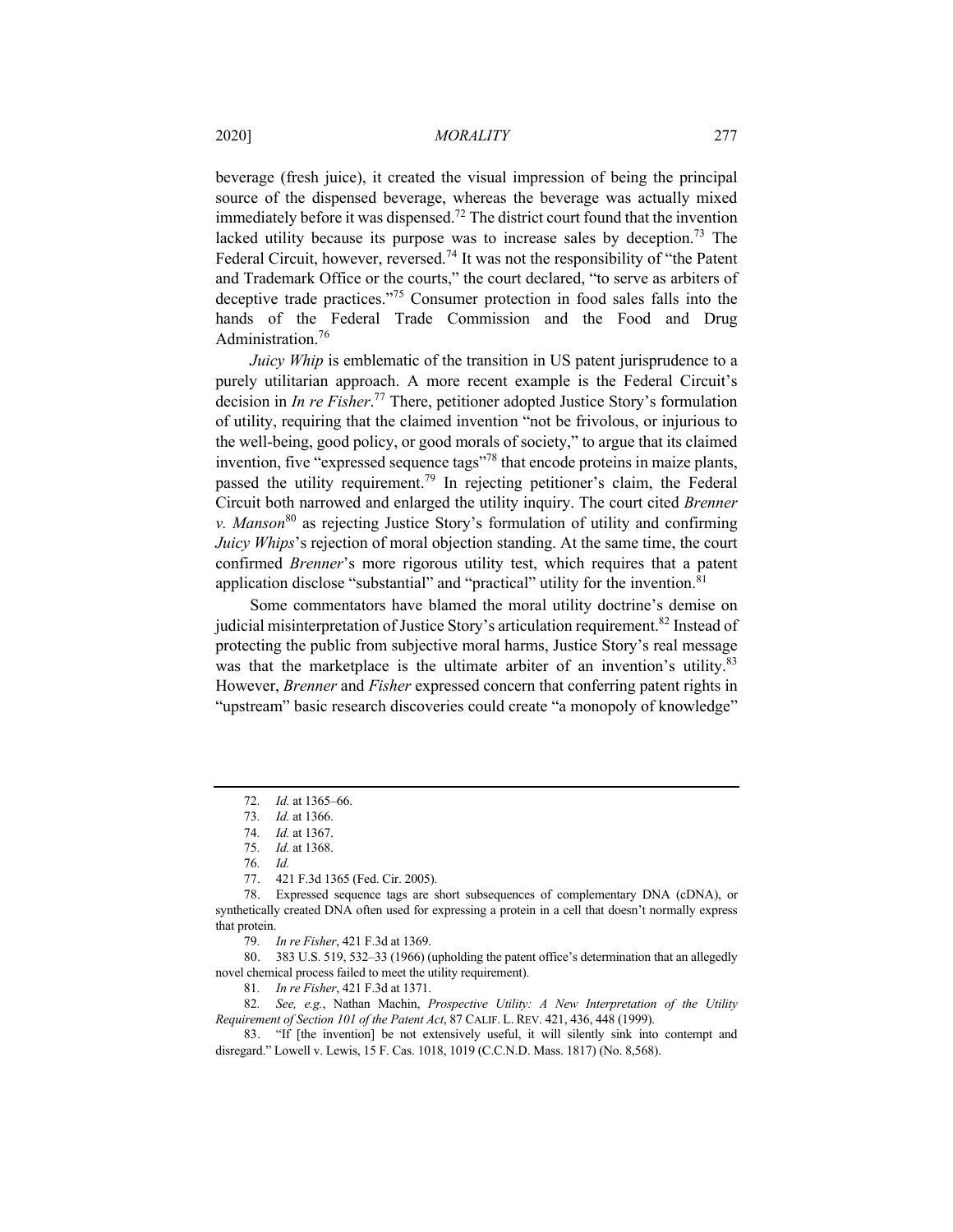and "confer power to block off whole areas of scientific development, without compensating benefit to the public."<sup>84</sup>

Today, the USPTO's Manual of Patent Examining Procedure does not mention morality or ethics anywhere in its section on utility. Instead, the manual cites *Juicy Whip* and expressly states, "A rejection under 35 U.S.C. 101 for lack of utility should *not* be based on grounds that the invention is frivolous, fraudulent or against public policy."<sup>85</sup> But, as noted above, the USPTO's website also states that inventions that are "offensive to public morality" may not be patented, leaving open the door for the rejection of patents on moral grounds.<sup>86</sup>

#### II.

## THE RISE OF THE BIOTECHNOLOGY INDUSTRY

To understand why US courts became interested in the patentability of biotechnology during the 1970s and 1980s, it is important to understand the role intellectual property played in biotechnology's commercial exploitation. This section considers the origins of biotechnology, segues into addressing the union of biotechnology with intellectual property and the role academia played in that merger, and closes by presenting the Human Genome Project as an example that demonstrates the importance of this union.

#### *A. Origins of Biotechnology*

The early 20th century saw the union of Darwin's theory of evolution with Mendelian genetics, and, soon after, the biological sciences' union and reliance upon computer science.<sup>87</sup> Each of these moments produced a new language with which to understand and describe ourselves and our tools—an evolving vocabulary that recently saw the displacement of "genome engineering" in favor of "gene editing" with the introduction of CRISPR-Cas 9 (CRISPR), the latest tool for genetic manipulation.<sup>88</sup>

While biotechnology generally brings to mind genetic engineering or editing, it can be conceived of broadly as any use of biological organisms or

<sup>84</sup>*. Brennar*, 383 U.S. at 534.

<sup>85.</sup> U.S. PAT. & TRADEMARK OFF., MANUAL OF PATENT EXAMINING PROCEDURE, 706 REJECTION OF CLAIMS [R-07.2015], https://www.uspto.gov/web/offices/pac/mpep/s706.html [perma.cc/QGW8-HUVY] (emphasis in original) (citing Juicy Whip, Inc. v. Orange Bang, Inc., 185 F.3d 1364, 1367–68 (Fed. Cir. 1999)).

<sup>86</sup>*. Patent FAQs*, *supra* note 46; *see* Benjamin D. Enerson, *Protecting Society from Patently Offensive Inventions: The Risk of Reviving the Moral Utility Doctrine*, 89 CORNELL L.REV. 685 (2004) (arguing that the USPTO's history for denying patents appears to be devoid of ethical considerations).

<sup>87.</sup> John C. Avise, *The Best and the Worst of Times for Evolutionary Biology*, 53 BIOSCIENCE 247, 247–49 (2003).

<sup>88.</sup> Jennifer Doudna & Siddhartha Mukherjee, In Conversation on The Future of Humans: Gene Editing and the Unthinkable Power to Control, at the Innovative Genomics Institute, University of California, Berkeley (Jan. 18, 2018) (video available at https://www.youtube.com/watch?v=4fjwj92UNn4 [perma.cc/BC7S-LDZM]).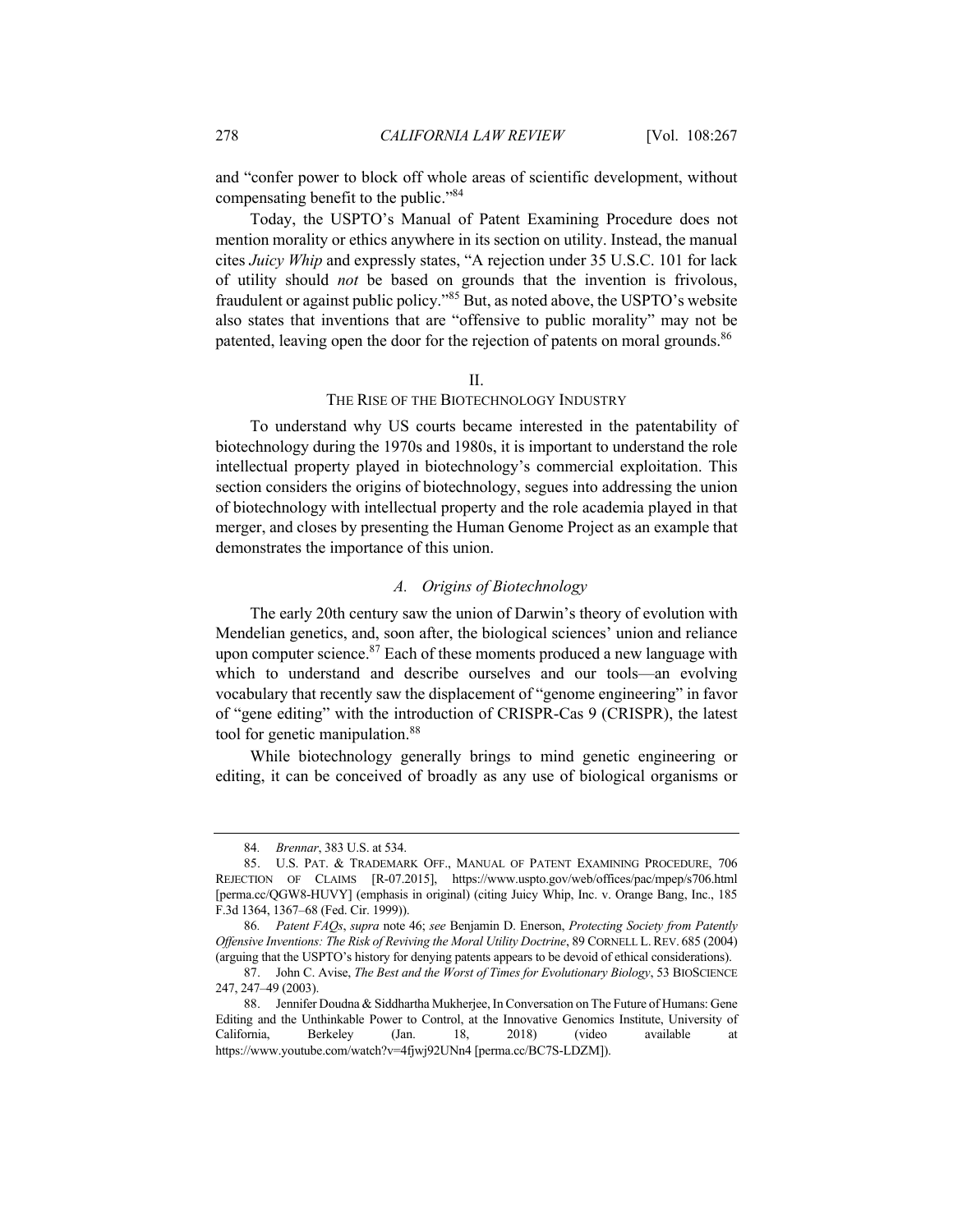## 2020] *MORALITY* 279

processes in industrial, medical, agricultural, and environmental engineering.<sup>89</sup> The fields of genetics and evolutionary biology grew from the observations and applications of animal and plant breeding.<sup>90</sup> As Charles Darwin wrote, "all my notion [sic] about how species change are derived from long continued study of the works of ( $\&$  converse with) agriculturists  $\&$  horticulturists.<sup>"91</sup> The transfer of genetic information, however, forms the core of biotechnology, and many scientists at the turn of the 20th century contributed to its elucidation.<sup>92</sup>

Molecular geneticists, however, credit a "little book" as having launched their discipline.<sup>93</sup> In 1943, the Nobel Prize-winning quantum theorist Erwin Schrödinger gave a series of lectures at Trinity College, Dublin, which were later published with the provocative title *What Is Life?*<sup>94</sup> In the "little book," Schrödinger proposed a way of bringing quantum mechanics to bear upon biology.<sup>95</sup> The main implication of *What Is Life* lay in Schrödinger's conviction that the complex phenomenon we know as life "could and would yield to material analysis at molecular levels."<sup>96</sup> His idea inspired a generation of young molecular biologists, most notably James Watson and Francis Crick, who cracked the "code-script,"<sup>97</sup> as Schrödinger called it, and revealed DNA's double helix structure.<sup>98</sup>

As demonstrated by Schrödinger, a quantum physicist, biotechnology is an interdisciplinary affair. His book presented the problem of life as a puzzle posed to no single discipline.<sup>99</sup> As biotechnology evolved from its roots in observation and discovery at the agricultural stage to direct application at the lab bench, the

<sup>89</sup>*. Biotechnology*, NATURE, https://www.nature.com/subjects/biotechnology [perma.cc/GWR7-GZV8].

<sup>90</sup>*. Id.* at 321–23 (discussing Gregor Mendel's experiments with pea plants, the basis of his "Laws of Inheritance," and Charles Darwin's Theory of Evolution in relation to biotechnology).

<sup>91.</sup> Letter from Charles Darwin to Asa Gray (July 20, 1857), http://www.darwinproject.ac.uk/letter/?docId=letters/DCP-LETT-

<sup>2125.</sup>xml;query=all%20my%20notion%20about%20how%20species%20change%20are%20derived %20from%20long%20continued;brand=default [perma.cc/U62J-RYXA].

<sup>92.</sup> Ashish Swarup Verma et al., *Biotechnology in the Realm of History*, 3 J. PHARM. & BIOALLIED SCI. 321, 321–23 (2011) (Wilhelm Johannsen, for example, coined the term "gene" and T.H. Morgan demonstrated the role of chromosomes in inheritance).

<sup>93.</sup> JESSICA RISKIN, THE RESTLESS CLOCK 369 (2016).

<sup>94.</sup> ERWIN SHRÖDINGER, WHAT IS LIFE? THE PHYSICAL ASPECT OF THE LIVING CELL (1944).

<sup>95</sup>*. Id.*

<sup>96.</sup> SHEILA JASANOFF, CAN SCIENCE MAKE SENSE OF LIFE? 2 (2019) ("But the moral implications of Schrödinger's essay lay elsewhere, in his conviction that the complex and abundant phenomenon we know as life could and would yield to material analysis at molecular levels.").

<sup>97.</sup> Watson and Crick relied on x-ray crystallography work by English researchers Rosalind Franklin and Maurice Wilkins. *See* Leslie Pray, *Discovery of DNA Structure and Function: Watson and Crick*, 1 NATURE EDUC. 100 (2008).

<sup>98</sup>*. What is Life? The Lectures of Physicist Erwin Schrodinger Helped to Change Attitudes in Biology*, 561 NATURE (Sept. 3, 2018), https://www.nature.com/articles/d41586-018-06166-x [perma.cc/2PN2-DKVL].

<sup>99</sup>*. Id.*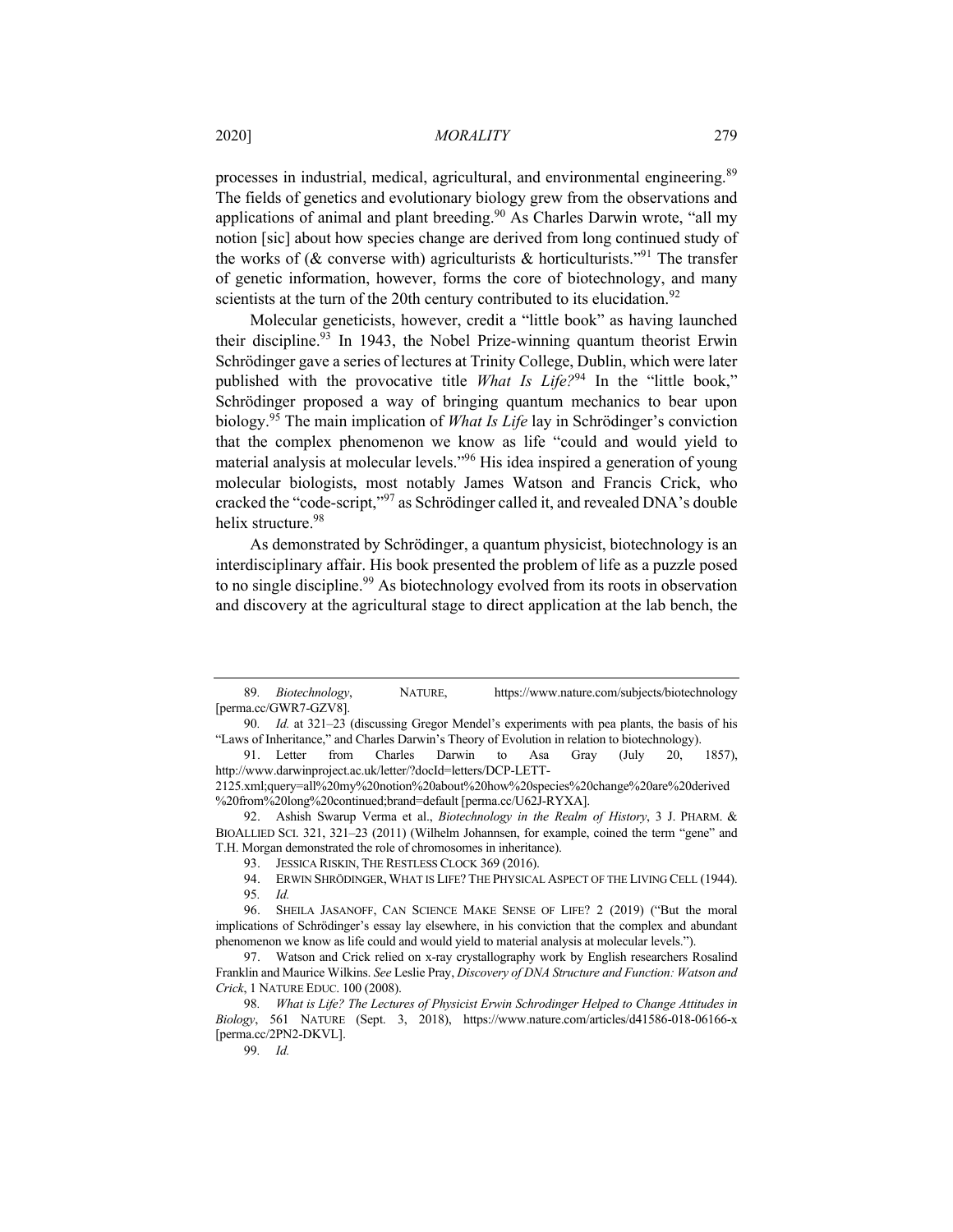tools from other disciplines like computer science promoted its commercial applicability—but none more so than intellectual property.<sup>100</sup>

# *B. Union of Intellectual Property with Biotechnology*

The 1960s and '70s ushered biotechnology into the modern age.<sup>101</sup> Researchers during this period were trying to make cells replicate and express foreign DNA, as if it were its own DNA.<sup>102</sup> A team headed by Stanley Cohen at Stanford University and Herbert Boyer at the University of California, San Francisco (UCSF), achieved this goal when they transferred frog DNA for resistance to kanamycin into *E. coli* bacteria, and the resulting bacteria replicated and expressed the DNA as if it were its own.<sup>103</sup> Stanford was awarded patents covering the process used in the research in 1980 and the transformed, biological material in 1984.<sup>104</sup>

The income from these patents surpassed \$200 million for both Stanford and UCSF, and this initial success rapidly intensified research and commercial development of the new recombinant DNA technology.<sup>105</sup> Private investments into research and development began to rival public funding as private investors anticipated high returns based on intellectual property rights.<sup>106</sup> Perhaps most well-known from these ventures are Genentech—founded in 1976 by venture capitalist Robert Swanson and Herbert Boyer, mentioned above—and Amgen founded in 1980 by George Rathman, a physical chemist.<sup>107</sup> These companies set off a boom in venture capital investment of biotechnology companies.<sup>108</sup>

Boyer and Rathman symbolize the creation of a new figure, what historian Steven Shapin calls the "entrepreneurial scientist."<sup>109</sup> Not only was biotechnology seen as particularly lucrative, but the US government actively encouraged commercialization of science, going so far as to dub the process a

<sup>100</sup>*. See* Jacob Sherkow & Henry Greely, *The History of Patenting Genetic Material*, 49 ANN. REV. GENETICS 161, 162 (2015) ("The history of applied molecular biology, therefore, is the history of law applied to biology. One of the most important of these areas of law has been patent law.").

<sup>101</sup>*. See* Baruch Brody, *Intellectual Property and Biotechnology: The U.S. Internal Experience—Part I*, 16 KENNEDY INST. ETHICS J. 1, 3 (2006).

<sup>102</sup>*. Id*. at 3.

<sup>103</sup>*. Id.*

<sup>104.</sup> Because Stanford was seeking a patent before the Supreme Court's 1980 decision in *Diamond v. Chakrabarty*, Stanford felt it was necessary to seek a process patent. 447 U.S. 303, 309 (1980). In *Chakrabarty*, while considering a recombinant bacterium that could break down crude oil, the Court found that "anything under the sun that is made by man" is eligible for patent protection living or otherwise. *Id.*

<sup>105.</sup> Brody, *supra* note 101, at 6. By the end of 2000, American universities received more than \$1 billion in annual revenue for licenses and patents, mostly in the area of biotechnology. *Id.*

<sup>106</sup>*. Id.*

<sup>107</sup>*. Id.* 7–8.

<sup>108</sup>*. Id.* 7–9.

<sup>109.</sup> STEVEN SHAPIN, THE SCIENTIFIC LIFE: A MORAL HISTORY OF LATE MODERN VOCATION 209 (2008).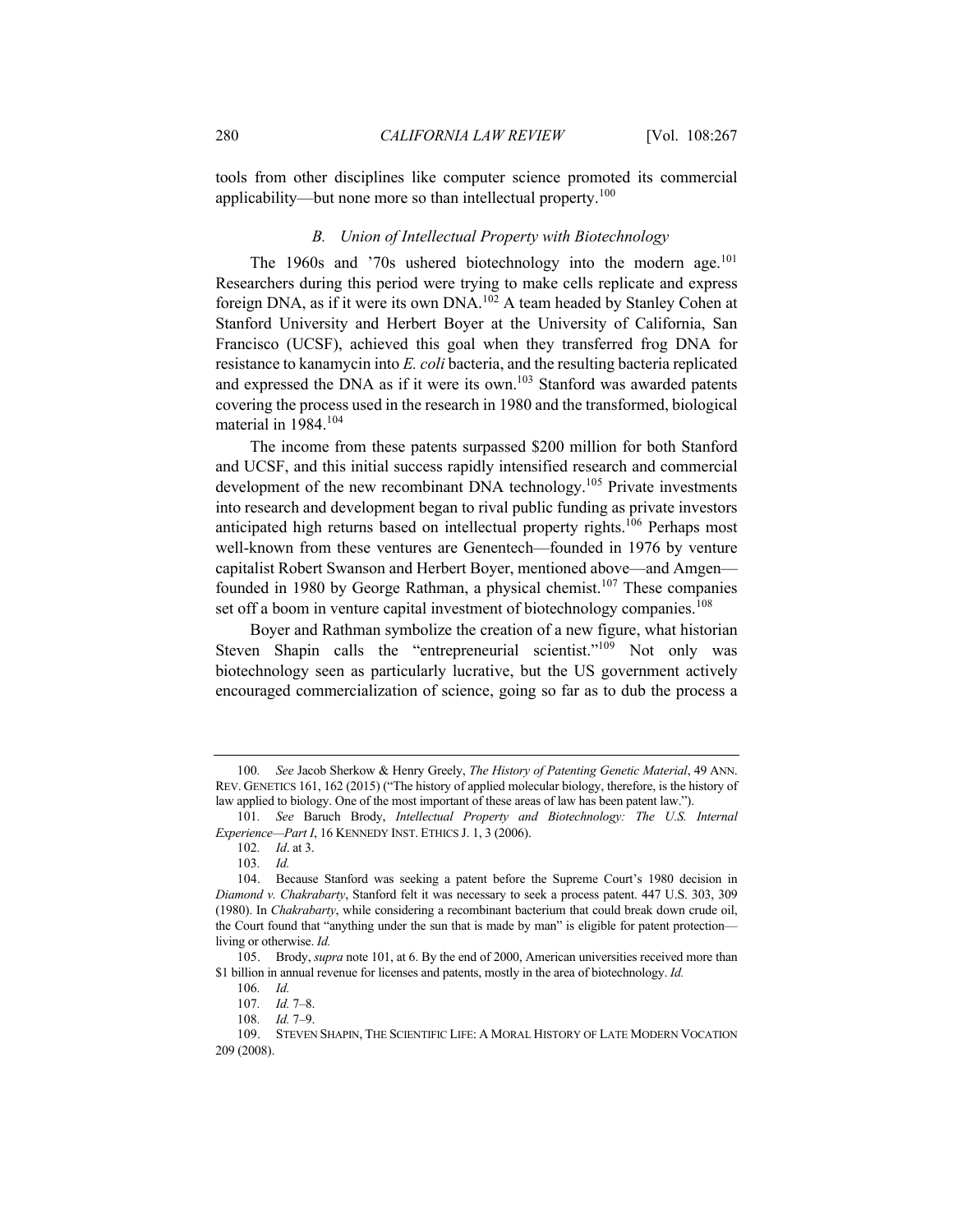public service.<sup>110</sup> In the mid- to late 20th century, US leaders believed the country was "surrendering technology leadership to Japan and the east Asian 'tiger' economies."<sup>111</sup>

As part of the US government's efforts to spur the research of American firms, Congress passed the 1980 Tax Reform Act, giving tax credits to corporations funding academic research and development.<sup>112</sup> Technology transfer offices—offices responsible for the commercialization of research became institutional features of US research universities and, with the passing of the Bayh-Dole Act, university-industry partnerships proliferated.<sup>113</sup> Before Bayh-Dole, the federal government owned, at least in part, inventions created with any federal funding.<sup>114</sup> This arrangement discouraged universities from commercializing their faculty's inventions and dissuaded research in the applied sciences.<sup>115</sup> By allowing institutions themselves to be assignees to and effectively own their faculties' inventions, the Bayh-Dole Act encouraged universities to engage in patentable research.<sup>116</sup> Perhaps most emblematic of this change in attitude is Dean of the University of California, San Diego's Engineering School declaring in the early 2000s that the modern university's "key mission [was] to ensure the effective transfer of research results and discoveries to the sectors of our society, usually the private sector, that can translate such discoveries into products and services for the benefit of society as a whole."<sup>117</sup>

#### *C. Academia and Intellectual Property*

Patents have not functioned uniformly across science and engineering disciplines. In fact, a boundary has existed between academic science and the commercial sphere.<sup>118</sup> But with biotechnology, and in particular genomics, attempting to draw a line between science and technology is "empirically elusive."<sup>119</sup> Today, academic laboratories increasingly choose to inscribe their knowledge not only in publications but also in patents. These so-called patent-

<sup>110</sup>*. Id.*

<sup>111</sup>*. Id.* at 213.

<sup>112</sup>*. Id.* at 214–215.

<sup>113</sup>*. Id.*

<sup>114.</sup> WENDY H. SCHACHT, CONG. RESEARCH SERV., THE BAYH-DOLE ACT: SELECTED ISSUES IN PATENT POLICY AND THE COMMERCIALIZATION OF TECHNOLOGY 1 (2012).

<sup>115</sup>*. Id.*

<sup>116</sup>*. Id.*

<sup>117.</sup> SHAPIN, *supra* note 109, at 214.

<sup>118</sup>*. See, e.g.*, Robert K. Merton, *A Note on Science and Democracy*, 1 J. LEGAL & POL. SOC. 115, 122 (1942) (explaining that science is a communal good and its results should reside in "the public domain").

<sup>119.</sup> Stephen Hilgartner, *Selective Flows of Knowledge in Technoscientific Interaction: Information Control in Genome Research*, 45 BRIT.J. HIST. SCI. 267, 268 (2012).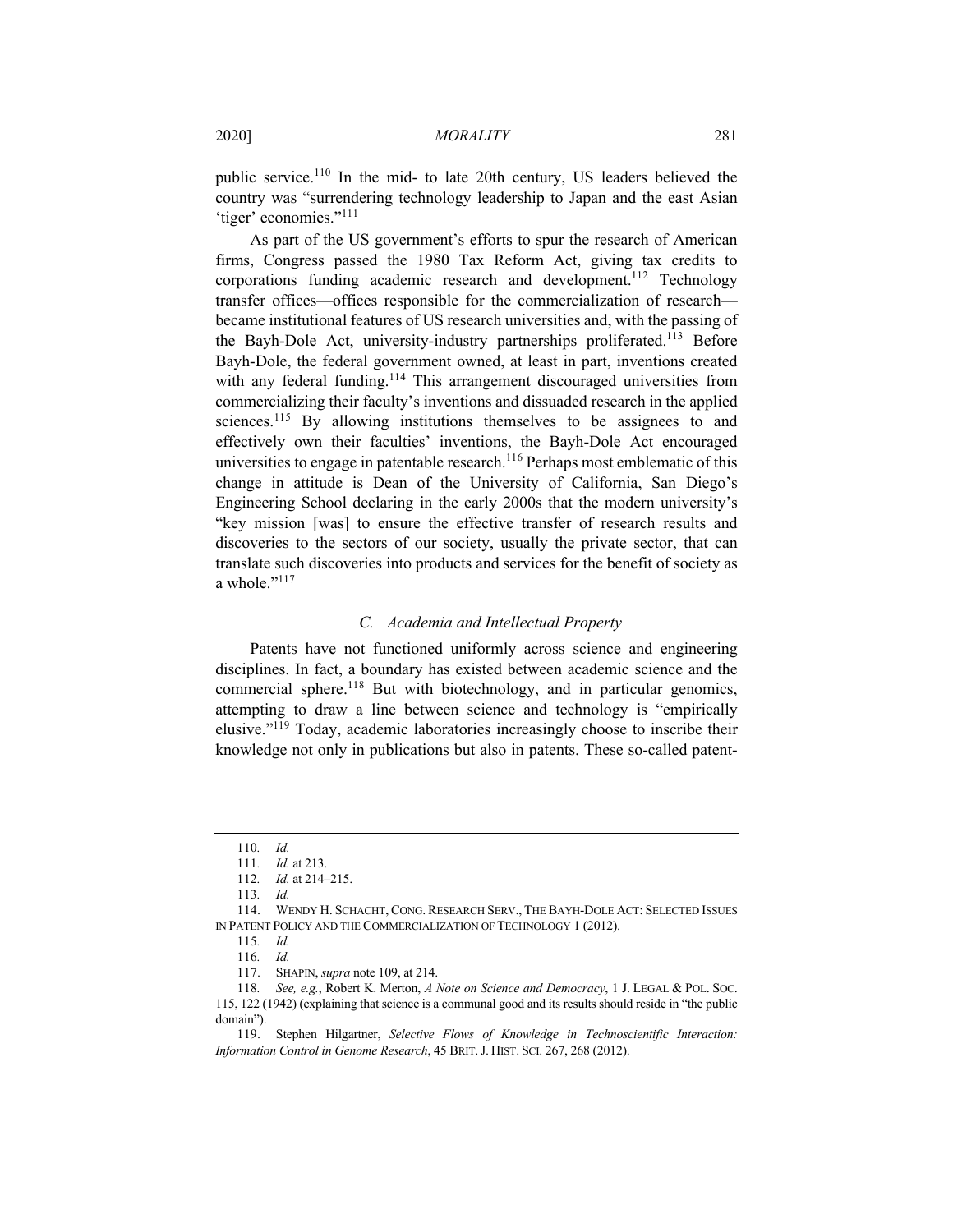paper pairs are "ideas that are captured in two entirely distinctive documents that are traditionally associated with quite separate economic spheres."<sup>120</sup>

The case of the oncomouse is an early example. Mouse geneticists studying cancer were among the first to recognize the potential of molecular biology.<sup>121</sup> In 1982, Timothy Stewart, a post-doctoral researcher in transgenics, and Philip Leder, a leading geneticist at Harvard, created a viable "oncomouse," by injecting cancer-causing cells, or "oncogenes," into mouse eggs. These "transgenic" offspring allowed new insights about the gene's function in the whole organism rather than the cell.<sup>122</sup> Along with publishing their research in *Cell* in 1984, Stewart and Leder applied for patents, the first of which was granted four years later, broadly claiming "a transgenic non-human animal whose germ cells and somatic cells contain an activated oncogene."<sup>123</sup>

The pair then licensed their research to DuPont, a chemicals giant that had made significant investment in the research.<sup>124</sup> While traditionally, industrial owners and licensors transformed patent property rights into financial revenues through contractual relationships with other for-profit firms, DuPont sought the same financial rewards from academic scientists as well.<sup>125</sup>

At that time, academics widely assumed that they were not subject to the rules of the commercial economy.<sup>126</sup> Their assumption was based on the common law "experimental use exception," which protects those who use a patented invention merely "out of curiosity" or for "amusement."<sup>127</sup> DuPont, however, tried to monopolize the use of the oncomouse by destroying the independent academic economy and replacing it with a financial one.<sup>128</sup>

Some scientists responded by operating in the shadows of the commercial credit cycle, while others ignored the law and boycotted the company by breeding their own oncomice.<sup>129</sup> Still others attempted to circumvent the patent by inventing around it.<sup>130</sup> Ultimately, the National Institutes of Health (NIH) advocated on behalf of academics, negotiating with DuPont to prevent the company's patenting practices from disrupting the norms of academic science.<sup>131</sup> The NIH and DuPont entered into a memorandum of understanding that would

<sup>120.</sup> Fiona Murray, *Patenting Life: How the Oncomouse Patent Changed the Lives of Mice and Men*, *in* MAKING AND UNMAKING INTELLECTUAL PROPERTY: CREATIVE PRODUCE IN LEGAL AND CULTURAL PERSPECTIVE 399, 400 (Mario Biagioli, et al. eds., 2011).

<sup>121</sup>*. Id.*

<sup>122</sup>*. Id.*

<sup>123</sup>*. Id.* at 401 n.4.

<sup>124</sup>*. Id.* at 403.

<sup>125</sup>*. Id.*

<sup>126</sup>*. Id.*

<sup>127</sup>*. Id.*

<sup>128</sup>*. Id.* at 403–04.

<sup>129</sup>*. Id.* at 405.

<sup>130</sup>*. Id.*

<sup>131</sup>*. Id.* at 406.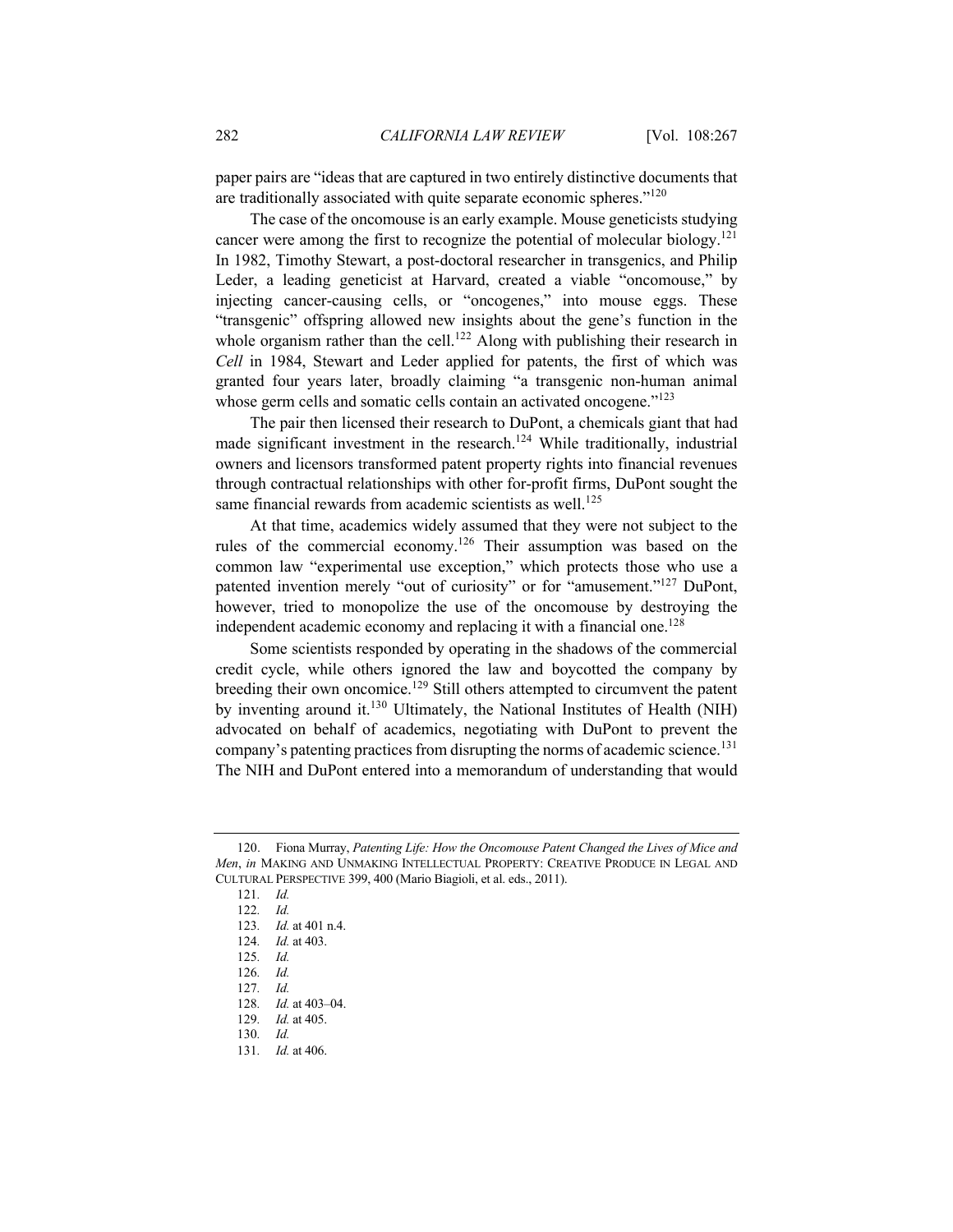allow NIH-funded academic scientists to use oncomice at no cost for noncommercial purposes.<sup>132</sup>

The oncomouse patent paved the way for future patenting opportunities. Many scientists upset with DuPont for imposing a commercial economy on academics took advantage of the precedent set by the oncomouse patent and started patenting their own mice—albeit for non-commercial purposes.<sup>133</sup> They "us[ed] patents to shape credit and control within the academic economy."<sup>134</sup> Measuring their personal and professional success on patents, scientists no longer thought of patents "as a 'necessary evil' but as an 'important step'" in having a positive, long-term impact. $135$ 

With this new focus on application rather than research, patents formed an important tool based on exercising control over assets. This transition helped shift the balance in research away from cooperation and towards competition, as is seen in current disputes over such technologies as CRISPR.<sup>136</sup>

## *D. The Human Genome Project: A Case Study*

The controversy around public access to genomic information is an important case study. The Human Genome Project (HGP) originated in the US in 1988.<sup>137</sup> "[B]orn out of the problems of knowledge and justice" produced by radiation exposure during the atmospheric nuclear tests of the 1950s and exposure to mutagenic chemicals, the HGP intended to create "the evidence of things not seen."<sup>138</sup> The US Department of Energy and the International Commission for Protection against Environmental Mutagens and Carcinogens convened experts on DNA analytical methods to determine the technical capacities required to directly detect mutations.<sup>139</sup> The group determined that "a large, complex, and expensive program to improve DNA analysis was

<sup>132</sup>*. Id.*

<sup>133</sup>*. Id.*

<sup>134</sup>*. Id.* at 407.

<sup>135</sup>*. Id.*

<sup>136.</sup> Along with a very public battle over the traditional banners of recognition—the so-called "patent-paper pair" and scientific awards—the CRISPR inventors have also commercialized the geneediting tool. Feng Zhang, the first to use CRISPR in mammalian cells, is cofounder of several CRISPRbased companies. Emmanuelle Charpentier, cofounder of CRISPR Therapeutics, was the first to publish, along with Jennifer Doudna, the invention of the CRISPR gene editor in June 2012. Jennifer Doudna co-founded a CRISPR-based diagnostics company called Mammoth Biosciences. Virginijus Siksnys cofounded the start-up CasZyme. *See e.g.*, Ryan Cross, *CRISPR Researchers Receive Kavli Prize in Nanoscience*, C&EN (June 1, 2018), https://cen.acs.org/biologicalchemistry/biotechnology/CRISPR-researchers-receive-Kavli-Prize/96/web/2018/06 [perma.cc/9GB2- JEUR]; Heidi Ledford, *Pivotal CRISPR Patent Battle Won by Broad Institute*, NATURE (Sept. 10, 2018), https://www.nature.com/articles/d41586-018-06656-y [perma.cc/SC8J-K9RC].

<sup>137</sup>*. What is the Human Genome Project?,* NAT'L HUM. GENOME RES. INST., https://www.genome.gov/12011239/a-brief-history-of-the-human-genome-project [https://perma.cc/BRC3-G5KE].

<sup>138.</sup> JENNY REARDON, THE POSTGENOMIC CONDITION 25 (2017).

<sup>139.</sup> Robert Mullen Cook-Deegan, *Alta Summit, December 1984*, 5 GENOMICS 661–63 (1989).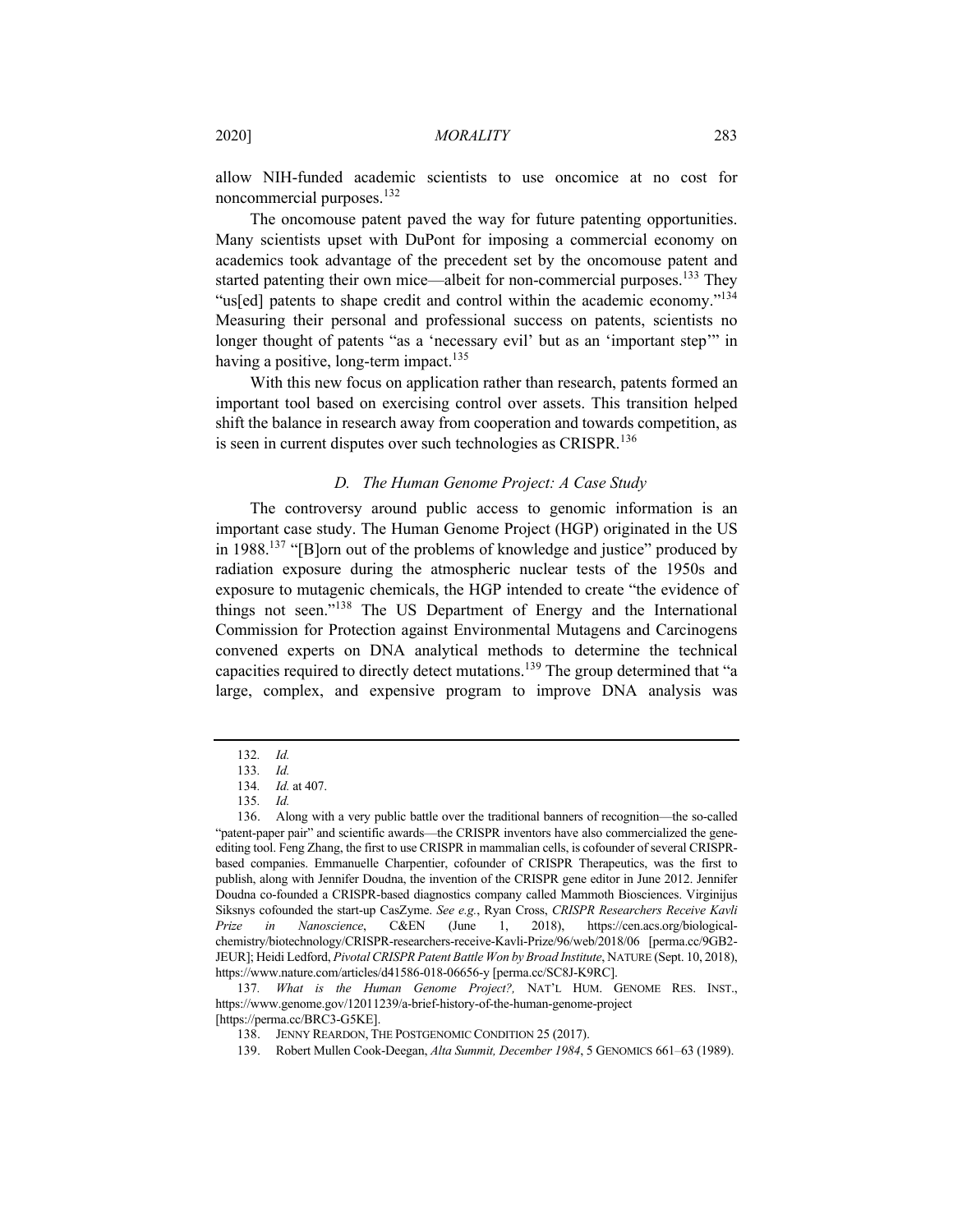needed."140 While the founders of the HGP aimed to redress unjust injury and resulting loss of life, they quickly found themselves "embroiled in larger political economic forces that troubled their long-held and cherished beliefs and practices. The so-called secret of life turned out to also promise a pot of gold."<sup>141</sup> The ensuing race between John Sulston, the leader of the public sequencing effort, and Craig Venter, who led the private effort, was chronicled as a war between good and evil, between freedom of information and corporate takeover.<sup>142</sup> The leaders of the HGP publicly celebrated their ethical commitment to the free flow of information and knowledge, encoded as the Bermuda Principles.<sup>143</sup> The Bermuda Principles called for project coordination and the rapid sharing of data for the benefit of science and society.<sup>144</sup> All HGP-funded DNA sequences, for example, were to be released online within twenty-four hours of production.

Great hope for scientific and social advances accompanied the accomplishment of mapping the human genome. President Bill Clinton hailed the human genome sequence, the "blueprint of life," as able to guide humans into a peaceful and prosperous new millennium.<sup>145</sup> Others promised that "[m]edicine would be transformed. Cancer would be cured. Racial ideologies that had torn families apart and killed millions over the course of the 20th century would be defeated."<sup>146</sup>

Yet, fears and questions of morality accompanied the research. As sociologist Jenny Reardon documents in her poignant book, *The Postgenomic Condition*, with the completion of the HGP in 2003, many people were asking, "now that we have the 'human genome' sequence, what does it mean?"<sup>147</sup> What are the uses, significance, and value of the human genome sequence? Along with its promises of precision medicine, the study of human genetics in the 20th century provided the basis for eugenic sterilization, racially motivated immigration laws, and Nazi experimentation.<sup>148</sup> As one commentator asks, "How can we know and act ethically in a world where life becomes information, information becomes capital, and capital is equated with freedom?"<sup>149</sup>

Many HGP participants have argued that "the story that the Human Genome Project sought to liberate the genome for all was an appealing and powerful one, but it ignored on-the-ground realties."150 For example, the HGP

144*. The Bermuda Principles*, DUKE U. LIBR., https://dukespace.lib.duke.edu/dspace/handle/10161/7407 [perma.cc/G29N-7DV9].

<sup>140.</sup> REARDON, supra note 138, at 26.

<sup>141</sup>*. Id.*

<sup>142</sup>*. Id.* at 33.

<sup>143</sup>*. Id.* at 34.

<sup>145.</sup> President Bill Clinton, State of the Union Address (Jan. 27, 2000) (noting that researchers would soon "complete the first draft of the entire human genome, the very blueprint of life").

<sup>146.</sup> REARDON, *supra* note 138, at 2.

<sup>147</sup>*. Id.*

<sup>148</sup>*. Id.* at 5.

<sup>149</sup>*. Id.*

<sup>150</sup>*. Id.* at 33.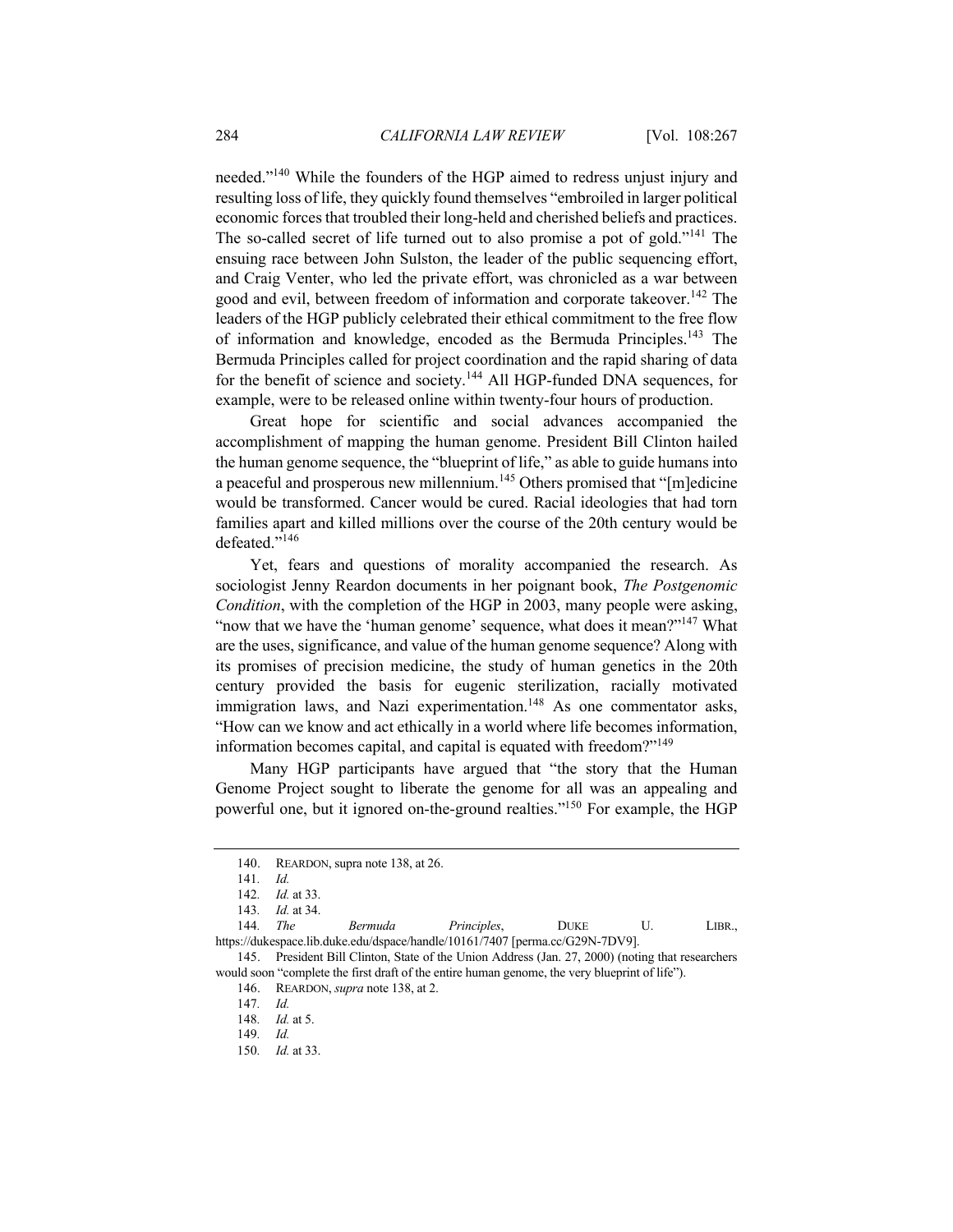favored the inclusion of some over the exclusion of others. As one participant noted:

It made it materially more difficult for minor contributors to the [H]uman Genome Project to meet the Bermuda rules. The Sanger Institute had a one-hundred-person IT [] staff, and it wasn't really a problem for them to funnel their data right into GenBank. It was a serious problem for me, and I resented being told that I should divert other modest resources from what I thought was the best management of our endeavor.<sup>151</sup>

The Bermuda Principle of openness also raised questions about how to achieve the quality of data needed to create genomic knowledge. Many scientists worried about the epistemic value of their research.<sup>152</sup> They noted: "Cultivation and dissemination of knowledge historically and today requires extensive time, money, and attention."<sup>153</sup> As sequencing the human genome required use of expensive machines, "the power to produce genomic information required concentrated wealth, and located the power to produce this information in the labs of the few."<sup>154</sup>

"This meeting of the private property regimes of technological innovation with the Mertonian norm of scientific openness created a formative tension that powerfully shaped genomics from its start."155 Although openness and sharing of information were fundamental to mapping the genome, ownership still played a key role for preventing duplication and ensuring the whole genome would be sequenced. Those engaged in the sequencing made agreements about who controlled sequencing particular segments of the human genome; agreements that mattered most when those segments were thought to contain important genes.<sup>156</sup> Sequencing machines were not a threat because they threatened to assert property rights over the human genome, but because they threatened to assert private, rather than communal, property, and, as with DuPont and the oncomouse patent, they "placed money, not recognition and academic prestige, at the center of the exchange."157

Whether these sequences could be patented, however, was another matter. This question will be further addressed below in light of the decision in *Myriad*, <sup>158</sup> but it is important to flag concerns prevalent while the human genome was being sequenced. Professors Rebecca Eisenberg and Robert Merges wrote an opinion letter for the NIH regarding the patenting of human DNA sequences

<sup>151</sup>*. Id.* at 33–34.

<sup>152</sup>*. Id.* at 34.

<sup>153</sup>*. Id.*

<sup>154</sup>*. Id.* at 38.

<sup>155</sup>*. Id.* at 30–31.

<sup>156</sup>*. Id.* at 32.

<sup>157</sup>*. Id.*

<sup>158.</sup> Ass'n for Molecular Pathology v. Myriad Genetics, Inc., 569 U.S. 576 (2013).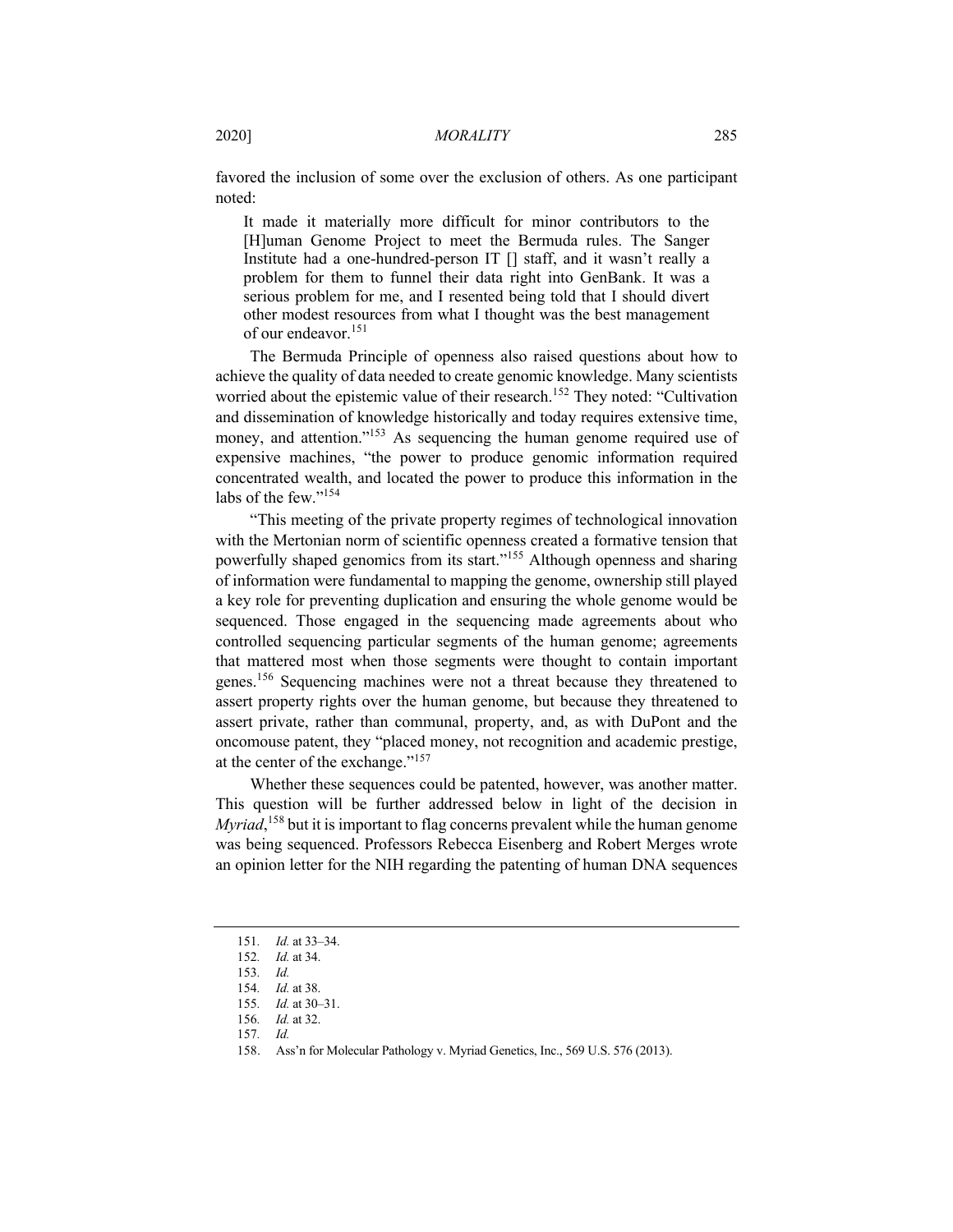and, more specifically, several patent applications assigned to the NIH.<sup>159</sup> Eisenberg and Merges's focus on the utility requirement is telling.<sup>160</sup> By the time the HGP was underway, the USPTO and the courts had turned away from moral utility in favor of *Brenner*'s practical utility requirement.161 As Eisenberg and Merges write, "in order to satisfy the utility requirement, a patent applicant must not only disclose a specific, practical use for the claimed invention but must also provide a disclosure that enables others working in the same field to use the invention in the described manner without having to do more than routine experimentation."<sup>162</sup>

The USPTO rejected the NIH applications, which sought patent protection for inventions associated with the identification of partial complementary DNA  $(cDNA)^{163}$  sequences or "expressed sequence tags" (ESTs),  $^{164}$  in part, on the grounds that a skilled person reading the specification would have to engage in further undue experimentation in order to put the claimed inventions to the suggested uses.<sup>165</sup> In addition, the current uses of the ESTs were vulnerable to challenge under *Brenner v. Manson* "as representing utility only as an object of study in subsequent research rather than showing 'specific benefit . . . in currently available form."<sup>166</sup> While some of the genes may prove useful for diagnostic or therapeutic purposes, the specification failed to identify *which* of the genes would be useful.<sup>167</sup>

As this analysis demonstrates, the general concern for the utility requirement lies with premature filing. Eisenberg and Merges observed that "[s]cientists quoted in the popular and scientific press repeatedly expressed an intuition that NIH was claiming too much in light of the very preliminary information that they had disclosed."168 They concluded that a "utility rejection would present an appealing doctrinal basis for expressing that view."<sup>169</sup>

This analysis demonstrates the concern with the utility requirement at the turn of the 20th century, but, as will be discussed below, the Court later broadened the ability to challenge patents on sequences of DNA in *Myriad*.

<sup>159.</sup> Rebecca S. Eisenberg & Robert P. Merges, *Opinion Letter as to the Patentability of Certain Inventions Associated with the Identification of Partial cDNA Sequences*, 23 AIPLA Q. J. 1 (1995).

<sup>160.</sup> See *id.* at 3 ("Perhaps the issue that has drawn the most attention in public discussions of the patentability of the NIH cDNA sequences is whether these sequences have patentable utility.").

<sup>161</sup>*. See infra* notes 70–86 and accompanying text (discussing Juicy Whip, Inc. v. Orange Bang, Inc., 185 F.3d 1364 (Fed. Cir. 1999) and *In re* Fisher, 421 F.3d 1365 (Fed. Cir. 2005)).

<sup>162.</sup> Eisenberg & Merges, *supra* note 159, at 15.

<sup>163.</sup> cDNA is synthetically created DNA through a process called revere transcription and is often used for expressing a protein in a cell that doesn't normally express that protein.

<sup>164</sup>*. See* Eisenberg & Merges, *supra* note 159, at 18.

<sup>165</sup>*. Id.*

<sup>166</sup>*. Id.*

<sup>167</sup>*. Id.*

<sup>168</sup>*. Id.*

<sup>169</sup>*. Id.* at 19.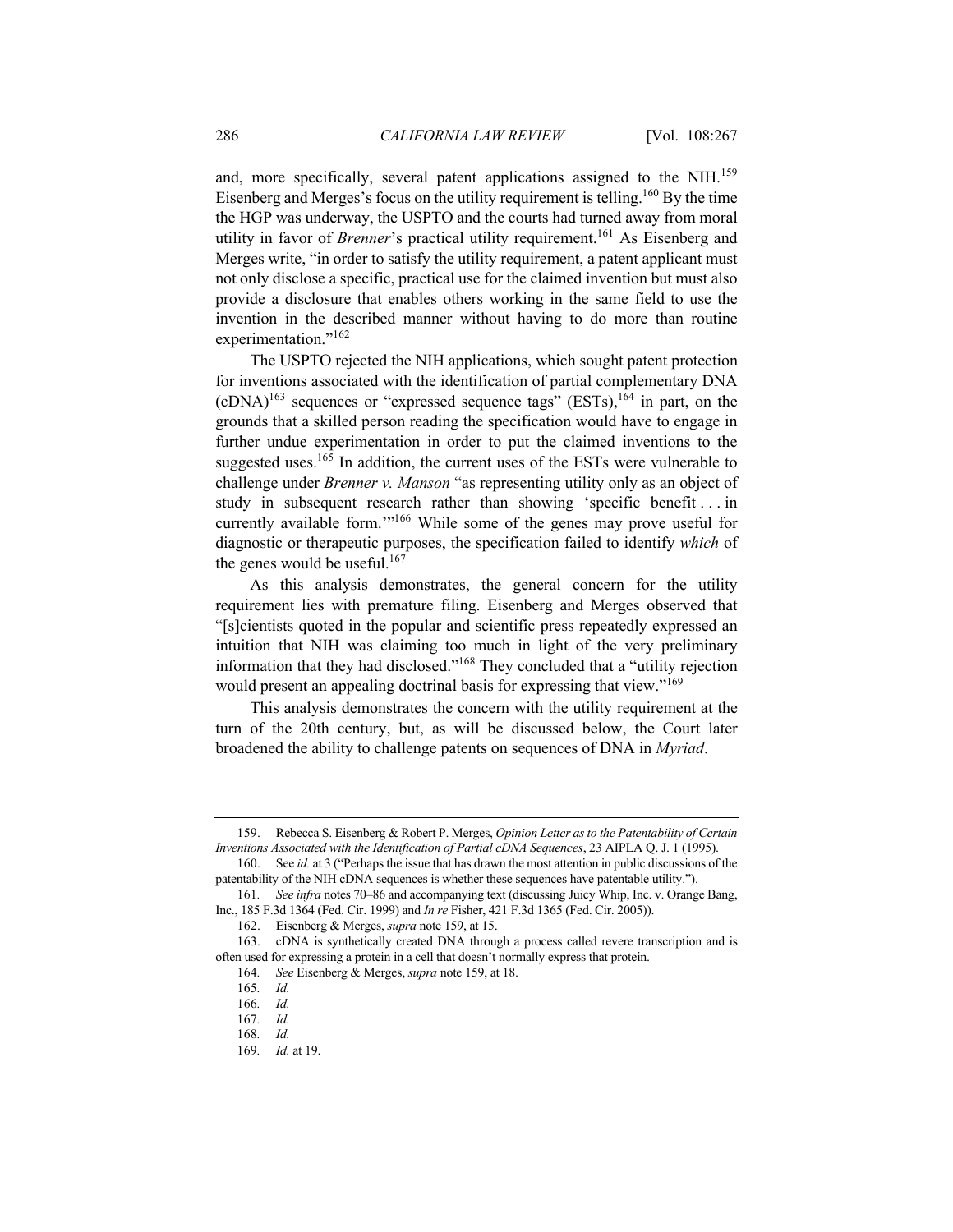#### III.

## BIOTECHNOLOGY AND THE COURTS

More than many other fields, biology has special salience in patent law.<sup>170</sup> Inventions related to biotechnology have captured the public imagination. And not just in the US. As demonstrated in the efforts that gave fruit to the Human Genome Project and CRISPR, the application of biology is an international effort. However, the US and Europe have taken different approaches for life science patents. This section will address each approach in turn, beginning with the US approach.

## *A. The US Approach*

The application of patent law to biology "appears to have given rise to more doctrinal exceptions, statutory carve-outs, and sui generis laws in the US than its sister fields."<sup>171</sup> In fact, "courts are the primary locus of the evolution of patent law."<sup>172</sup> Section 101 of the Patent Act permits any invented or discovered "process, machine, manufacture, or composition of matter" to be eligible for patent protection provided it satisfies the requirements set out in the rest of the statute (namely, novelty, non-obviousness, and disclosure).<sup>173</sup> However, courts have recognized "implicit" exceptions to the provision: "laws of nature, phenomena, and abstract ideas."<sup>174</sup>

The doctrine's prohibition on patenting "products of nature" appears directed mainly toward biological inventions. But for a long time, courts recognized a broad exception for "isolated" or "purified" natural products, an exception stemming from one of the foundational cases in the gene patenting debate, *Parke-Davis & Co. v. H. K. Mulford Co*. 175

At the turn of the 20th century, researchers observed that extracts from the adrenal gland possessed pharmaceutical properties.<sup>176</sup> In 1900, Japanese chemist Jokichi Takamine, working for American pharmaceutical firm Parke-Davis & Co., identified adrenaline as the extracts' active component.<sup>177</sup> In an effort to protect its research, Parke-Davis secured a patent on the chemical compound itself and sued several of its competitors, who defended on the ground that the patent was invalid because it was a product of nature.<sup>178</sup>

Surprisingly, Judge Learned Hand upheld the patent, finding that the adrenaline claimed in the patent was isolated and purified from its natural

<sup>170.</sup> Sherkow & Greely, *supra* note 100, at 164.

<sup>171</sup>*. Id.*

<sup>172.</sup> Clarisa Long, *The PTO and the Market for Influence*, 157 U. PENN. L. REV. 1965, 1968 (2009).

<sup>173.</sup> 35 U.S.C. §§ 101, 102, 103, & 112 (2018).

<sup>174.</sup> Mayo Collaborative Servs. v. Prometheus Labs., Inc., 566 U.S. 66, 71 (2012).

<sup>175.</sup> Parke-Davis & Co. v. H. K. Mulford Co., 189 F. 95, 99, 102 (S.D.N.Y. 1911).

<sup>176.</sup> Sherkow & Greely, *supra* note 100, at 164.

<sup>177</sup>*. Id.*

<sup>178</sup>*. Id.*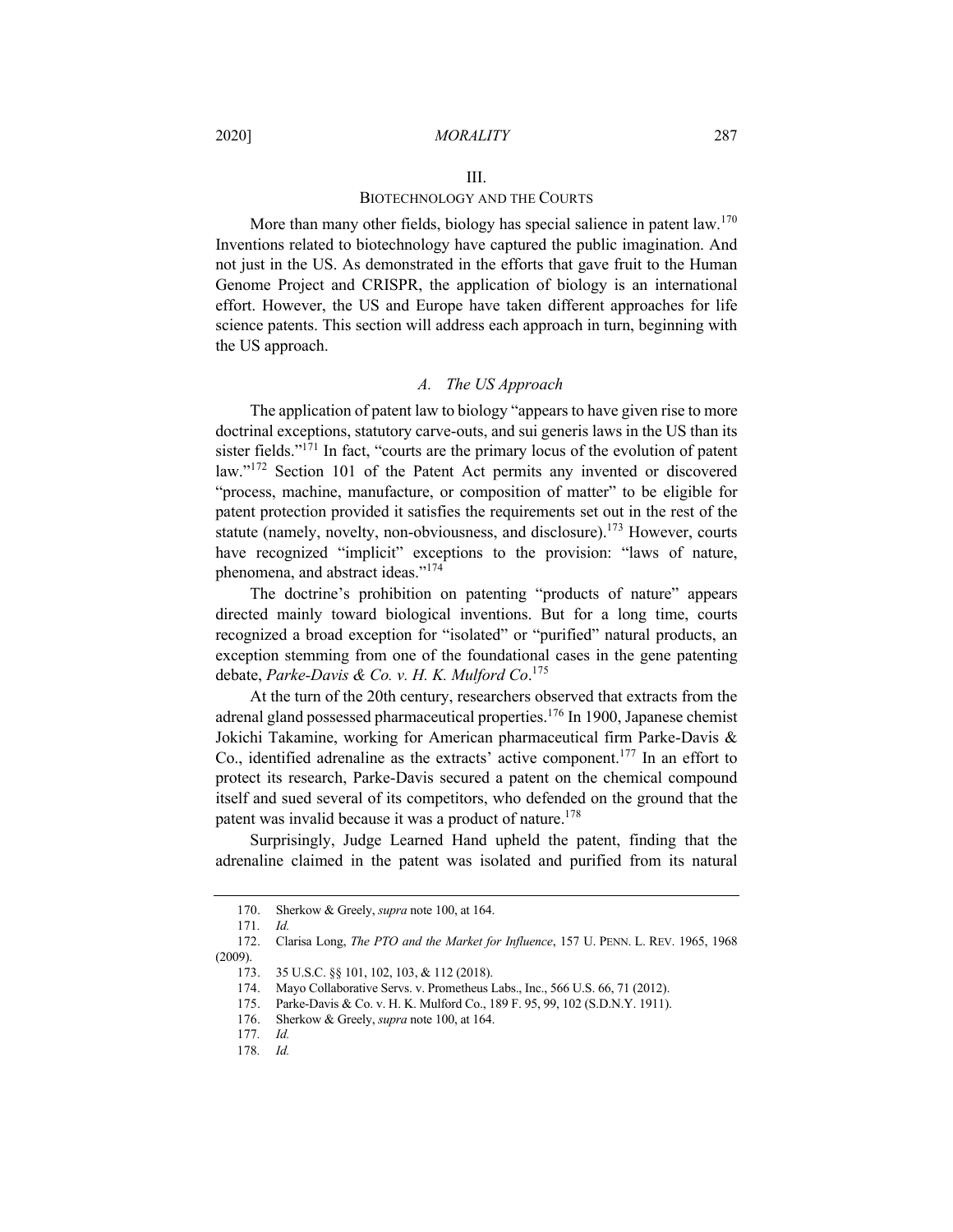surroundings and, thus, it was not a product of nature.<sup>179</sup> It was "for every practical purpose a new thing commercially and therapeutically."<sup>180</sup> The *Parke-Davis* decision served as the legal basis for the first patents on genetic material: nucleotides.<sup>181</sup> In the first half of the 20th century researchers continued to patent nucleotides and their derivatives. <sup>182</sup> As the research progressed so too did the landscape of biological patents, though these patents were not widely enforced or commercialized.<sup>183</sup>

The Supreme Court decided the next watershed case *Diamond v. Chakrabarty* in 1980. In 1972, Ananda Chakrabarty at General Electric applied for a patent on *Pseudomonas putida*, a bacterium that he had transformed to digest hydrocarbon.<sup>184</sup> It was the first patent application on a recombinant bacterium—and the first on any man-made living thing.<sup>185</sup> The USPTO rejected Chakrabarty's patent application on the grounds that living organisms were not patentable subject matter.<sup>186</sup> The Supreme Court reversed, reciting Congress's intent that "anything under the sun that is made by man" is eligible for patent protection, including a "live, human-made" microorganism.187 The Court thus shifted the crucial question from whether the organism was living, to whether it was already found in nature, laying the groundwork for the patentability of multicellular organisms and higher forms of life.<sup>188</sup>

The USPTO reiterated *Chakrabarty*'s conclusion that animals were patentable subject matter seven years later in a policy statement.<sup>189</sup> A few days before the release of the policy statement, the USPTO also issued a decision in *Ex parte Allen* that illustrated the concept.<sup>190</sup> Scientists had found that exposing newly-fertilized oyster eggs to extreme water pressure made the oysters sterile and eliminated their normal two-month reproductive cycle during which they are inedible.<sup>191</sup> Thus, oysters treated with the new method could be harvested year-

<sup>179</sup>*. Parke-Davis*, 189 F. at 103.

<sup>180</sup>*. Id.*

<sup>181.</sup> Sherkow & Greely, *supra* note 100, at 165.

<sup>182</sup>*. Id.*

<sup>183</sup>*. Id.*

<sup>184.</sup> Diamond v. Chakrabarty, 447 U.S. 303, 305 (1980).

<sup>185.</sup> Sherkow & Greely, *supra* note 100, at 165.

<sup>186</sup>*. Chakrabarty*, 447 U.S. at 306.

<sup>187</sup>*. Id.* at 305, 309.

<sup>188</sup>*. Id.*

<sup>189.</sup> U.S. Pat. & Trademark Off., *Animals – Patentability*, 1077 OFFICIAL GAZETTE 24 (Apr. 21, 1987) (commissioner notice) ("The Patent and Trademark Office now considers nonnaturally occurring, non-human multicellular living organisms, including animals, to be patentable subject matter within the scope of 35 USC 101."); *see also* Elizabeth Joy Hecht, *Beyond* Animal Legal Defense Fund v. Quigg*: The Controversy Over Transgenic Animal Patents Continues*, 41 AM.U.L.REV. 1023 (1992) (exploring whether the USPTO's rule constitutes valid law and whether transgenic animals should be patentable); Danielle K. Miller, *A Patent on the Conscious: A Theoretical Perspective of the Law on Patentable Life*, 2 STAN.J. ANIMAL L. & POL'Y 144 (2009) (exploring legal developments leading to and following the USPTO's announcement of the policy).

<sup>190.</sup> 2 U.S.P.Q.2d 1425 (1987).

<sup>191</sup>*. Id.*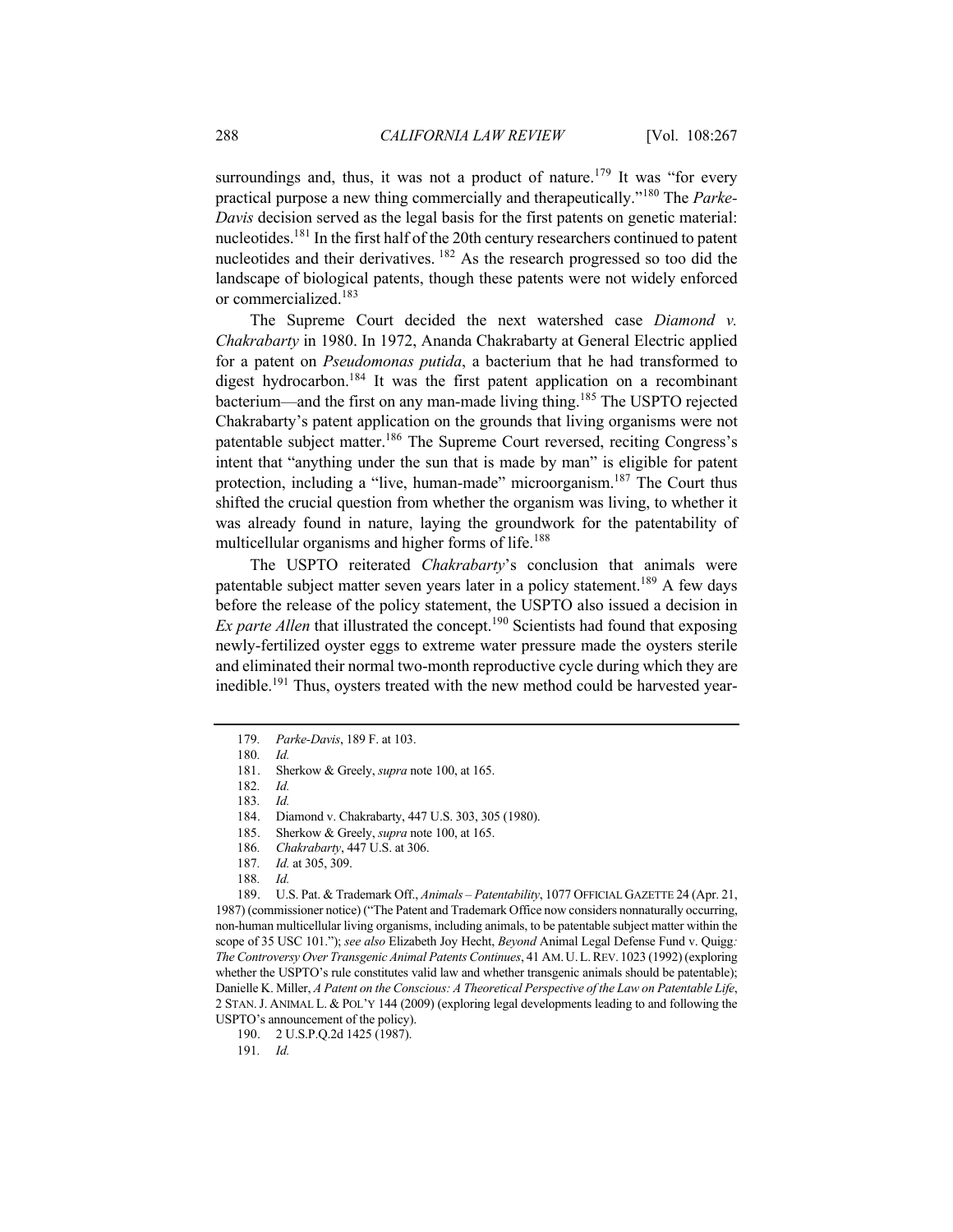## 2020] *MORALITY* 289

round.192 Although the USPTO rejected the Pacific oyster patent in *Ex parte Allen* on other grounds—the invention was obvious in light of well-known techniques in the field—the Board made clear that "a non-naturally occurring polyploid Pacific coast oyster could have been the proper subject of a patent under 35 U.S.C. 101 if all the criteria for patentability were satisfied."<sup>193</sup>

Although it is rare for USPTO decisions to draw scrutiny, *Allen* entered the mainstream to great furor. United States Senator Mark Hatfield even proposed a moratorium on animal patents and various stakeholders, including farmers and animal rights groups, sued the Patent Office for its policy decision.<sup>194</sup>

A year after the USPTO's policy announcement, it issued the oncomouse patent which raised the stakes even higher, and took on international prominence as the world's first patent for a "higher form of life."<sup>195</sup> The Animal Legal Defense Fund (ALDF) challenged the oncomouse patent grant on behalf of several animal protection groups, farmed animal protection groups, and individual farmers who would be impacted by patenting of animals.<sup>196</sup> ALDF argued that the Patent Commissioner had exceeded his authority in determining that animals were patentable subject matter.<sup>197</sup> The district court dismissed the lawsuit for failure to state a claim<sup>198</sup> and the Federal Circuit dismissed the case for lack of standing.<sup>199</sup> Similar to *In re Fisher*, where the court sidestepped the legal, moral, and ethical issues, the appellate court avoided these issues here, finding no moral objection standing.<sup>200</sup>

And what about patents on humans? In 1987, the USPTO clarified the subject matter doctrine with a moral caveat, explaining, "[A] claim directed to or including within its scope a human being will not be considered to be patentable subject matter."<sup>201</sup> This caveat, however, did not seem to reach inventions composed purely of human material, such as DNA.

Activist Jeremy Rifkin led the march to address the moral quandary around patenting human material. Rifkin had been a vocal opponent of genetic engineering, authoring several amicus briefs on previously mentioned cases through his organization, the New American Movement (later called Peoples

<sup>192</sup>*. Id.*

<sup>193.</sup> U.S. PAT. & TRADEMARK OFF., MANUAL OF PATENT EXAMINING PROCEDURE, 2105 PATENT ELIGIBLE SUBJECT MATTER — LIVING SUBJECT MATTER [R-08.2017], https://www.uspto.gov/web/offices/pac/mpep/s2105.html [perma.cc/H2MA-Y35Q].

<sup>194.</sup> Animal Legal Def. Fund v. Quigg, 932 F.2d 920 (Fed. Cir. 1991) (never reaching the substantive issue whether the 1987 rule constituted valid law and holding that plaintiffs lack standing).

<sup>195</sup>*. See supra* notes 120–136 and accompanying text (discussing the oncomouse case in more depth).

<sup>196</sup>*. Animal Legal Def. Fund*, 932 F.2d at 922.

<sup>197</sup>*. Id.* at 924.

<sup>198</sup>*. In re Quigg*, 710 F. Supp. 728, 732 (N.D. Cal. 1989).

<sup>199</sup>*. Animal Legal Def. Fund*, 932 F.2d at 939.

<sup>200</sup>*. Id.*

<sup>201.</sup> Sander Rabin, *The Human Use of Humanoid Beings: Chimeras and Patent Law*, 24 NATURE BIOTECHNOLOGY 517, 517 (2006).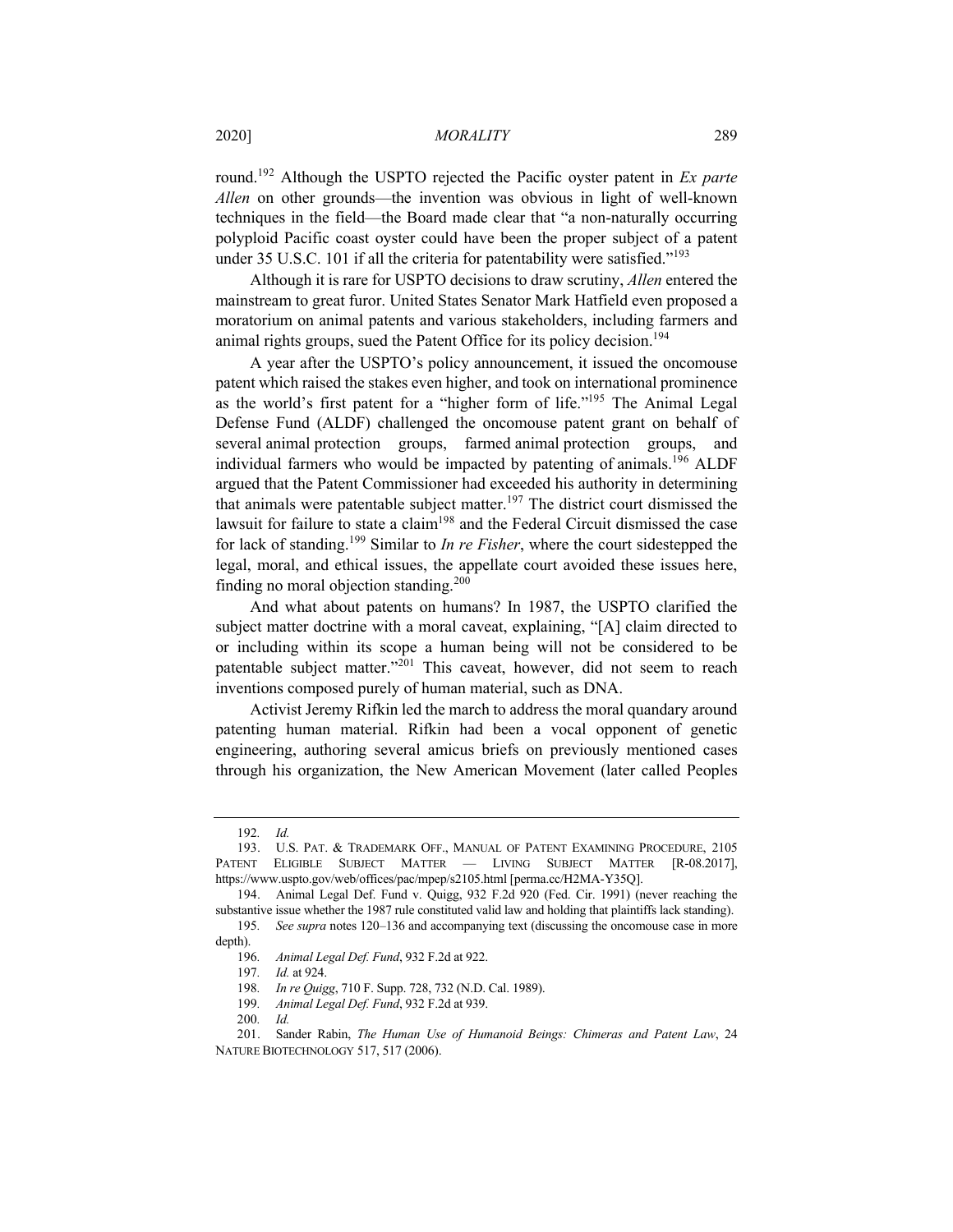Business Commission and Foundation on Economic Trends).<sup>202</sup> In December 1997, he gained widespread prominence when he and biology professor Stuart Newman filed a patent application for human-animal chimeras (an animal with both human and non-human cells).<sup>203</sup> Their goal was to use the patent to spark debate about the morality of patent law.<sup>204</sup> Although the USPTO issued a Media Advisory focusing on the possibility of rejecting the application on moral utility grounds, in 2004, the USPTO rejected the patent application in a final office action emphasizing that the claimed invention constituted non-eligible human subject matter.<sup>205</sup>

The most recent Supreme Court case in the field was decided in 2013, *Association for Molecular Pathology v. Myriad Genetics*. In 1990, Mary-Claire King, a researcher at the University of California, Berkeley, discovered that a single gene, BRCA1, was responsible for a large number of early-onset breast cancers.206 This discovery spurred an international race to locate the gene precisely and to sequence it, which Mark Skolnick at the University of Utah achieved.207 Roughly thirteen months later, Michael Stratton, a UK researcher, located another gene linked to early onset breast and ovarian cancer, BRCA2.<sup>208</sup> Skolnick again was the first to publish a complete sequence.<sup>209</sup>

Unlike King and Stratton, Skolnick was particularly aggressive about seeking patent protection for his discoveries, which were licensed to Myriad Genetics, a Utah-based diagnostics company that Skolnick and a colleague had founded in  $1991<sup>210</sup>$  Myriad's focus quickly became clear. Almost immediately after its patents issued, Myriad began to enforce its IP against several highprofile clinicians performing BRCA1 and 2-based cancer risk assessments.<sup>211</sup> Myriad offered expensive licenses to researchers or threatened to sue.<sup>212</sup> This raised the ire of numerous scientific organizations and eventually caught the eye of the American Civil Liberties Union (ACLU), who sued Myriad.<sup>213</sup>

The Supreme Court tackled the issue head-on: "Are human genes patentable?"<sup>214</sup> In June of 2013, the Court held that "a naturally occurring DNA segment is a product of nature and not patent eligible merely because it has been isolated but that c[omplementary] DNA is patent eligible because it is not

<sup>202.</sup> Keay, *supra* note 41, at 425.

<sup>203</sup>*. Id.* at 429.

<sup>204</sup>*. Id.*

<sup>205</sup>*. Id.* at 432.

<sup>206.</sup> Sherkow & Greely, *supra* note 100, at 172.

<sup>207</sup>*. Id.*

<sup>208</sup>*. Id.*

<sup>209</sup>*. Id.*

<sup>210</sup>*. Id.*

<sup>211</sup>*. Id.*

<sup>212</sup>*. Id.*

<sup>213.</sup> Ass'n for Molecular Pathology v. Myriad Genetics, Inc., 569 U.S. 576, 591 (2013); Sherkow

<sup>&</sup>amp; Greely, *supra* note 100, at 172–73.

<sup>214.</sup> Sherkow & Greely, *supra* note 100, at 172–73.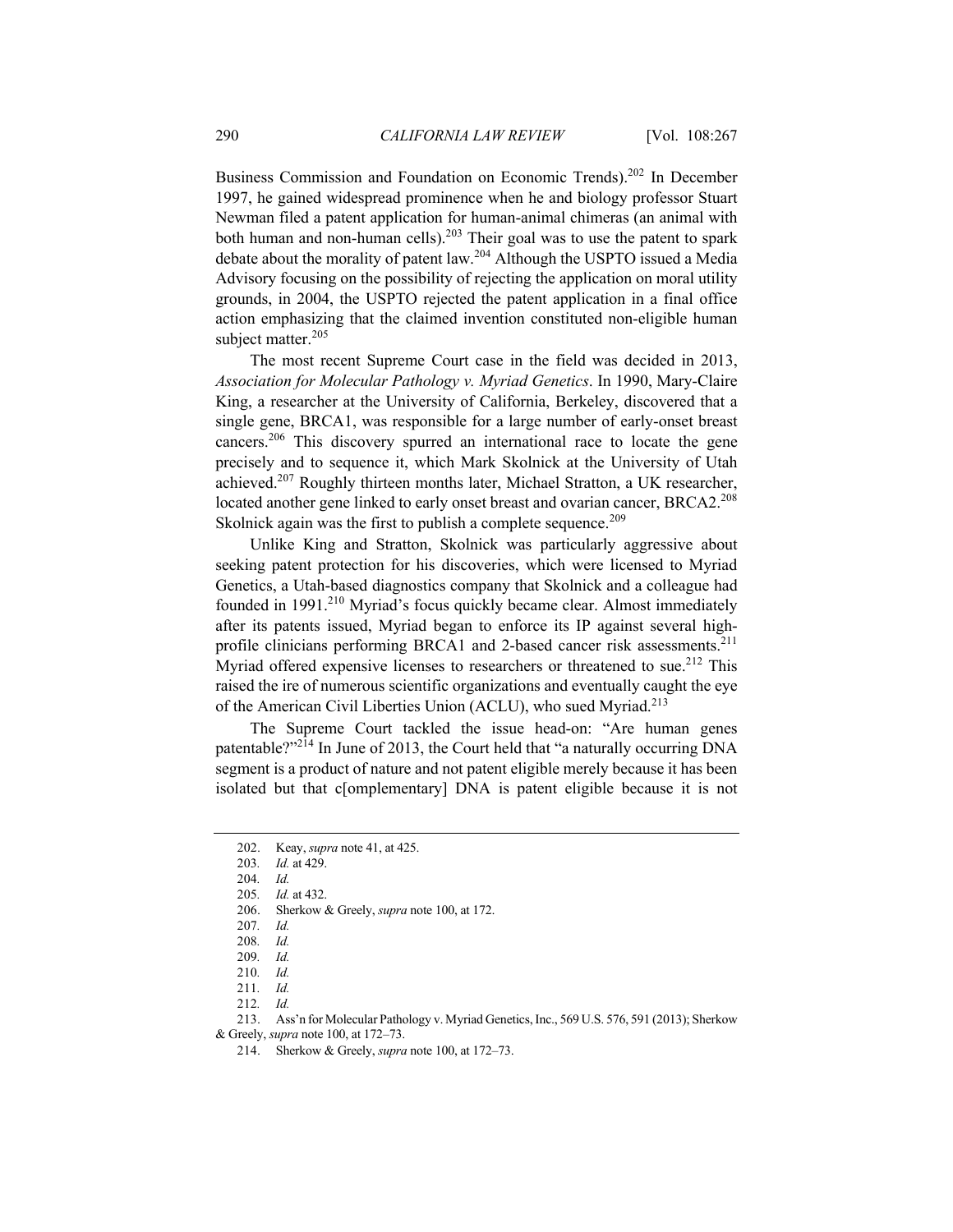naturally occurring."<sup>215</sup> Distinguishing from *Chakrabarty*, the Court declared that while Myriad found an important and useful gene, Myriad did not create anything: "groundbreaking, innovative, or even brilliant discovery does not by itself satisfy the § 101 inquiry."216

Many applauded the Court for its decision, which goes to the heart of patent law: balancing incentive with access. The Court wrote, "Myriad's patents would, if valid, give it the exclusive right to isolate an individual's BRCA1 and BRCA2 genes."<sup>217</sup> In essence, these patents would grant one entity the exclusive right to isolate an individual's genetic material and therefore use that analysis in genetic diagnostics. However, in deciding this case under the "product of nature" doctrine, the Court hampered its policy goal, apparently in an attempt to "split the baby."<sup>218</sup>

The Court's distinction between genomic DNA that was extracted from human cells and cDNA that was synthesized in the laboratory is incoherent. As Dan L. Burk observes, "We should begin by recognizing the simple and obvious proposition that genes don't exist in nature. . . . Dividing those networks into conceptual bits such as genes is a practice that is useful to humans, but not one that is somehow mandated by the structure of the universe."<sup>219</sup> Instead of focusing on the public policy rationale of protecting "upstream" or basic research, the court "appears to have confused scientific descriptions, shorthand notations and abstractions representing complex biotechnological products and processes with the biotechnological entities they represent."<sup>220</sup> *Myriad* at once endorses molecules that are structurally different from a native molecule as both patentable and unpatentable and molecules with the same coding information as a native molecule as both patentable and unpatentable.<sup>221</sup>

These misconceptions allow not only for clever claim drafting workarounds but also for unclear doctrine. Because of the lack of clear guidance regarding how to apply the Supreme Court's ruling,<sup>222</sup> the US Chamber of Commerce, among others, has flagged biotech inventions as raising uncertainties regarding

219. Dan L. Burk, *Edifying Thoughts of a Patent Watcher: The Nature of DNA*, 60 UCLA L. REV. DISCOURSE 92, 95 (2013) [hereinafter Burk, *Edifying Thoughts*].

220*. See, e.g*., *id*.; Robert M. Schwartz & Timo Minssen, *Life After Myriad: The Uncertain Future of Patenting Biomedical Innovation and Personalized Medicine in an International Context*, 2015 INTELL. PROP. Q. 189 (2015).

221. Burk, *Edifying Thoughts*, *supra* note 219, at 508.

<sup>215</sup>*. Myriad*, 569 U.S. at 580.

<sup>216</sup>*. Id.* at 577.

<sup>217</sup>*. Id.* at 585.

<sup>218.</sup> Some scholars have argued that the Supreme Court's distinction between DNA and cDNA was an attempt at giving something to both the plaintiffs and defendants (i.e., the biotechnology industry that had come to expect patent protection for genetic sequences). *See* Dan L. Burk, *The Curious Incident of the Supreme Court in Myriad Genetics*, 90 NOTRE DAME L. REV. 505, 510 (2014).

<sup>222.</sup> The court left open questions such as what counts as a natural product or how much modification is required to render a molecule sufficiently distinct from "naturally" occurring counterparts.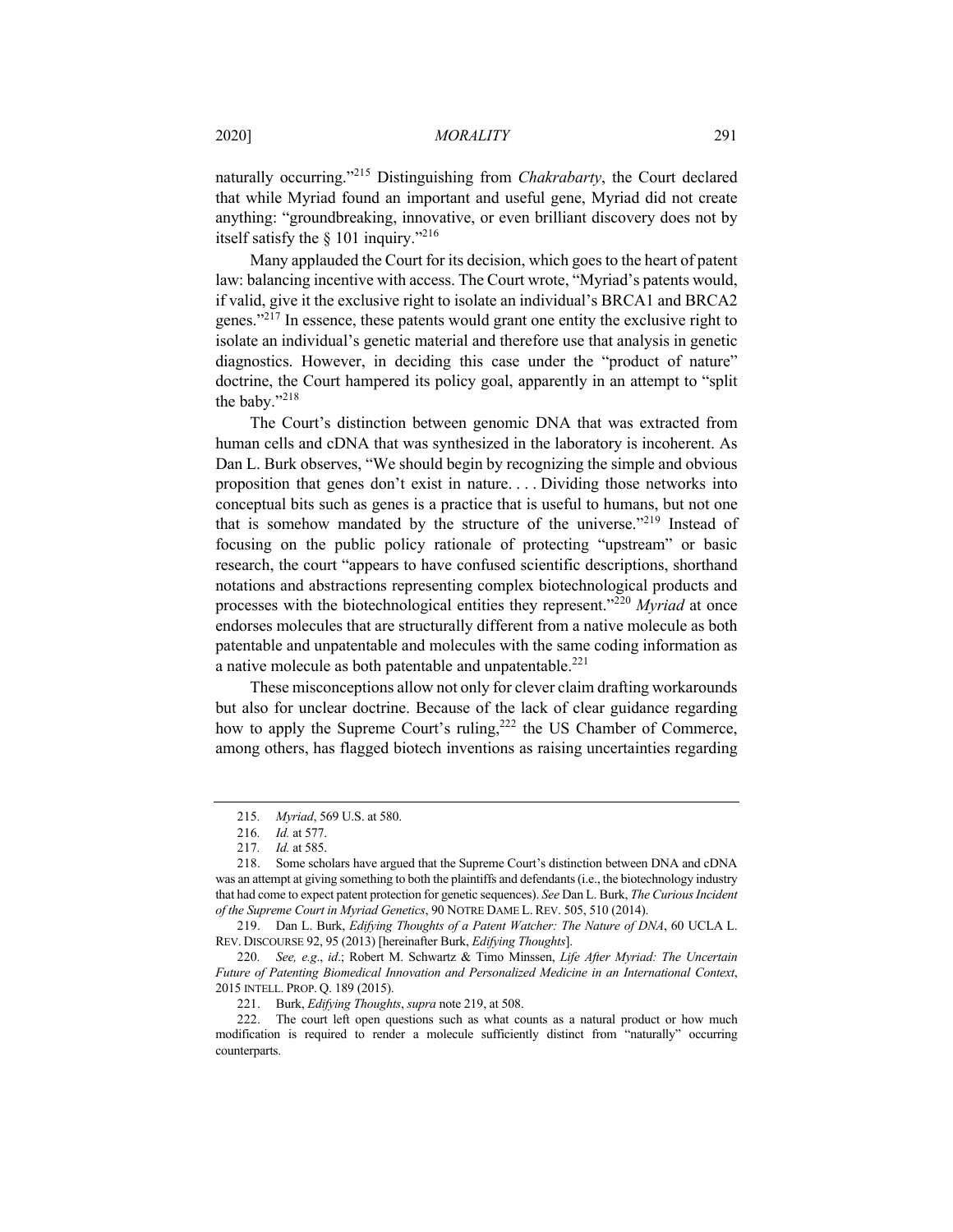the patentability of products and technologies isolated from natural sources.<sup>223</sup> The Annual Global Index further notes that interpretations by lower courts and the USPTO are inconsistent, are difficult to apply, and create uncertainty for innovators and the legal community.<sup>224</sup> Scholars have noted that between the Supreme Court's *Myriad* decision and its related decision in *Mayo Collaborative Services. v. Prometheus Laboratories, Inc.*, where it barred patents on diagnostic tests that rely on correlations among natural phenomena on the ground that the relationships constitute principles of nature,  $225$  it will be "difficult to use the patent system to encourage the development of a whole range of therapies and research intermediates useful in developing new therapeutic interventions."<sup>226</sup> Some biotech firms are adopting new strategies for appropriating returns such as experimenting with claiming strategies and relying on trade secrets. $227$ 

Other scholars have noted that the *Myriad* decision may have been unnecessary given that the empirical evidence that gene patents were tying up basic tools of scientific research and inhibiting innovation was arguable, at best.228 Focusing on the differences between the subject matter involved in *Chakrabarty* and *Myriad*, one scholar has noted that "[o]ne can question the Justices' indifference to the heightened concerns raised by patents on human genes as opposed to patents on bacterial genes."<sup>229</sup> Even though US patent law is generally agnostic as to where the patented biological products come from, "it is worth thinking about why, when a majority of patents cover genes from non-

<sup>223.</sup> GLOBAL INNOVATION POLICY CTR., *supra* note 14, at 8; *see also* Jeffrey A. Lefstin et al., *Final Report of the Berkeley Center for Law & Technology Section 101 Workshop: Addressing Patent Eligibility Challenges*, 33 BERKELEY TECH. L. J. 551, 561 (2018) ("The uncertainty and confusion resulting from the Court's recent jurisprudence create significant problems for many companies and investors contemplating research and development projects, as well as for patent prosecutors, patent examiners, and patent jurists. In the decade prior to the *Mayo* decision, the USPTO rarely rejected patents on subject matter grounds, and one could count on one hand the number of judicial § 101 invalidity decisions in any year. Since *Mayo*, the number of § 101 invalidity rulings has skyrocketed, with more than one hundred invalidity determinations per year during the past two years. Courts now routinely confront § 101 invalidity motions at the very outset of, and throughout, many patent cases. The USPTO has issued numerous guidance documents cataloging this rapidly evolving terrain.").

<sup>224.</sup> GLOBAL INNOVATION POLICY CTR., *supra* note 14, at 8. As noted earlier, the USPTO has released revised guidance for subject matter eligibility in January 2019. *See* Press Release (Jan. 4, 2019), *supra* note 36.

<sup>225.</sup> 566 U.S. 66, 72, 73 (2012) (holding that such processes "disproportionately [tie up] the use of the underlying natural laws, inhibiting their use in the making of further discoveries").

<sup>226.</sup> Rochelle C. Dreyfuss et al., *Patenting Nature—A Comparative Perspective*, J. L. & BIOSCIENCES, 550 (2018).

<sup>227</sup>*. Id.*

<sup>228</sup>*. See e.g.*, Johnathon Liddicoat et al., *Continental Drift? Do European Clinical Genetic Testing Laboratories Have a Patent Problem?*, EUR. J. HUM. GENETICS (2019) (collecting studies demonstrating both that patents have adversely impacted genetic testing services and that patents rarely hamper and in fact promote academic and commercial research).

<sup>229</sup>*. See e.g.*, Samantak Ghosh, *Are All Genes Equal?*, 20 BOS. U. J. SCI. TECH. L. 1, 10–14 (2014) (italics omitted).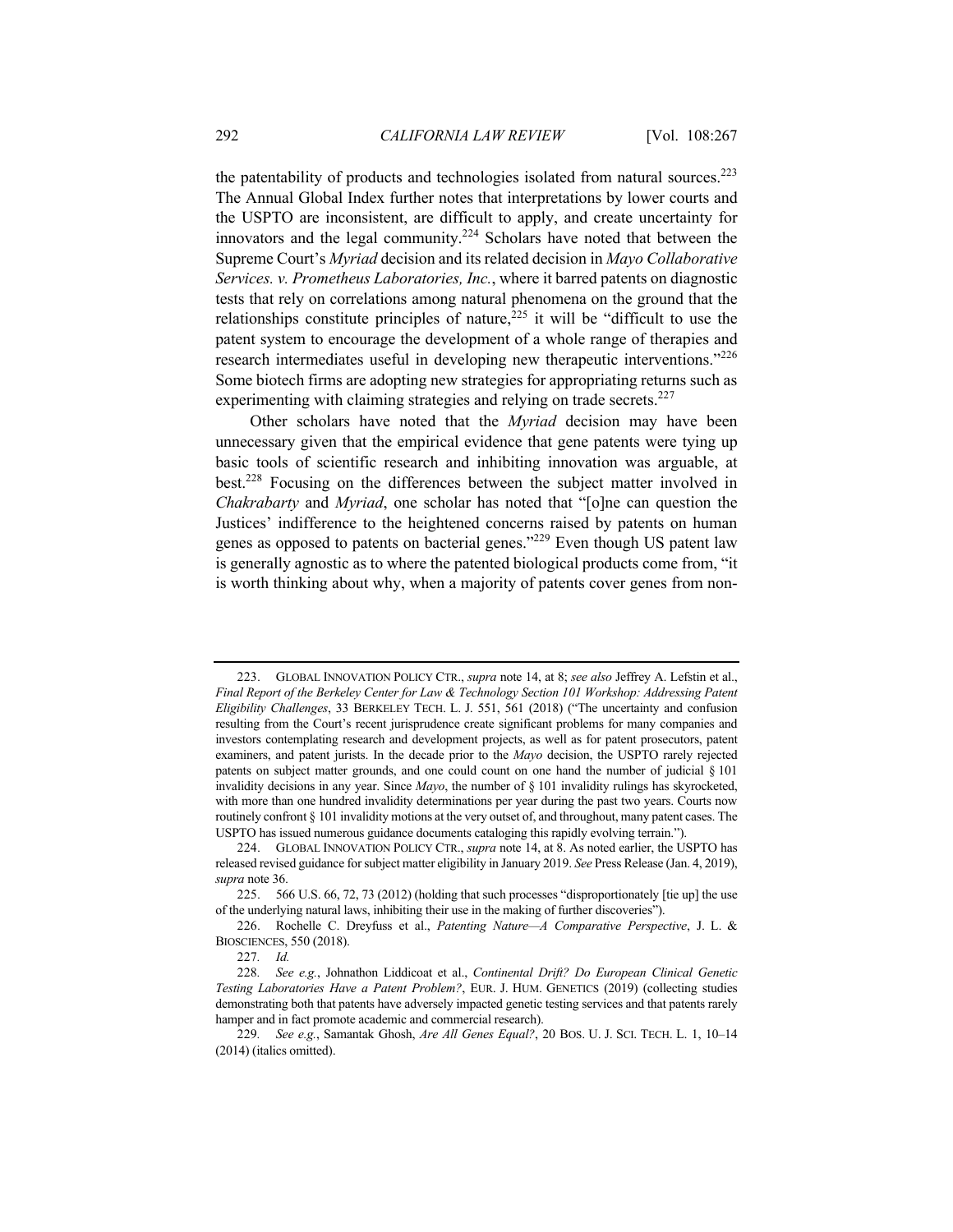human sources, the case that finally landed before the Court involved human genes."<sup>230</sup>

In conclusion, the US has dealt with biotechnology patents through evolving caselaw.<sup>231</sup> Europe, by contrast, has dealt with biotechnology largely through its legislature.

## *B. The European Approach*

Although Europe is often painted as having stricter patentability standards than the US, as a consequence of the *Myriad* decision, this is no longer the case, at least when it comes to gene-related technologies.<sup>232</sup> To understand why, it is important to begin by summarizing the different sources of applicable European law and understand how they interact with one another.

Unlike the US, Europe has dealt with policy issues relating to biotechnology at the legislative level. Much of Europe's substantive law on patentability comes from the Strasbourg Convention of 1963, which was the first serious attempt to harmonize the patent laws of the various European countries.233 Today, Europe's Biotechnology Directive and the European Patent Convention (EPC) specifically regulate whether and how gene-related inventions can be patented.<sup>234</sup> The EPC took effect in 1977, shortly before the European Patent Office (EPO) opened in 1978.<sup>235</sup> The EPO provides for a single grant procedure for all its member states.<sup>236</sup>

After attempting to harmonize the treatment of biotechnology in the 1980s, the EU passed the Biotech Directive in 1998. The original attempt in 1988 emphasized the economic importance of biotech and the concern that differences between European countries could serve as a barrier to the growth of the European biotech industry.<sup>237</sup> However, the European Parliament and its Economic and Social Committee extensively criticized the initial proposal due to lack of ethical considerations, which were subsequently included in the Directive.<sup>238</sup> The Directive therefore represents a compromise between the

<sup>230</sup>*. Id.* at 2.

<sup>231.</sup> However, as previously noted, this may change. There is bipartisan interest in Congress to amend the patent statute and overrule *Myriad*. *See* Press Release, Tillis, *supra* note 15.

<sup>232.</sup> Lai, *supra* note 49, at 1043.

<sup>233</sup>*. Id.* at 1044.

<sup>234</sup>*. Id.*

<sup>235</sup>*. Id.*

<sup>236</sup>*. Id.*

<sup>237.</sup> COMM'N OF THE EUROPEAN COMMS., PROPOSAL FOR A COUNCIL DIRECTIVE ON THE LEGAL PROTECTION OF BIOTECHNOLOGICAL INVENTIONS (1988).

<sup>238.</sup> The backlash against biotechnology was particularly strong in Germany because of the history of genetic engineering by the Nazis in World War II and militant environmentalists, including the politically powerful Green movement during the 1990s. *See* Nathaniel C. Nash, *Germany Shuns Biotechnology*, N.Y. TIMES (Dec. 21 1994), https://www.nytimes.com/1994/12/21/business/germanyshuns-biotechnology.html [perma.cc/EUP7-W2CN]; *see also* Andreas Schrell et al., *Biotechnology Patenting Policy in the European Union – as Exemplified by the Development in Germany*, 107 ADVANCES BIOCHEMICAL ENGINEERING/BIOTECHNOLOGY 13 (2007) (reviewing the principal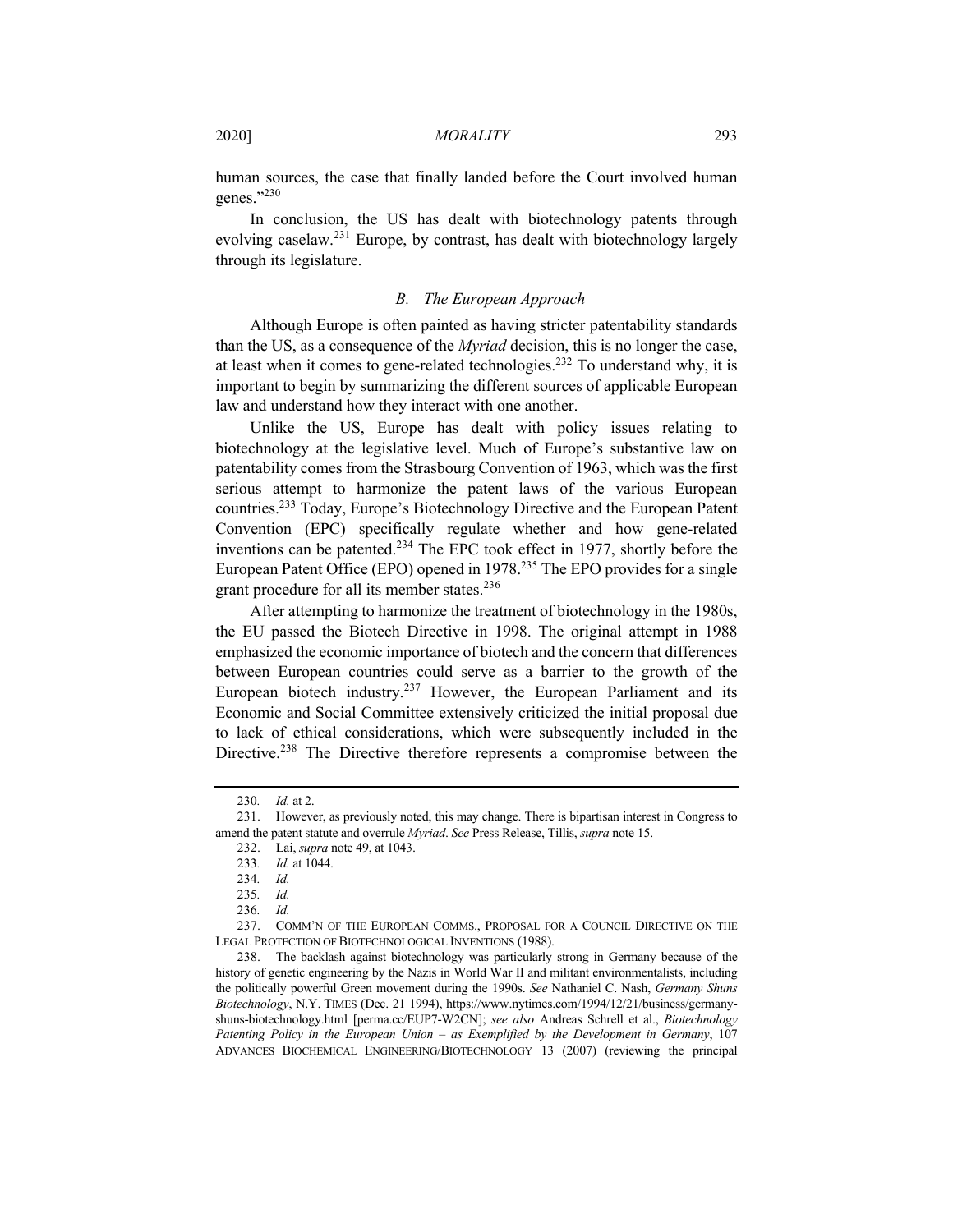biotech industry and factions opposed to the Directive on moral, environmental, and economic grounds.<sup>239</sup>

Together, the Biotech Directive and the EPC regulate whether and how inventions can be patented. An EU directive such as the Biotech Directive does not itself have direct legal effect as far as its provisions are concerned. Rather, a directive serves as an instruction to member states of the EU to adapt their law by appropriate legislative means to achieve the results specified in the directive.

Unlike the US patent statute, the EPC does not attempt to define what constitutes patentable subject matter. Instead, it clarifies for member states what are not to be regarded as inventions. Article 52 of the EPC defines patentable inventions in a negative sense:

- 1. European patents shall be granted for any inventions, in all fields of technology, provided that they are new, involve an inventive step and are susceptible of industrial application.
- 2. The following in particular shall not be regarded as inventions within the meaning of paragraph (1):
	- a. discoveries, scientific theories and mathematical methods;
	- b. aesthetic creations;
	- c. schemes, rules and methods for performing mental acts, playing games or doing business, and programs for computers;
	- d. presentations of information.
- 3. Paragraph (2) shall exclude the patentability of the subject-matter or activities referred to therein only to the extent to which a European patent application or European patent relates to such subject-matter or activities as such.<sup>240</sup>

Regarding the life sciences, the most relevant exclusion is new discoveries. Finding a new property of a product is considered to be a mere discovery, but if that property can be put to use in some way, then it is considered to be an invention.241 This brings us back to the *Myriad* decision. In that case, the US Supreme Court held that simply isolated genetic sequences are not patentable subject matter, regardless of their potential utility. However, according to the Biotech Directive and the EPC, genetic sequences are patentable subject matter

requirements for biotechnology patents in the signatory states of the European Patent Convention (EPC) and the historical development of biotech-patent legislation in Europe).

<sup>239.</sup> Donna M. Gitter, *Led Astray by the Moral Compass: Incorporating Morality into European Union Biotechnology Patent Law*, 19 BERKELEY J. INT'L L. 1, 13 (2001).

<sup>240.</sup> Convention on the Grant of European Patents (European Patent Convention), art. 52, Oct. 5, 1973, 1065 U.N.T.S. 16208 [hereinafter European Patent Convention].

<sup>241.</sup> Lai, *supra* note 49, at 1042.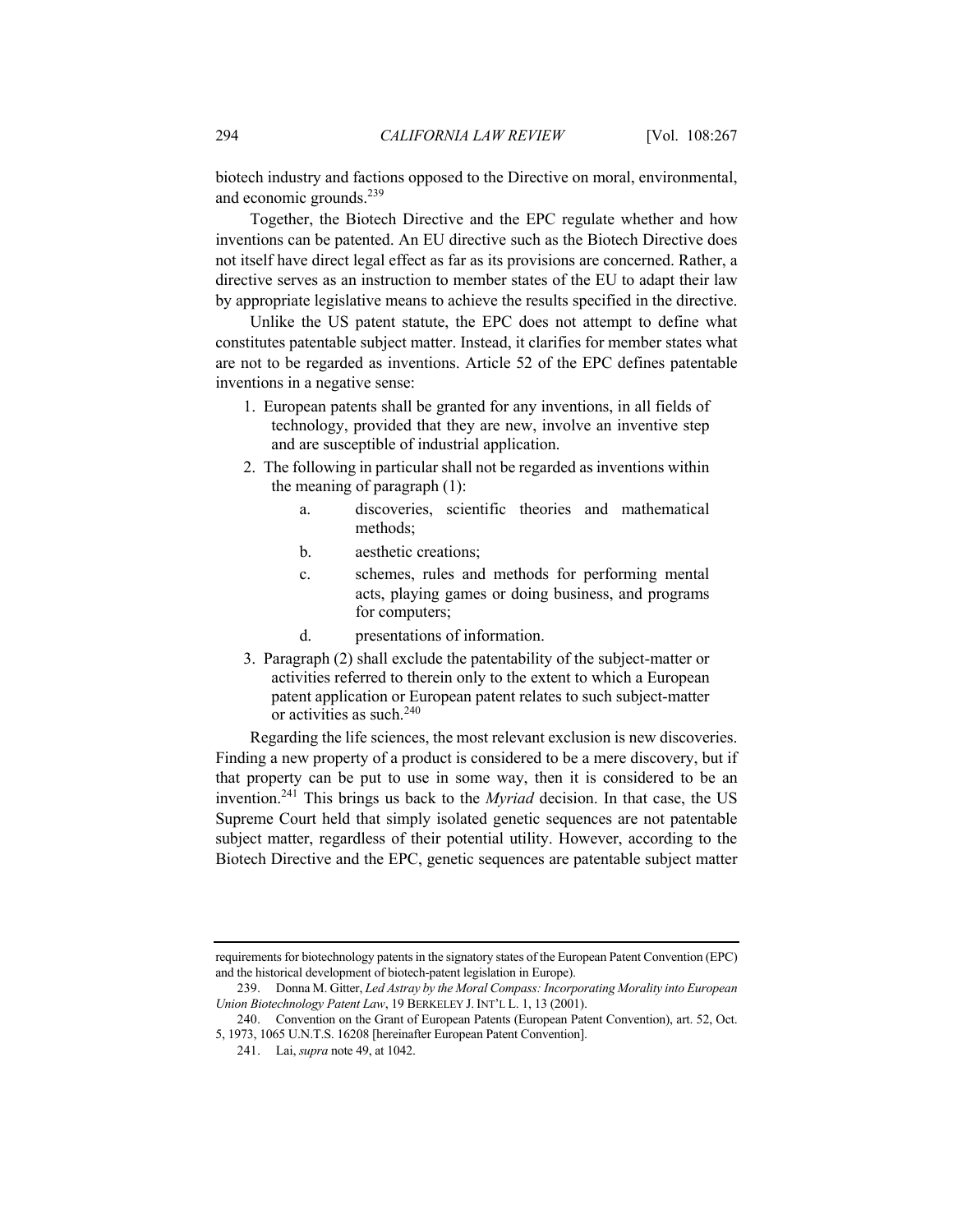so long as the industrial applicability is explicitly clear from the patent application.<sup>242</sup>

One of the purposes of the Directive was to introduce greater certainty into the "ordre public" or morality<sup>243</sup> exception to patentability.<sup>244</sup> Under Article 53 of the EPC, European patents shall not be granted in respect of:

- a. inventions the commercial exploitation of which would be contrary to "ordre public" or morality; such exploitation shall not be deemed to be so contrary merely because it is prohibited by law or regulation in some or all of the Contracting States;
- b. plant or animal varieties or essentially biological processes for the production of plants or animals; this provision shall not apply to microbiological processes or the products thereof;
- c. methods for treatment of the human or animal body by surgery or therapy and diagnostic methods practiced on the human or animal body; this provision shall not apply to products, in particular substances or compositions, for use in any of these methods.245

The EPC Implementing Regulations clarify that the *ordre public*/morality clause excludes from patentability "processes for modifying the genetic identity of animals which are likely to cause them suffering without any substantial medical benefit to man or animal, and also animals resulting from such

<sup>242.</sup> Directive 98/44/EC, of the European Parliament and of the Council of 6 July 1998 on the Legal Protection of Biotechnological Inventions, 1998 O.J. (L 213/13) pmbl. ¶¶ 20–21 [hereinafter Biotech Directive] ("Whereas, therefore, it should be made clear that an invention based on an element isolated from the human body or otherwise produced by means of a technical process, which is susceptible of industrial application, is not excluded from patentability, even where the structure of that element is identical to that of a natural element, given that the rights conferred by the patent do not extend to the human body and its elements in their natural environment; [] Whereas such an element isolated from the human body or otherwise produced is not excluded from patentability since it is, for example, the result of technical processes used to identify, purify and classify it and to reproduce it outside the human body, techniques which human beings alone are capable of putting into practice and which nature is incapable of accomplishing by itself[.]").

<sup>243</sup>*. Ordre public* and morality are vague yet distinguishable terms in European patent law. The EPO defined both terms in *Plant Genetic Systems*. It first defined *ordre public*: "the concept of 'ordre public' covers the protection of public security and the physical integrity of individuals as part of society. This concept encompasses also the protection of the environment. Accordingly, under Article 53(a) EPC, inventions the exploitation of which is likely to breach public peace or social order . . . or to seriously prejudice the environment are to be excluded from patentability as being contrary to 'ordre public.'" Plant Genetic Systems N.V. v. Greenpeace Ltd. (Plant Cells/PLANT GENETIC SYSTEMS), Case T-356/93 - 3.3.4, Eur. Pat. Off. Tech. Bd. App. 5 (Feb. 21, 1995). It then described morality: "[t]he concept of morality is related to the belief that some behaviour is right and acceptable whereas other behaviour is wrong, this belief being founded on the totality of the accepted norms which are deeply rooted in a particular culture. For the purposes of the EPC, the culture in question is the culture inherent in European society and civilisation. Accordingly, under Article 53(a) EPC, inventions the exploitation of which is not in conformity with the conventionally-accepted standards of conduct pertaining to this culture are to be excluded from patentability as being contrary to morality." *Id.* at 6.

<sup>244.</sup> Bonadio, *supra* note 16, at 149.

<sup>245.</sup> European Patent Convention, *supra* note 240, art. 53.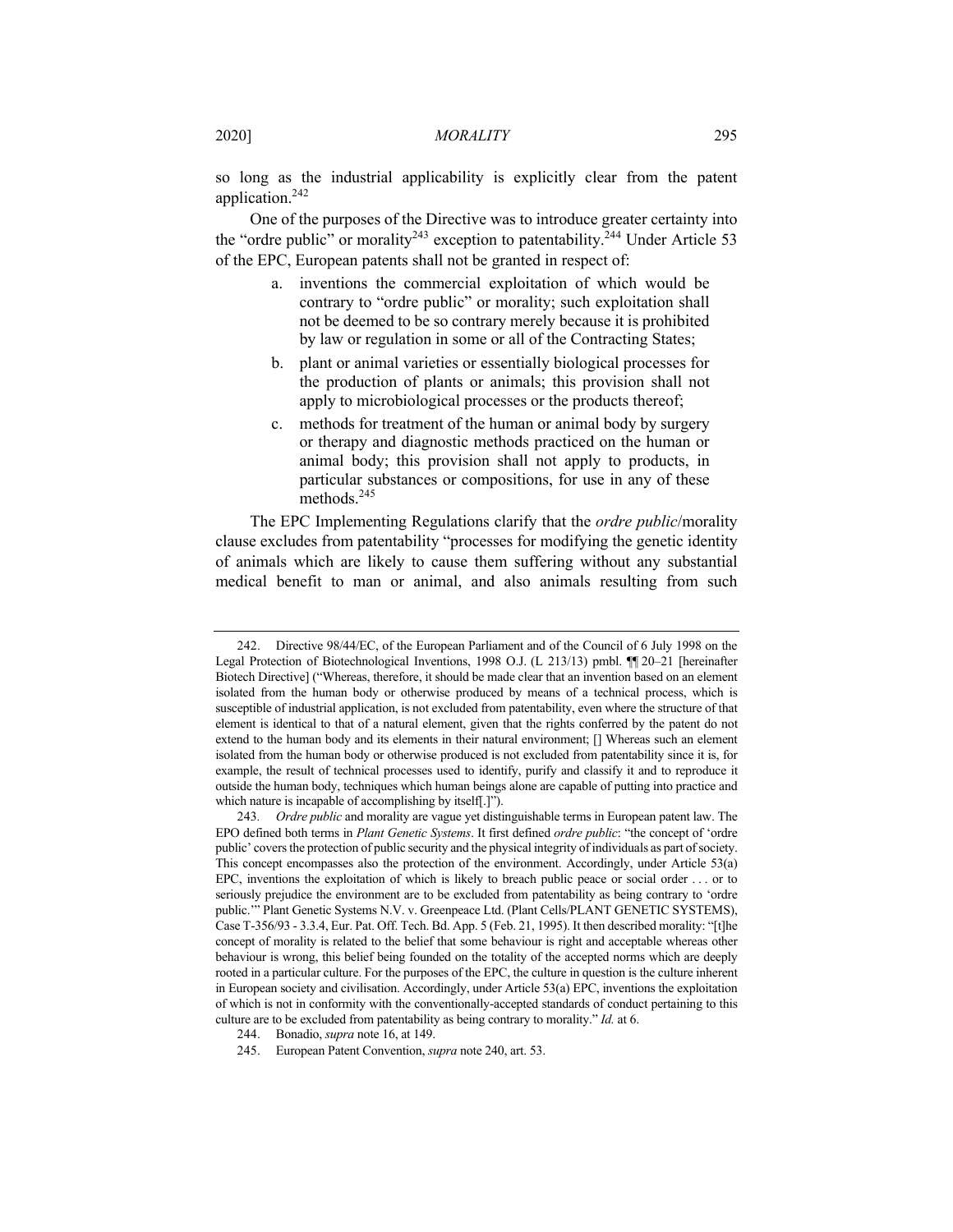processes."246 As will be discussed below, the EPO appears to still be developing a consistent standard for applying the *ordre public*/morality clause.<sup>247</sup>

The previously discussed oncomouse case clarifies this clause and is useful for contrasting with the US approach. In the US, the court approached the oncomouse patent by addressing its effect on upstream research. By contrast, following opposition, the EPO Board also considered the morality of the patent. In doing so, it decided to allow claims to transgenic mice but not to rodents generally, arguing that the need of humankind to treat disease had to be balanced with avoiding suffering to animals and protecting against uncontrolled dissemination of unwanted genes.<sup>248</sup> No evidence had been submitted to prove that rodents other than mice would provide comparable benefit.<sup>249</sup>

As will be argued below, that Europe has included ethical concerns legislatively is a better approach than the US's wavering judicial approach.

IV.

#### WHY MORALITY SHOULD BE ADDRESSED BY THE USPTO

Scholars have noted an inherent tension between patent legislation and public interest concerns, such as the protection of human health and dignity, as well as the environment. As a matter of fact, the patent system aims to encourage research and development activities by offering inventors monopolistic rights. But who should be tasked with assessing the morality of those inventions? Should questions of morality be addressed at the patent office? While there is not uniform agreement on the answer to this question, this Note argues that patent offices should be entrusted with the task. But first, we look at arguments against that approach.

## *A. Why Commentators Disagree*

Many commentators argue that patent law is morally neutral and that the grant of a patent is a non-ethical event. The patent system, they argue, does not represent a positive right to work and commercially exploit the invention, but merely provides a legal means by which the patent holder can prohibit another from using the invention. The argument that the patent is "only a negative right" is extended to imply that any restriction upon exploitation of the invention should be dealt with by other regulatory bodies and not through the cumbersome and indirect means of patents laws.

<sup>246</sup>*. Id.* at Rule 28 Exceptions to Patentability (clarifying art. 53).

<sup>247</sup>*. See* Ellen-Marie Forsberg & Nico Groenendijk, *RRI and Patenting: A Study of European Patent Governance*, 13 NANOETHICS 83 (2019) (summarizing various tests the EPO has used to determine whether to deny a patent as contrary to *ordre public* or morality).

<sup>248.</sup> Harvard Coll. v. British Union for the Abolition of Vivisection (Transgenic Animals/HARVARD), Case T-0315/03 – 3.3.08, Eur. Pat. Off. Tech. Bd. App. (July 6, 2004). 249*. Id.*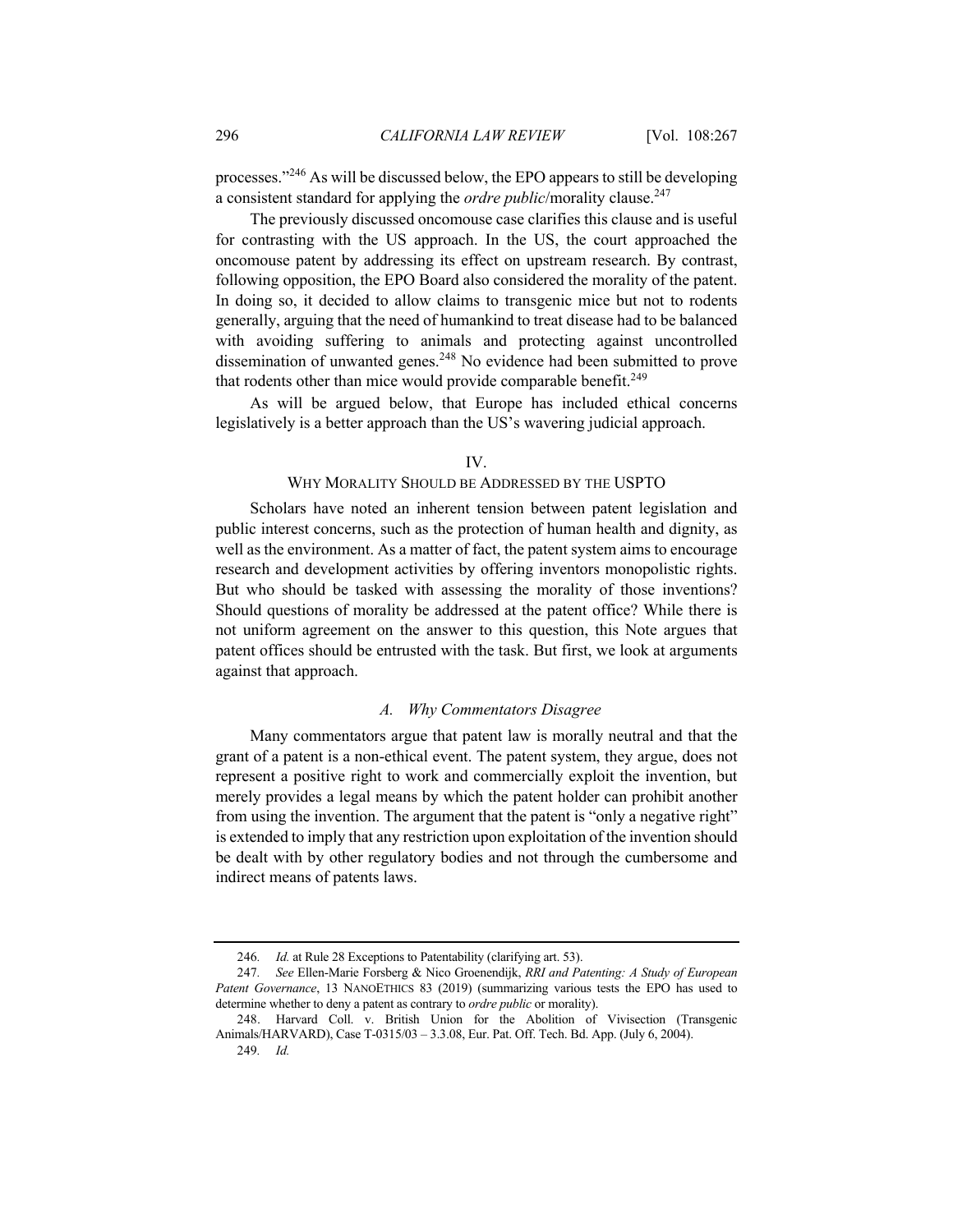2020] *MORALITY* 297

Professor Robert Merges, for example, takes a historical approach to argue that moral worth is a difficult test of patentability.<sup>250</sup> He notes that moral norms change, citing the example of birth control that "in a period of thirty to forty years, has come from a position of illegality to a position where they are welcomed by some as a means of curbing a population explosion."<sup>251</sup> But not only do moral norms change, he argues, imagining how a technology will be used in the future is a fool's errand.<sup>252</sup> Merges makes a compelling case that public fear is not the best guide—let alone that language and public image can be manipulated.

Analyzing the success of the moral utility doctrine and the EU's morality clause lend credence to Merges's argument that determining the morality of an invention is difficult. Just as the moral utility doctrine saw inconsistent application, some scholars argue that the EPO applies inconsistent legal tests for determining whether an invention is contrary to *ordre public* or morality.<sup>253</sup> This raises concern about the expansiveness of these terms and the goal of a morality clause (e.g., addressing public health and safety, animal welfare, environmental protection, the preservation of genetic diversity, all of the above).

Merges also argues that potential social consequences should be dealt with by other bodies. For example, he cites the creation of the Food and Drug Administration (FDA) as a regulatory body.<sup>254</sup> Because of the existence of the FDA, courts focus more on functional utility rather than clinical safety when medical patents are at issue, avoiding duplication of effort.<sup>255</sup> One court has commented that "[t]o require the Patent Office to make an affirmative finding as to the safety of a drug for human use would work a serious overlapping of the respective jurisdictions of the Patent Office and the [FDA]."<sup>256</sup>

Arguing that the provision is superfluous, those in favor of broad patent protection for biotech inventions made a similar argument when debating the EU's Article 6 morality provision. The grant of a patent does not authorize the patent holder to implement her invention, they argued, it only prohibits third parties from exploiting it. $257$ 

Thomas Magnani is another opponent to regulating biotechnology at the patent office.<sup>258</sup> At the time of Rifkin and Newman's patent application on a

<sup>250.</sup> Robert P. Merges, *Intellectual Property in Higher Life Forms: The Patent System and Controversial Technologies*, 47 MD. L. REV. 1051 (1987).

<sup>251</sup>*. Id.* at 1064–65 (quoting R. CHOATE, CASES AND MATERIALS ON PATENT LAW 76 (3d ed. 1987)).

<sup>252</sup>*. Id.* at 1065.

<sup>253.</sup> Gitter, *supra* note 239, at 4 (illustrating confusion on whether the EPO applies the "public abhorrence" or "unacceptability" standard).

<sup>254.</sup> Merges, *supra* note 250, at 1064.

<sup>255</sup>*. Id.*

<sup>256.</sup> Carter-Wallace, Inc. v. Riverton Laboratories, Inc., 433 F.2d 1034, 1039 n.7 (2d Cir. 1970).

<sup>257.</sup> Gitter, *supra* note 239, at 36 n.272.

<sup>258</sup>*. See* Thomas A. Magnani, *The Patentability of Human-Animal Chimeras*, 14 BERKELEY TECH. L. J. 443 (1999).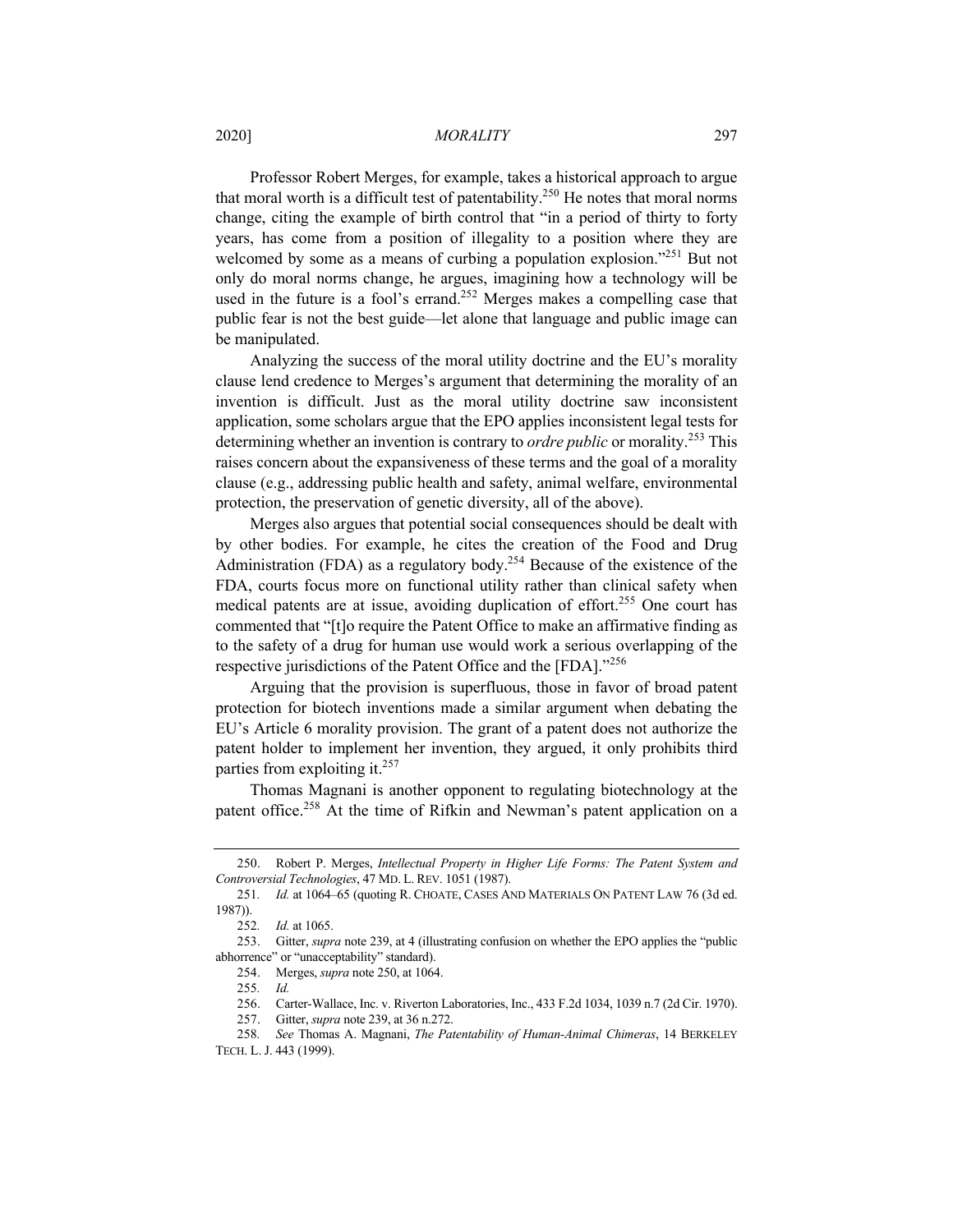human-animal chimera, Magnani argued that rather than focusing on whether these inventions should be patented, Rifkin and Newman should have focused on whether these inventions should be created at all.<sup>259</sup> Magnani points out that eliminating patent protection for controversial technologies might actually have the opposite of the intended result because without "the limited monopoly granted by the patent law, everyone would be free to make and use a new invention without permission from the original inventor."<sup>260</sup>

## *B. Why Commentators Agree*

In opposition to the scholars referenced above, others have argued that patent law should not be considered isolated, "untouchable," and neutral to moral and *ordre public* issues. The patent system, they argue, is naturally subject to such overriding principles.

Enrico Bonadio, for example, argues that "patent law is not neutral but is subject to moral principles."<sup>261</sup>By isolating the patent system from conversations of morality, we "ignor[e] its very function, which is to stimulate and reward innovation useful to our society—not harmful products and manufacturing processes."262

Bonadio's arguments echo those of Justice Story regarding the moral utility doctrine in *Lowell v. Lewis*. While the market decides how "useful" an invention is, the patent system should decide which inventions to incentivize. <sup>263</sup> Bonadio reiterates his point that patent officers and judges "far from being neutral and shutting their eyes to immoral or harmful inventions, must act as social and moral filters and arbiters."<sup>264</sup> As will be explored below, this application is by no means novel. Bioethicists, for example, have been consulted in health care settings for decades.265

Bonadio also responds to Magnani's argument that eliminating patent protection for controversial technologies might actually result in more people practicing the controversial technology.<sup>266</sup> He observes that "[t]he prospect of obtaining a patent indeed constitutes an incentive to invest in a particular field of research. Absent the lure of lucrative royalties stemming from patent

<sup>259</sup>*. Id.* at 459.

<sup>260</sup>*. Id.*

<sup>261.</sup> Bonadio, *supra* note 16, at 152.

<sup>262</sup>*. Id.*

<sup>263</sup>*. Id.* at 167; *see supra* notes 56–58 and accompanying text (describing Justice Story's framework).

<sup>264.</sup> Bonadio, *supra* note 16, at 153.

<sup>265</sup>*. See generally* James Summers, *Principles of Healthcare Ethics*, *in* HEALTH CARE ETHICS: CRITICAL ISSUES FOR THE 21ST CENTURY 41 (Eileen E. Morrison & Elizabeth Furlong eds., 4th ed. 2019) (discussing theories of ethics that provide a practical basis for making practice decisions and proposing a model to assist with making ethics-based decisions).

<sup>266.</sup> Bonadio, *supra* note 16, at 153.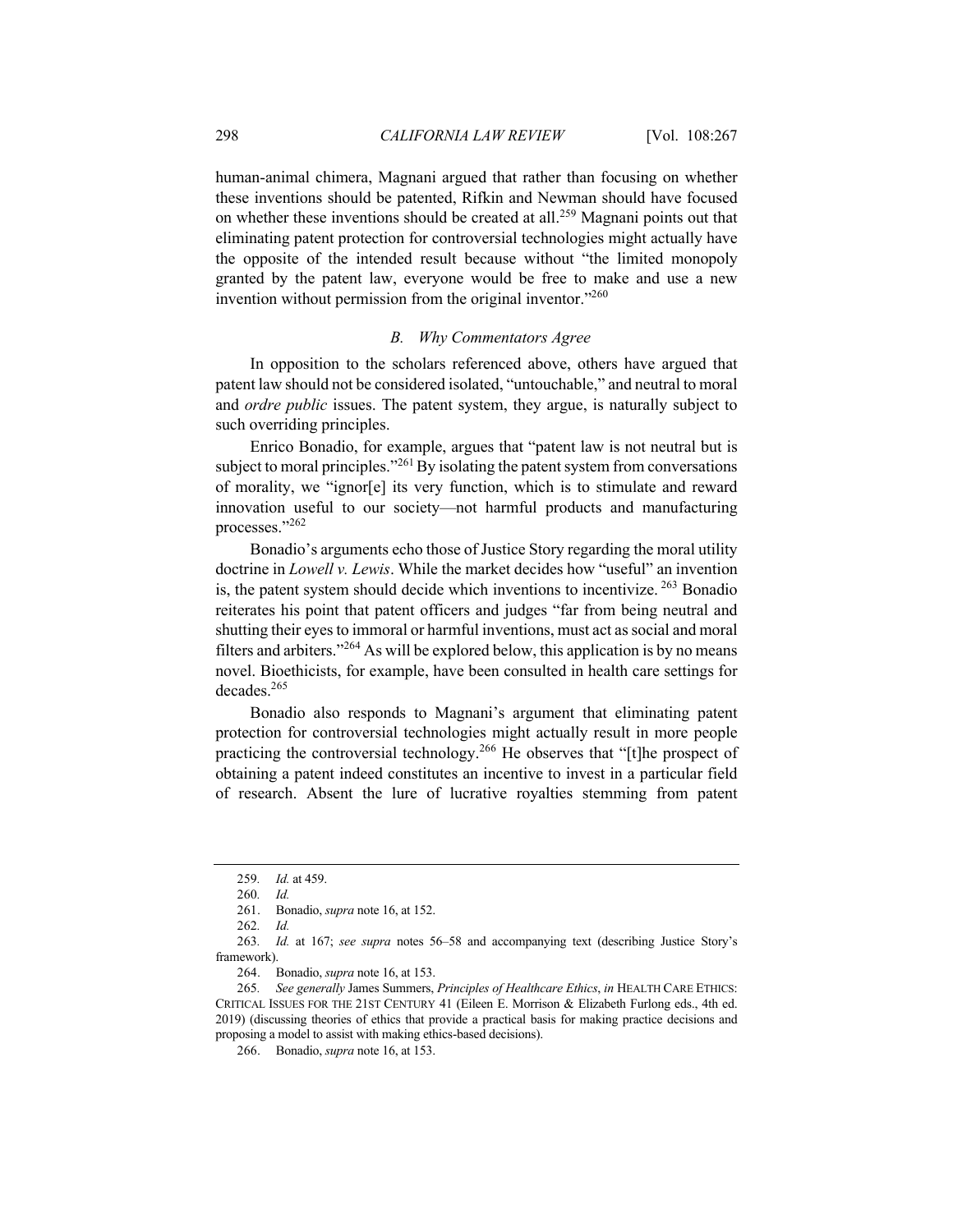ownership, very few enterprises would invest human and financial resources in the field in question." $267$ 

Professor Sivaramjani Thambisetty responds to Merges by arguing that regulatory bodies are not undermined by patent decisions taking into consideration morality.268 She emphasizes that "the patent office, being the port of first call, has an undeniable onus to assess the desirability of granting property rights and associating legitimacy with a morally objectionable invention."<sup>269</sup> Further, she argues that "the symbolism in the grant of a patent is not an insignificant one."<sup>270</sup> Legislators and other regulatory bodies may be reluctant to impose restrictions on exploitation once a person already holds the patent.<sup>271</sup> Peter Drahos, an Australian academic, summarizes these perceptions by stating that "Patent law is located within and not outside a public ethic of community values and shared economic and social interests."<sup>272</sup>

As deconstructed above, the European Union has taken this approach by excluding from patentability on morality grounds through Articles 53(a) of the EPC—"inventions the commercial exploitation of which would be contrary to 'ordre public' or morality" are not patentable—and 6(a) of the EU Biotech Directive—"inventions shall be considered unpatentable where their commercial exploitation would be contrary to ordre public or morality." <sup>273</sup> Although, as mentioned above, lack of clear guidance on how to apply the *ordre public*/morality clause has led to inconsistent practice, the evolution of the EPO's decisions demonstrates a viable approach for including morals in a patent system.

Sigrid Sterckx and Julian Cockbain demonstrate the EPO's decisions' evolution regarding its approach to "morality" from a *procedural* approach to morality to a *consequentialist* approach to a *deontological* approach.<sup>274</sup> The definition of morality provided in *Plant Genetic Systems* quoted above demonstrates a procedural approach to morality. In it, morality is defined as "the totality of the accepted norms which are deeply rooted in a particular culture,"<sup>275</sup> which has been called the "public abhorrence" test.<sup>276</sup> Sterckx and Cockbain criticize this approach as "reducing moral judgments to 'counting noses' as in a vote or public opinion poll."<sup>277</sup> While what people happen to regard as contrary

274. SIGRID STERCKX & JULIAN COCKBAIN, EXCLUSIONS FROM PATENTABILITY: HOW FAR HAS THE EUROPEAN PATENT OFFICE ERODED BOUNDARIES? 295 (2012).

275. Plant Genetic Systems N.V. v. Greenpeace Ltd. (Plant Cells/PLANT GENETIC SYSTEMS), Case T-356/93 - 3.3.4, Eur. Pat. Off. Tech. Bd. App. 15 (Feb. 21, 1995).

276. See Gitter, *supra* note 239, at 21.

<sup>267</sup>*. Id.*

<sup>268</sup>*. See* Thambisetty, *supra* note 51, at 48.

<sup>269</sup>*. Id.*

<sup>270</sup>*. Id.*

<sup>271</sup>*. Id.*

<sup>272.</sup> Drahos, *supra* note 52, at 447.

<sup>273</sup>*. See supra* Part III.B.

<sup>277.</sup> STERCKX & COCKBAIN, *supra* note 274, at 295.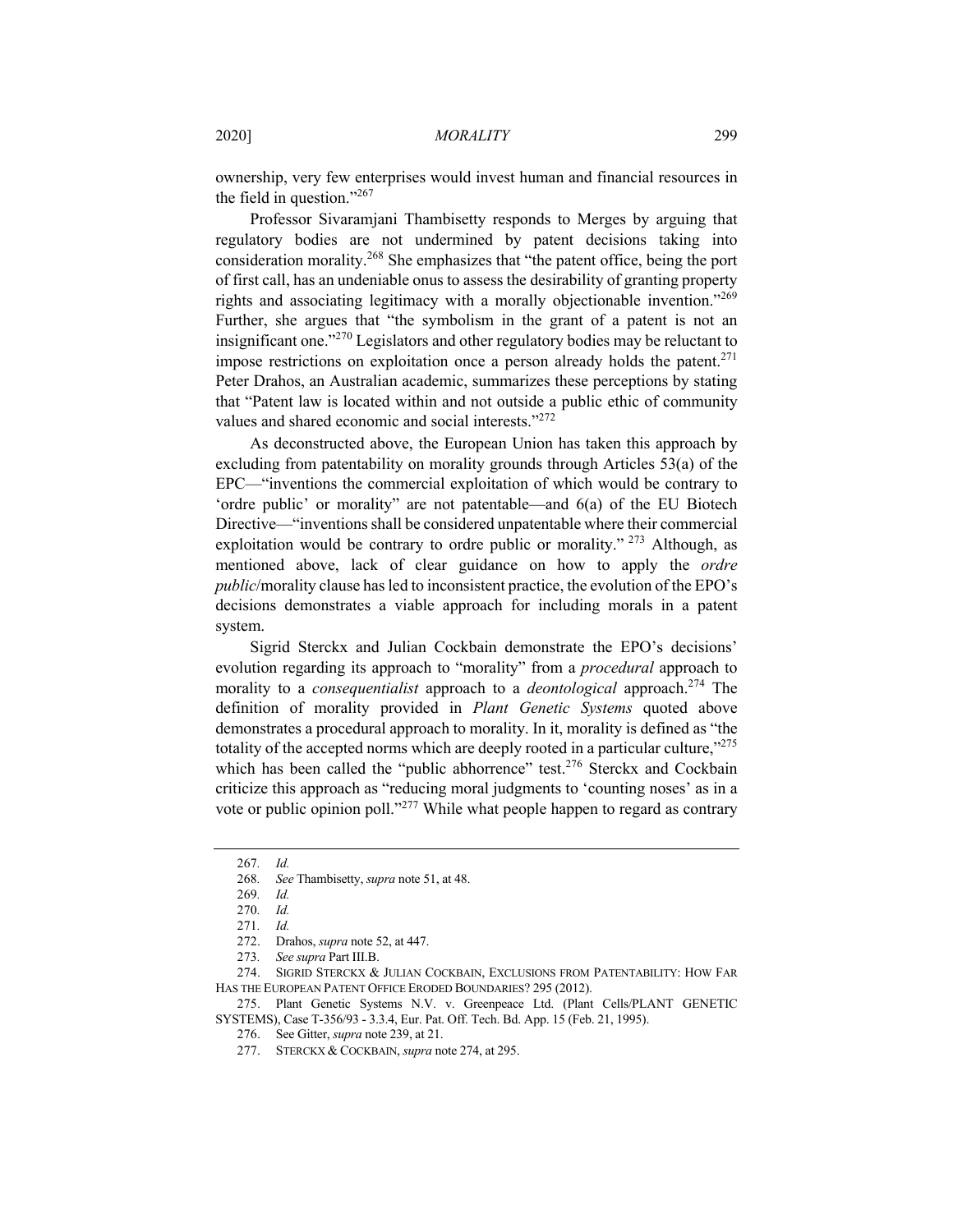to morality may be relevant, it is not a viable approach for determining what is contrary to morality. The EPO's approach in the oncomouse case demonstrates the consequentialist approach of balancing the positive and the negative, which has been called the "unacceptability" test.<sup>278</sup> While an improvement over the "hollow" procedural approach, Sterckx and Cockbain maintain that consequentialism is "too limited to 'capture' what matters with regard to morality." The EPO's WARF case, which deals with a patent application relating to primate embryonic stem cells, acknowledges this limitation by asking what the basis is for the view that "some benefits outweigh human dignity."<sup>279</sup> Sterckx and Cockbain maintain that the WARF decision is a positive shift in EPO jurisprudence from a purely utilitarian approach to utilizing a more rigorous *deontological* one.<sup>280</sup> Certain things may be contrary to morality even if they would produce more benefits than disadvantages, such as human dignity and non-commodification. This maturation of the EPO's jurisprudence hints at a viable framework for considering the morality of inventions.

Bonadio further demonstrates how these decisions can make a real impact. In *Oliver Brüstle v. Greenpeace eV*, the CJEU interpreted Article 6(2)(c) of the EU Biotech Directive's prohibition of patents on "uses of human embryos for industrial or commercial purposes[.]"281 The subject of *Brüstle* was a German patent covering isolated and purified neural precursor cells produced from human embryonic stem cells (HESCs), which had the potential to treat damaged organs in patients with dementia, blindness, and Parkinson's Disease.282 In the German Federal Patent Court, Greenpeace successfully argued that patenting an invention based on a subsequently destroyed human embryo is unethical.<sup>283</sup> On appeal, the CJEU held that an invention is not patentable if its implementation "requires the prior destruction of human embryos or their prior use as base material."<sup>284</sup> On return to the German Court, the *Brüstle* national patent was granted in an amended form excluding stem cells obtained by destroying human embryos. As Bonadio writes, excluding patentability of HESCs that are obtained by creating and destroying human embryos thus pushes pharmaceutical companies to work with and exploit stem cells without such destruction.<sup>285</sup>

<sup>278.</sup> See Gitter, *supra* note 239, at 21.

<sup>279.</sup> Stem Cells/WARF, Case T-1374/04 (I) – 3.3.08, Eur. Pat. Off. Tech. Bd. App. 15 (Nov. 18, 2005).

<sup>280.</sup> STERCKX & COCKBAIN, *supra* note 274, at 297.

<sup>281.</sup> Case C-34/10, Brüstle v. Greenpeace eV, 2011 E.C.R. I-0981; Biotech Directive, *supra* note 242, art. 6(2)(c) (establishing "uses of human embryos for industrial or commercial purposes" are not patentable).

<sup>282</sup>*. Brüstle*, 2011 E.C.R. at I-9864; Bonadio, *supra* note 16, at 154.

<sup>283.</sup> Bonadio, *supra* note 16, at 154.

<sup>284</sup>*. Brüstle*, 2011 E.C.R. at I-9876.

<sup>285.</sup> Bonadio, *supra* note 16, at 167.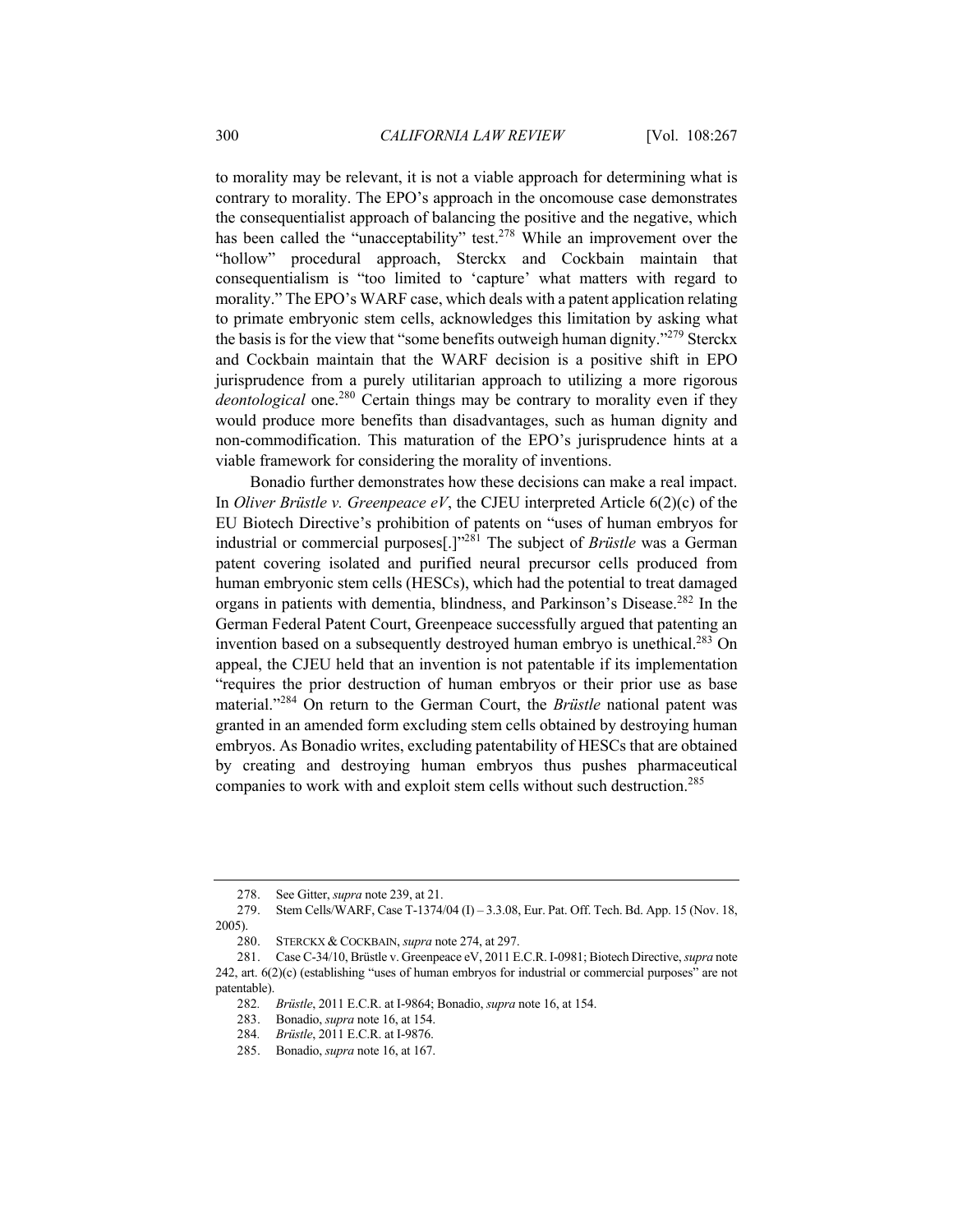## *C. Considering Morals at the Patent Office*

The European approach demonstrates that considering morals at the patent office is not only workable but also desirable. Through such an integrated process, the patent office has the power to grant a stamp of approval and to incentivize invention. A morality provision similar to that in Europe would help create a systematic approach currently lacking in the US and avoid the problems of the moral utility doctrine that saw disorganized application. The European approach, however, only illustrates a first step. As scholars have demonstrated, its approach to applying a morality clause is still maturing.

## V.

# PROPOSAL

Since the early 1990s, the USPTO has maneuvered to occupy a more central position in making patent law and policy.286 Indeed, the USPTO's jurisdiction has greatly expanded with the AIA, in particular regarding post-grant proceedings. Patents pose a particular problem, doctrinally and technologically, and also ethically. As proponents of the AIA have noted, the USPTO already has a handle on the first two factors.<sup>287</sup> In contrast to federal judges, the examiners, PTAB judges, and lawyers who wish to practice before the bar of the USPTO are required to have adequate education or experience in a science or engineering discipline.<sup>288</sup>

So why should technically trained patent examiners who have no expertise in social values make ethical judgments? As argued above, the USPTO, as "first port of call" is the most logical place for these judgments to be made.<sup>289</sup> But just as many federal judges with no technical training are not best suited to make decisions regarding the patentability of inventions, patent examiners and PTAB judges without policy guidance may not currently be fully prepared to decide ethical questions on such matters. In our current system, however, they are the people most familiar with the applicable law and the technology, and have the most complete understanding of issues the mainstreaming of the technology would likely create. As this Note has demonstrated, the potential impact of biotechnology inventions on our lives has never been greater.<sup>290</sup> As technology changes, so must the agencies that govern them. The USPTO needs new tools.

<sup>286.</sup> Long, *supra* note 172, at 1991.

<sup>287</sup>*. Id.*

<sup>288.</sup> U.S. PAT. & TRADEMARK OFF., GENERAL REQUIREMENTS BULLETIN FOR ADMISSION TO THE EXAMINATION FOR REGISTRATION TO PRACTICE IN PATENT CASES BEFORE THE UNITED STATES PATENT AND TRADEMARK OFFICE 4 (2018), https://www.uspto.gov/sites/default/files/documents/OED\_GRB.pdf [perma.cc/C3QB-LZK4].

<sup>289</sup>*. See* Thambisetty, *supra* note 268, at 48–53.

<sup>290.</sup> As discussed above, along with being hailed as a path of enlightenment, genomics and molecular biology during the 20th century was also steeped in complex social and cultural contexts, which included partnering with state power in the name of Nazi experimentation, eugenic sterilization, and racially motivated immigration laws. CRISPR is the most recent milestone in the molecular biology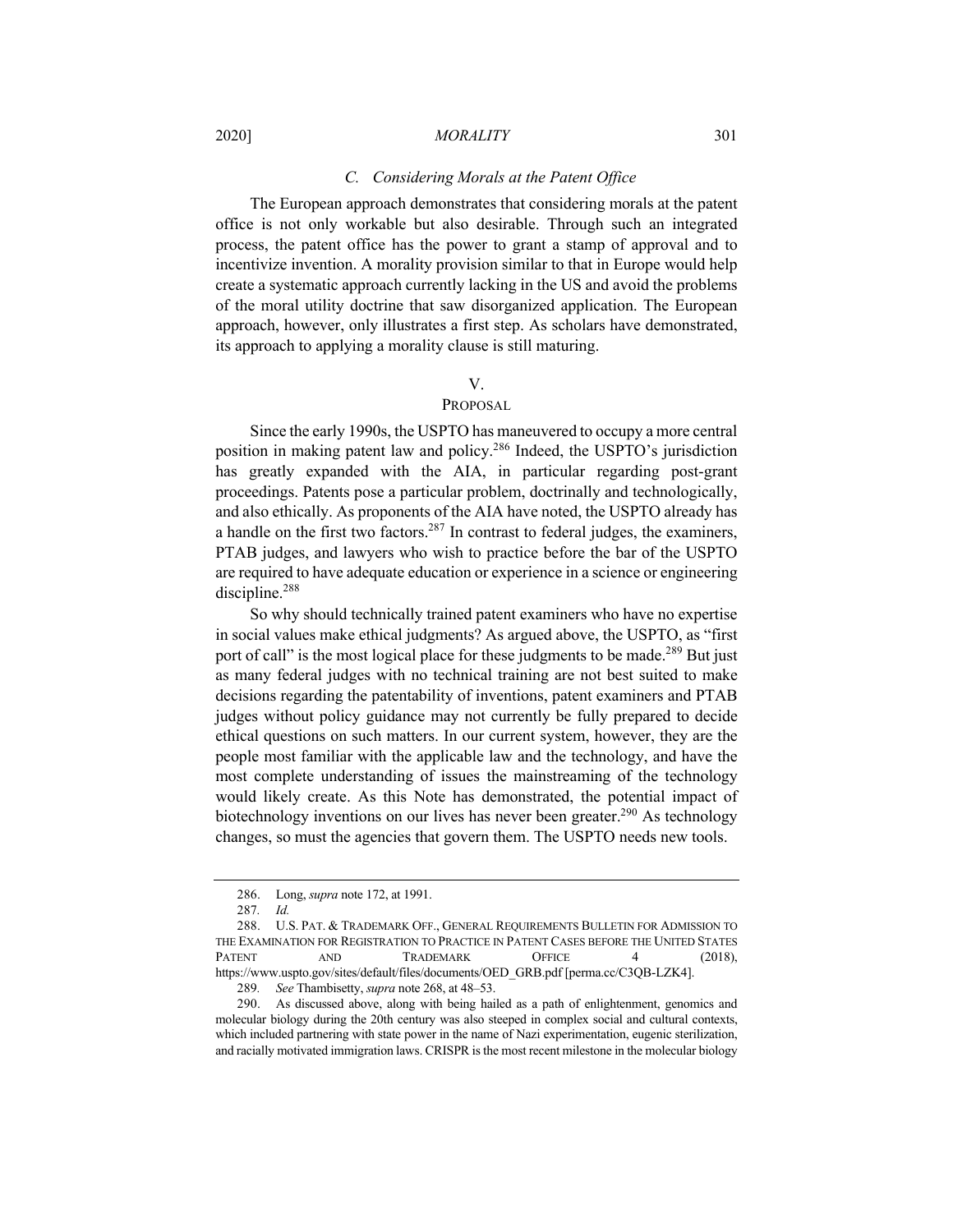## *A. Two Approaches for Ethical Review*

Among the different approaches Congress and the USPTO could take to begin implementing an ethical review of patent applications, two are immediately clear. The first is that, Congress does not, in fact, need to act. The USPTO could assert that it has plenary rule making power and that section 101 of the Patent Act includes an ethical dimension. Because of "Chevron Deference," courts could defer to this USPTO action.<sup>291</sup>

For the second approach, Congress could amend the Patent Act to include language similar to Article 53(a) of the EPC—"inventions the commercial exploitation of which would be contrary to 'ordre public' or morality" are not patentable—and Article 6(a) of the EU Biotech Directive— "inventions shall be considered unpatentable where their commercial exploitation would be contrary to ordre public or morality." Congress has, in fact, already begun this process by including in the AIA a provision that expressly excludes patents on specific subject matter categories, namely tax strategies and human organisms.<sup>292</sup> But Congress should include more specific guidance to allow the USPTO and the courts to judge the ethical dimension of inventions.

Under either of these approaches, the USPTO could incorporate ethics committees similar to those provided for under the European Commission's European Group on Ethics in Science and New Technologies. Just as patent examiners are assigned to a particular technology, each technology group would include its own ethics committee. This group could offer expert guidance in a

revolution. Its use has instigated calls for a more global dialogue, reminiscent of the 1975 International Conference on Recombinant DNA Molecules held at the Asilomar Conference Center in California, which brought together research scientists, lawyers, and ethicists. In a TED talk, a workshop, and in her book *A Crack in Creation: The Uunthinkable Power to Control Evolution,* biochemist and CRISPR codiscoverer Jennifer Doudna has warned that the public discussion of the technology is falling behind its emerging applications. Doudna's concerns were validated by the November 2018 announcement that He Jiankui, a DNA-sequencing expert at the Southern University of Science and Technology in Shenzhen, had orchestrated the birth of the world's first gene-edited babies—allegedly conferring immunity to infection by HIV in one of them. *See e.g.*, *Next Time, Ask First: The Affair of the Gene-Edited Babies Rumbles On*, ECONOMIST (Dec. 15, 2018), https://www.economist.com/science-andtechnology/2018/12/15/the-affair-of-the-gene-edited-babies-rumbles-on [https://perma.cc/QPK9- UNK4]. As many have noted, unless the value of the applications of the technology are exposed to public review and inclusively debated, well-intentioned research could move humanity closer to a future it has not assented to and might not want. *See e.g.*, Sheila Jasanoff & J. Benjamin Hurlbut, *A Global Observatory for Gene Editing*, NATURE (Mar. 22, 2018), https://www.nature.com/articles/d41586-018- 03270-w [https://perma.cc/C4ZK-LPAK]. Important efforts include the International Summit on Human Gene Editing, held in Washington DC in December 2015, and the Global Observatory for Gene Editing, a project to be launched in Cambridge, Massachusetts in spring 2019. These efforts demonstrate a societal recognition that more ports of ethical review are needed for emerging technology.

<sup>291.</sup> Some scholars have argued, however, that the USPTO should not be accorded *Chevron* deference when it interprets the Patent Act. *See, e.g.*, Robert P. Merges, *The Hamiltonian Origins of the US Patent System, and Why They Matter Today*, 104 IOWA L. REV 2559, 2561 (2019) ("In practical terms, I am arguing in support of two propositions. First, we should not push for *Chevron* deference to Patent Office interpretations of the Patent Act.").

<sup>292</sup>*. See* Leahy-Smith America Invents Act, Pub. L. 112-29 §§ 14, 33, 125 Stat. 284 (2018) (codified as amended at 35 U.S.C. §§ 101–02 (2012)).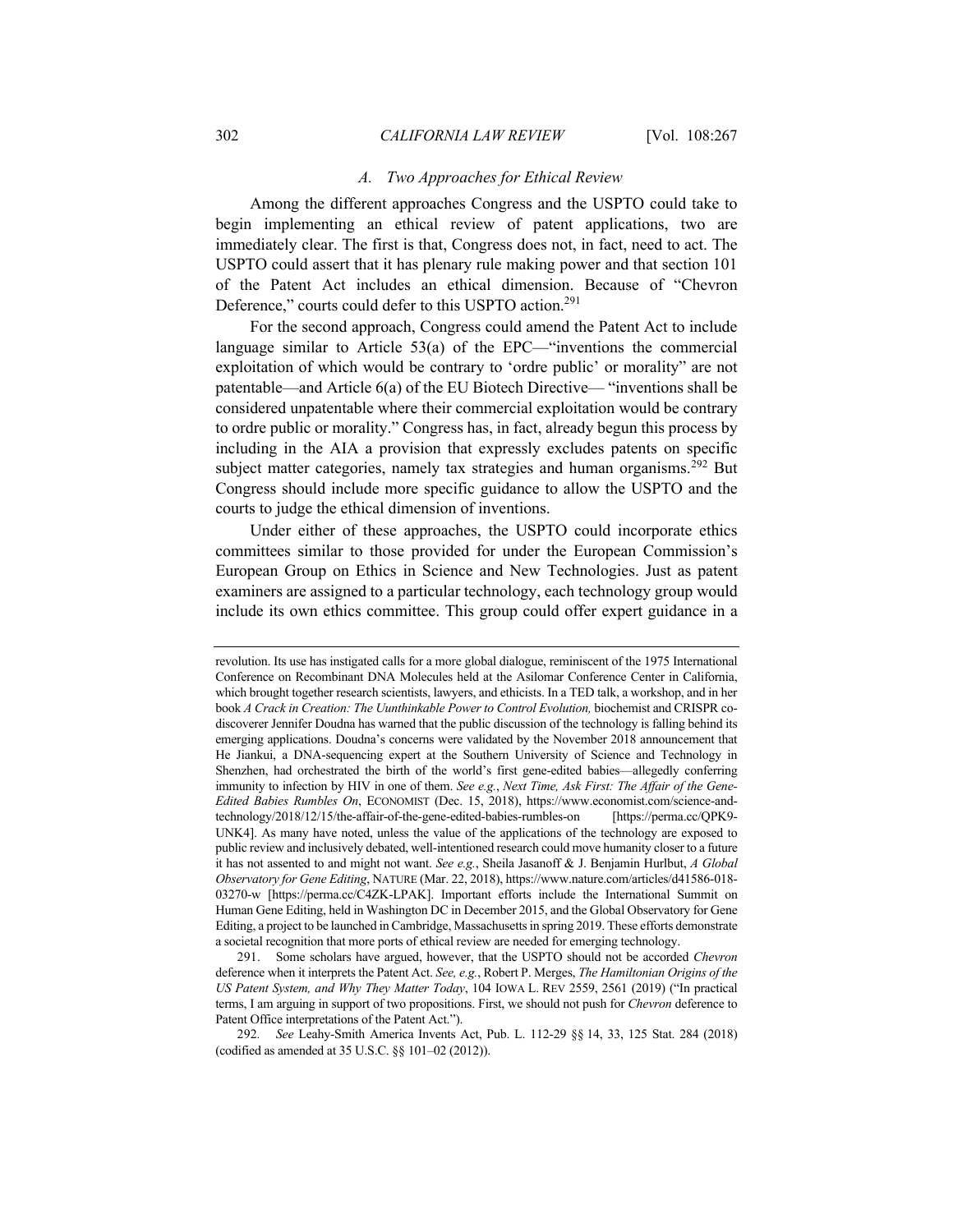2020] *MORALITY* 303

particular field, updating its guidance as inventors propose new inventions. Through the guidance of the ethics committees, patent examiners and PTAB judges would be capable of assessing the merits of these claims. As with current successful prosecution (i.e., issuance of the patent), these inventions would be entitled to a statutory presumption of ethical validity.<sup>293</sup>

Along with including ethics review at the examination stage, another viable approach as an initial step for implementation is to allow morality challenges during post-grant review (PGR), a post-grant proceeding enacted by the AIA. Considered "the first window" for challenging patent validity, PGR may be sought within the first nine months after a patent is issued by any person who is not the patent owner.<sup>294</sup> At this stage, some consequences of the patent grant would perhaps already be visible. In addition, public interest groups would have standing to challenge (competitors are unlikely to challenge one anothers' inventions as unethical),  $295$  encompassing all grounds that could be asserted to render a patent invalid or unenforceable.<sup>296</sup> This approach would be very similar to the opposition procedure in Europe, which was used in *Oncomouse*, and permitted valuable feedback from the community.

## *B. Issues with Implementation*

At a general level, some may argue that it is risky and counterproductive to place ethical decision-making powers in the hands of patent examiners, PTAB judges, and federal judges. Some may argue that these individuals, while admittedly knowledgeable about the technical and administrative aspects of the patent process, are ill-suited for making ethical decisions. Admittedly, this would represent a significant change to the existing system. Finding the right balance between ethical standard and guidance provided by Congress and USPTO independence will undoubtedly require a lengthy process of stakeholder vetting. Fortunately, the EU system provides a rough but well-documented roadmap. In addition, this proposal is similar to the one that already exists in hospitals, whereby bioethicists help close the gap between high-level theory and application to the real-world challenges health professionals face in providing patient care. For example, bioethics consults occur in hospitals when a treating physician and patient or a patient and the patient's family disagree on the goals

<sup>293</sup>*. See* 35 U.S.C. § 282.

<sup>294.</sup> 35 U.S.C. § 321.

<sup>295</sup>*. See*Rochelle Cooper Dreyfuss, *Giving the Federal Circuit a Run for Its Money: Challenging Patents in the PTAB*, 91 NOTRE DAME L. REV. 235, 292 (2015) ("[B]ecause standing in court largely limits the class of potential challenges to entities within the same industrial sector as the patent holder, no one raises questions that call the entire industry's holdings into question."); Sapna Kumar, *Standing Against Bad Patents*, 32 BERKELEY TECH. L. J. 87, 92–104 (2018) (arguing that impediments that prevent direct competitors from challenging bad patents include "the high cost of bringing challenges and the risk to the direct competitor's own patents").

<sup>296.</sup> 35 U.S.C. § 321(b).